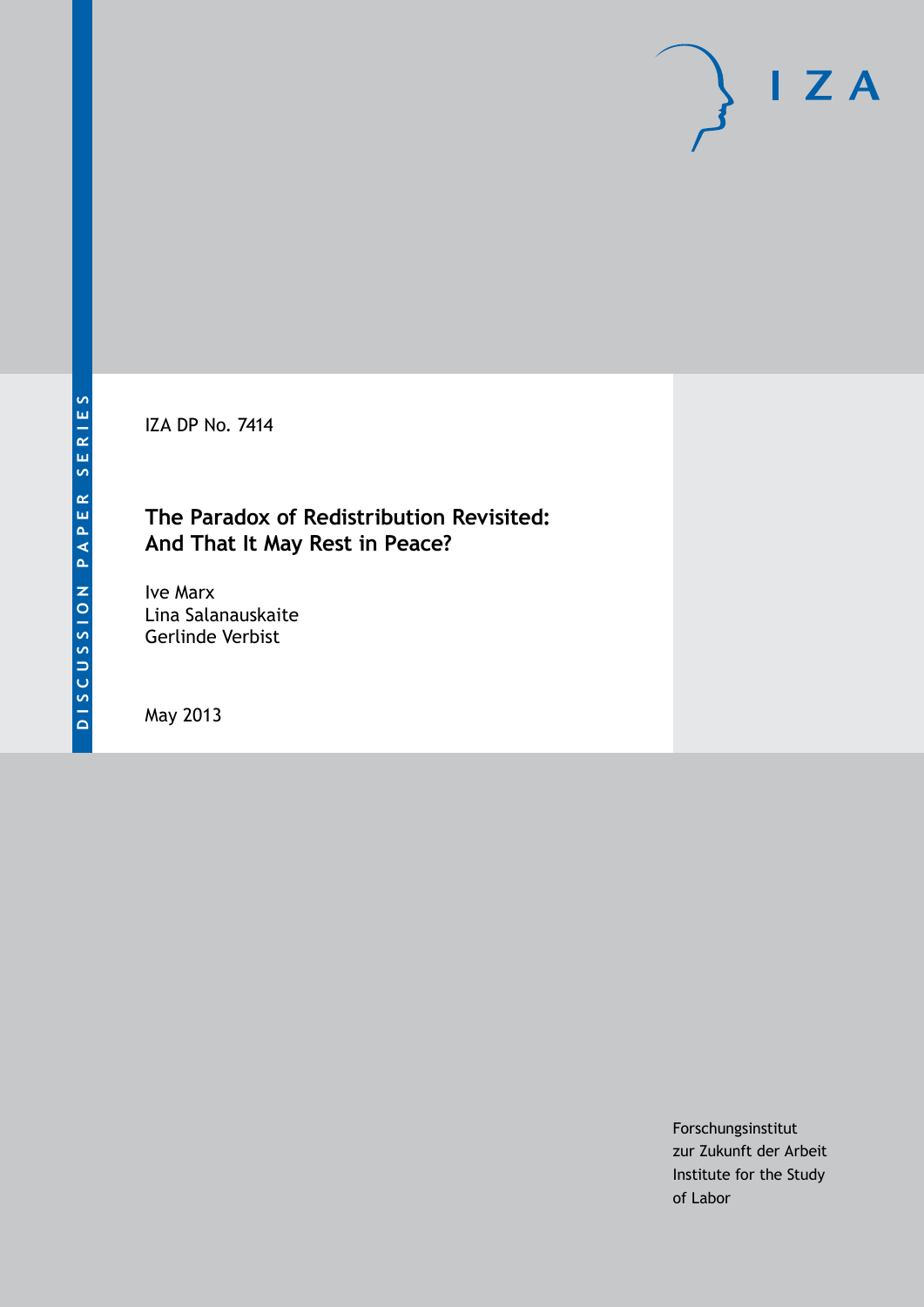# **The Paradox of Redistribution Revisited: And That It May Rest in Peace?**

## **Ive Marx**

*CSB, University of Antwerp and IZA*

## **Lina Salanauskaite**

*CSB, University of Antwerp*

## **Gerlinde Verbist**

*CSB, University of Antwerp*

Discussion Paper No. 7414 May 2013

IZA

P.O. Box 7240 53072 Bonn **Germany** 

Phone: +49-228-3894-0 Fax: +49-228-3894-180 E-mail: [iza@iza.org](mailto:iza@iza.org)

Any opinions expressed here are those of the author(s) and not those of IZA. Research published in this series may include views on policy, but the institute itself takes no institutional policy positions. The IZA research network is committed to the IZA Guiding Principles of Research Integrity.

The Institute for the Study of Labor (IZA) in Bonn is a local and virtual international research center and a place of communication between science, politics and business. IZA is an independent nonprofit organization supported by Deutsche Post Foundation. The center is associated with the University of Bonn and offers a stimulating research environment through its international network, workshops and conferences, data service, project support, research visits and doctoral program. IZA engages in (i) original and internationally competitive research in all fields of labor economics, (ii) development of policy concepts, and (iii) dissemination of research results and concepts to the interested public.

<span id="page-1-0"></span>IZA Discussion Papers often represent preliminary work and are circulated to encourage discussion. Citation of such a paper should account for its provisional character. A revised version may be available directly from the author.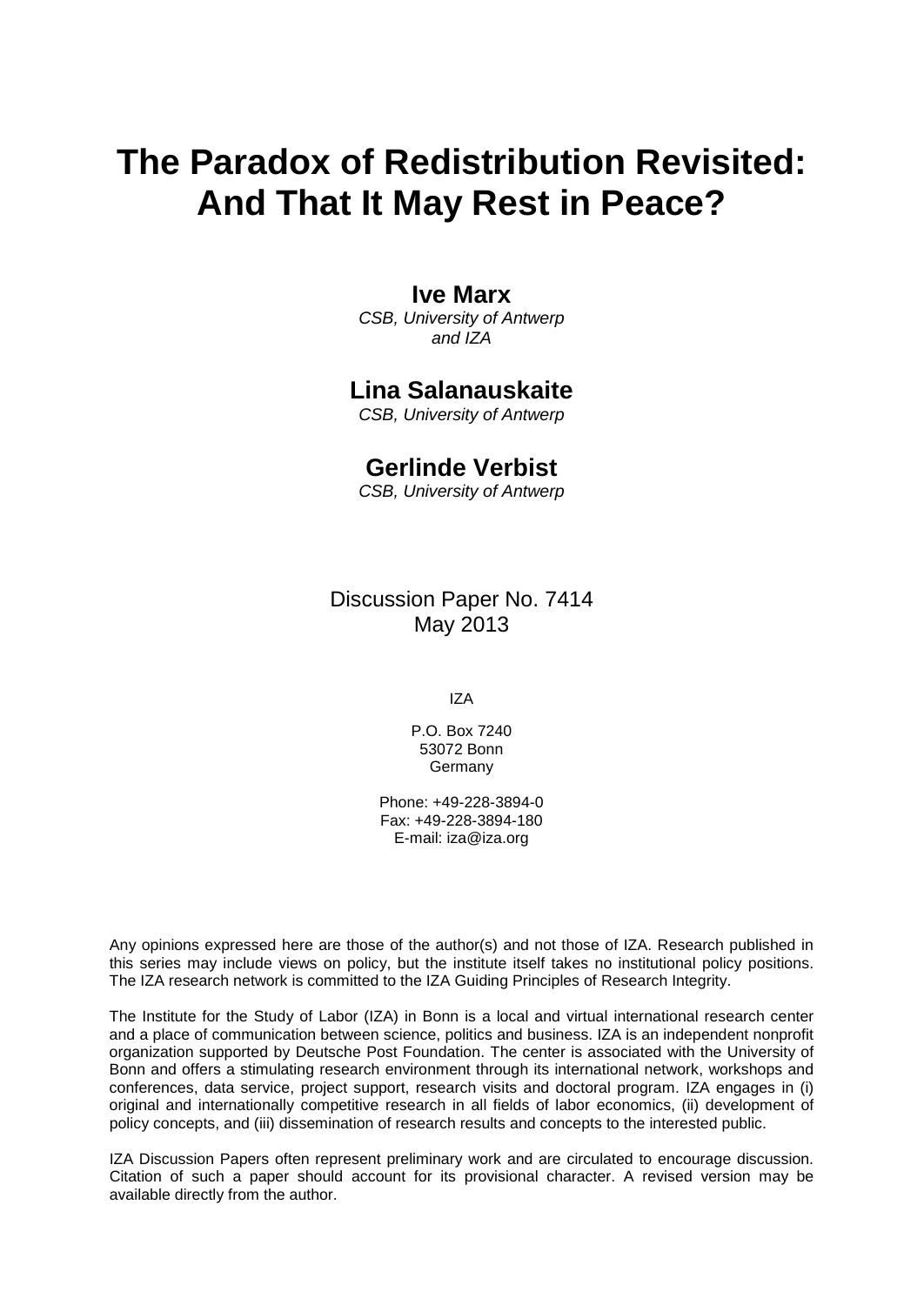IZA Discussion Paper No. 7414 May 2013

## **ABSTRACT**

## **The Paradox of Redistribution Revisited: And That It May Rest in Peace?[\\*](#page-1-0)**

There is a long-standing controversy over the question of whether targeting social transfers towards the bottom part of the income distribution actually enhances or weakens their redistributive impact. Korpi and Palme have influentially claimed that "the more we target benefits at the poor, the less likely we are to reduce poverty and inequality". The basic empirical underpinning of this claim is a strong inverse relationship at the country level between social transfer targeting and redistributive impact. We show that this no longer holds as a robust empirical generalisation. The relationship between the extent of targeting and redistributive impact over a broad set of empirical specifications, country selections and data sources has in fact become a very weak one. For what it matters, targeting tends to be associated with higher levels of redistribution, especially when overall effort in terms of spending is high. We try to make substantive sense of this breakdown of the originally established relationship by focusing on two questions: first, what has changed in the countries originally included in the study and, second, what is different about the countries now additionally included in the analysis?

JEL Classification: H1, H2, H53

Keywords: targeting, tax benefit policies, redistribution, inequality

Corresponding author:

Ive Marx Herman Deleeck Centre for Social Policy University of Antwerp Sint-Jacobstraat 2 2000 Antwerp **Belgium** E-mail: [ive.marx@ua.ac.be](mailto:ive.marx@ua.ac.be)

This study is part of the EU FP7 Funded GINI project (http://www.gini-research.org). We are very grateful for the support of many individuals and institutions. In particular, our thanks go to Lane Kenworthy for providing us with the code used in his own study and thus facilitating the starting point of this analysis. Earlier versions of this paper have benefitted from comments during presentations at the FISS Conference (June, 2012), the IARIW Conference (August, 2012), and several seminars. We particularly thank Joakim Palme for comments.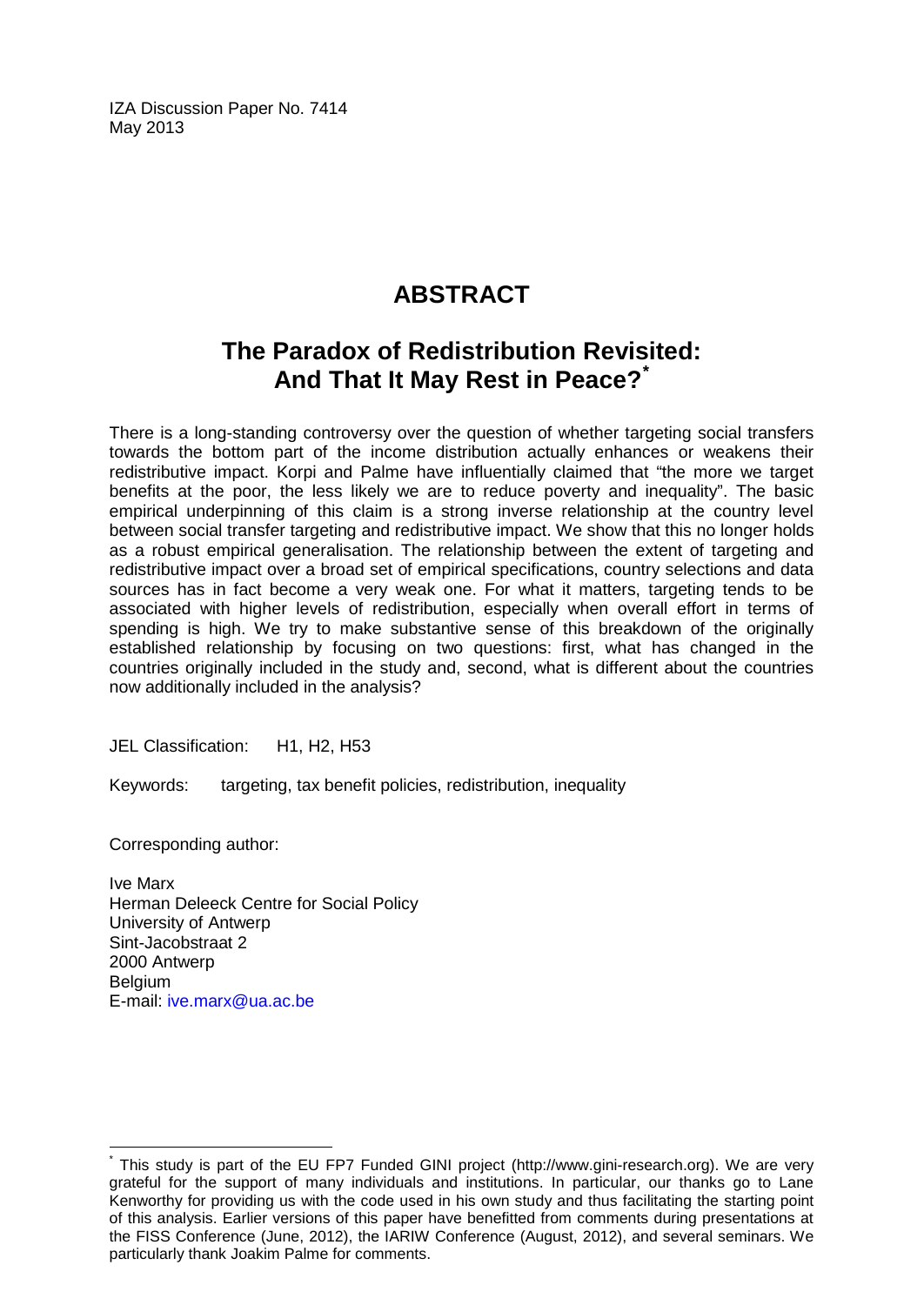## **1. Introduction**

There is a long-standing controversy in the academic literature over the question of whether targeting benefits towards the bottom part of the income distribution actually enhances or weakens their redistributive impact. Korpi and Palme have influentially claimed that "the more we target benefits at the poor, the less likely we are to reduce poverty and inequality". The basic empirical underpinning of this claim is a strong inverse relationship at the country level between social transfer targeting and redistributive impact.

This paper shows that this key finding no longer holds as a robust empirical generalisation. The relationship between the extent of targeting and redistributive impact over a broad set of empirical specifications, country selections and data sources has in fact become a very weak one, suggesting that the extent of targeting per se may not matter anymore as much as we have assumed since Korpi and Palme.

Clearly, this issue is actually of more than academic importance. In its 2011 report on inequality "Divided We Stand", the OECD calls for "well-targeted income support policies", however without clearly specifying what form and strength this should take. By the same token, the European Commission (2013) has launched a 'Social Investment Package' also calling for better targeting and conditionality: "Support should be better targeted to those in need at the times they need it". Organisations like the IMF and the World Bank have long advocated targeted benefits, specifically in the form of means-tested social safety nets. The coming years will be marked by continued budget austerity in many countries. In the context of rising demands on welfare systems, the issue of targeting is likely to become even more relevant.

This paper proceeds as follows. We first summarize the story so far, devoting considerable attention to the original Korpi and Palme thesis. We then discuss the more recent literature, most notably recent re-examinations suggesting that targeting may not be so bad after all. We contextualize the discussion about the particular link between targeting and redistribution in the broader puzzle of egalitarianism. After discussing methodological and measurement issues we move on to the empirical part, first presenting the main results and then robustness of these results for variations in measurement and data. In the discussion part we try to make sense of the results, focusing on two questions: a) what has changed in the countries originally included in the study; b) what is different about the countries now additionally included in the analysis? In a final section we conclude and set out some directions for further research.

## **2. The story so far: the paradox of redistribution**

'The Paradox of Redistribution and Strategies of Equality: Welfare State Institutions, Inequality and Poverty in the Western Countries', an influential article by Walter Korpi and Joakim Palme published in the American Sociological Review (ASR) in 1998 marked a seminal point in a long-standing controversy in welfare state literature over the question whether targeting actually benefits the redistributive impact of welfare state policies, especially social transfers.

<span id="page-3-0"></span>Diametrically opposed views still exist on this issue. On the one side there are those who belief that a welfare state can only fight poverty effectively and efficiently (i.e. cost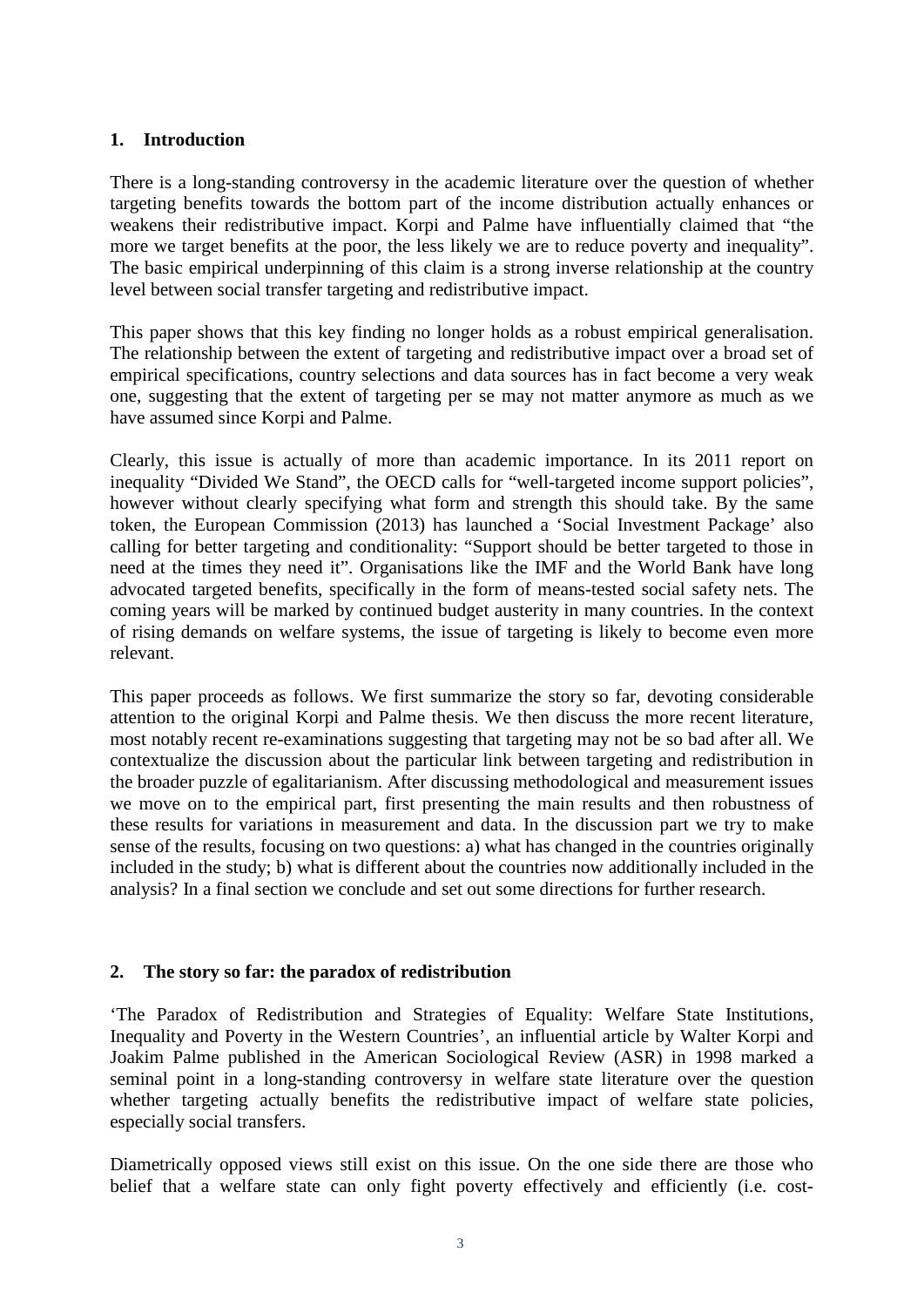effectively) when benefits are mainly targeted to those most in need, i.e. when benefits are selective. Goodin and Le Grand (1987: 215): "the beneficial involvement of the non-poor in the welfare state is not merely wasteful – it is actually counterproductive. The more the nonpoor benefit, the less redistributive the impact of the welfare state will be."

Economists have moreover claimed that the budgetary return to targeting also entails an economic advantage. Lower public expenditures, after all, imply lower taxes, which in turn are supposed to be conducive to economic growth. Economic growth, the argument proceeds, benefits the poor directly (although not necessarily proportionally so) and increases at the same time the fiscal base for redistributive policies.

This view of selectivity has never been commonly shared. Two sorts of arguments underpin this more critical stance.

First, there are technical considerations. Van Oorschot (2002) sums up the most important dysfunctions of means-testing. First, these include higher administrative costs. Establishing need or other relevant criteria require monitoring, whereas universal benefits allow for less complex eligibility procedures. Furthermore, means tested benefits are subject to higher nontake up, partly because of stigmatization issues. Finally, targeted benefits can give rise to socalled dependency traps, where benefit recipients have little incentive to take up work or increase working hours because this would entail loss of benefits.

A second line of counter-argument is that proponents of selectivity pursue a 'mechanical' economic argument which makes abstraction of the political processes which determine how much is actually available for redistribution. The reasoning is that, paradoxically, in countries with selective welfare systems less resources tend to be available for redistribution because there is less widespread and less robust political support for redistribution. As a consequence, the redistributive impact of such systems tends to be smaller. To put it another way: some degree of redistributive "inefficiency" (the Matthew-effect) is said to foster wider and more robust political support for redistribution, including to the most needy. This follows from the fact that a universal welfare state creates a structural coalition of interests between the least well-off and the politically more powerful middle classes (median voter theorem). By contrast, a selective system entails an inherent conflict between the least well-off, by definition the sole recipients of social transfers, and the better off, who fund the system without the prospect of getting much out of it.

The juxtaposition outlined above forms the starting point for Korpi and Palme. In their 1998 article, they employ a somewhat more complex typology, but their classification of welfare states is essentially based on the dimension universalism versus selectivity. Based on data relating to institutional characteristics of welfare states on the one hand, and data relating to observed income distributions and financial poverty on the other, they conclude that more selective systems, paradoxically, have a smaller redistributive impact than universal systems offering both minimum income protection as well as income security and cost compensations (for children) in a broader sense. Korpi and Palme find that this relationship is mediated by the relative size of available means for redistribution. In essence, selective systems are generally smaller systems, and for that reason less redistributive, despite their design to that effect. To be fair, Korpi and Palme do not go as far as saying that the more universal system are the more redistributive they will be. But they do say that strong targeting implies weak redistributive outcomes.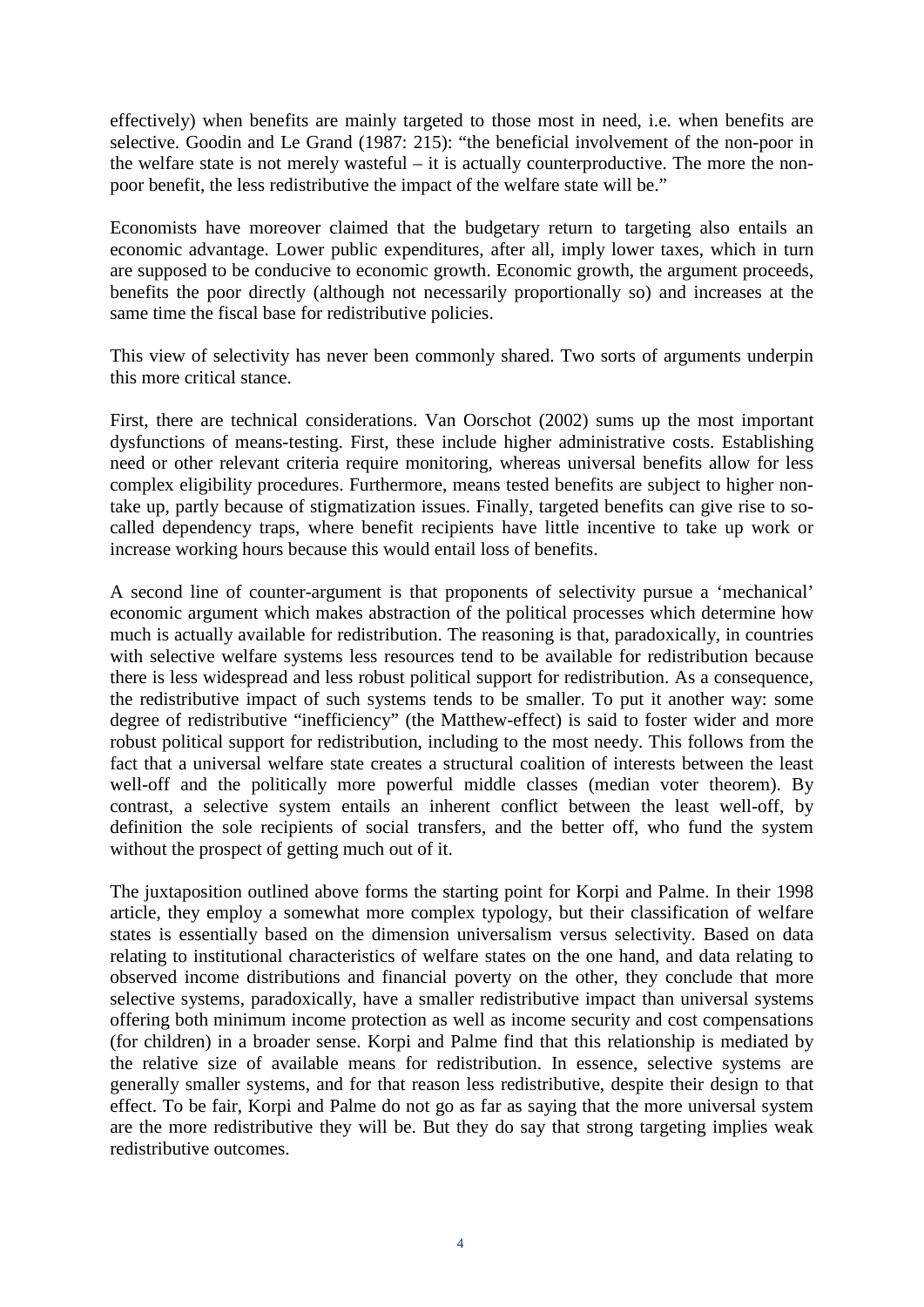Korpi and Palme's main conclusion went relatively uncontested for a while although some scholars expressed reservations because of the rather rudimentary character of the research methods (Bergh 2005). The degree of redistribution, for example, is measured by comparing the actually observed income inequality or at-risk-of-poverty rate with a rather unsophisticated 'counterfactual' distribution. In theory this counterfactual ought to accurately reflect the income distribution that would prevail in the absence of social transfers. However, the construction of this counterfactual is hampered by theoretical and practical problems. In most cases, including in Korpi and Palme's paper, pre-transfer income is simply calculated by deducting observed social transfers and re-adding observed taxes. Full abstraction is thus made of any behavioural effects which a change in tranfer/tax regime would entail. While patently less than perfect, the reality is that no satisfactory method exists to adequately model such behavioural effects, except for very specific measures and marginal deviations.

Another critique was formulated by Moene and Wallerstein (2001; 2002) who argued that analyses of redistribution need to be done at a more disaggregated level than 'the welfare system' because the determining redistributive principles may differ substantially for, say, unemployment, health care or pensions. Some schemes may rest heavily on the insurance principle, while others may put more weight to the need-principle. Thus universality and selectivity can coexist within one system. Yet Moene and Wallerstein (2001; 2002) also conclude that universal provisions provoke the largest political support because of the higher chance of middle class citizens to become a beneficiary. Some opinion based studies also confirm that universal welfare schemes enjoy broader support (Forma, 1997; Kangas, 1995) and that universal schemes are more politically robust in times of austerity (Nelson, 2007; Ferrarini, Nelson and Höög, 2013). It is plausible, however, that public opinion is influenced by the institutional set-up of a welfare state and so the causality cannot be seen as running one way (see Larsen, 2008; McCarthy and Pontusson, 2009). Also, one should not overestimate the effect of public opinion on social policy (e.g. Brooks and Manza, 2006), as public policy is also influenced by resource mobilization, path dependence, political framing etc. There is other evidence in support of universalism, for example on the basis of studies that look at particular programmes. Corak, Lietz and Sutherland (2005) - in a study based on incomes at the end of 1990's or beginning of 2000's - for example find that universal child related benefits – not those targeted at the poorest – provide better protection against poverty. Their conclusion that 'targeting within universalism', in Skocpol's (1991) words, yields the best outcomes is echoed by Van Mechelen and Bradshaw (2013), Van Lancker et al. (2012), Figari et al., 2011. Brady et al. (2012), however, conclude in favour of universalism if it comes to anti-poverty policies for single mothers.

Returning to focus of this paper, some recent studies have claimed that the cross-country relationship between overall targeting and obserserved redistributive impact has weakened, or even reversed over time. Kenworthy (2011) reproduces and updates Korpi and Palme's analyses, which related to the situation in 11 countries as of 1985. Kenworthy's findings confirm that countries with more universal benefits achieve more redistribution (measured in the size of redistributive policies in the budget) for the period 1980 to 1990. By 1995, the image becomes less clear. Data for 2000 and 2005 seem to indicate that there is no longer any association (either positive or negative) between the two variables. Evidently, the findings are based on a small number of cases (10 countries), which make them particularly sensitive to outliers. A trend towards more targeting in Denmark, in conjunction with an evolution towards more universal benefits in the US, is largely responsible for the shift in conclusions. Moreover, the new findings may be driven to some extent by the growing share of pensions in social spending. However, analyses on an alternative dataset, controlling for pensions and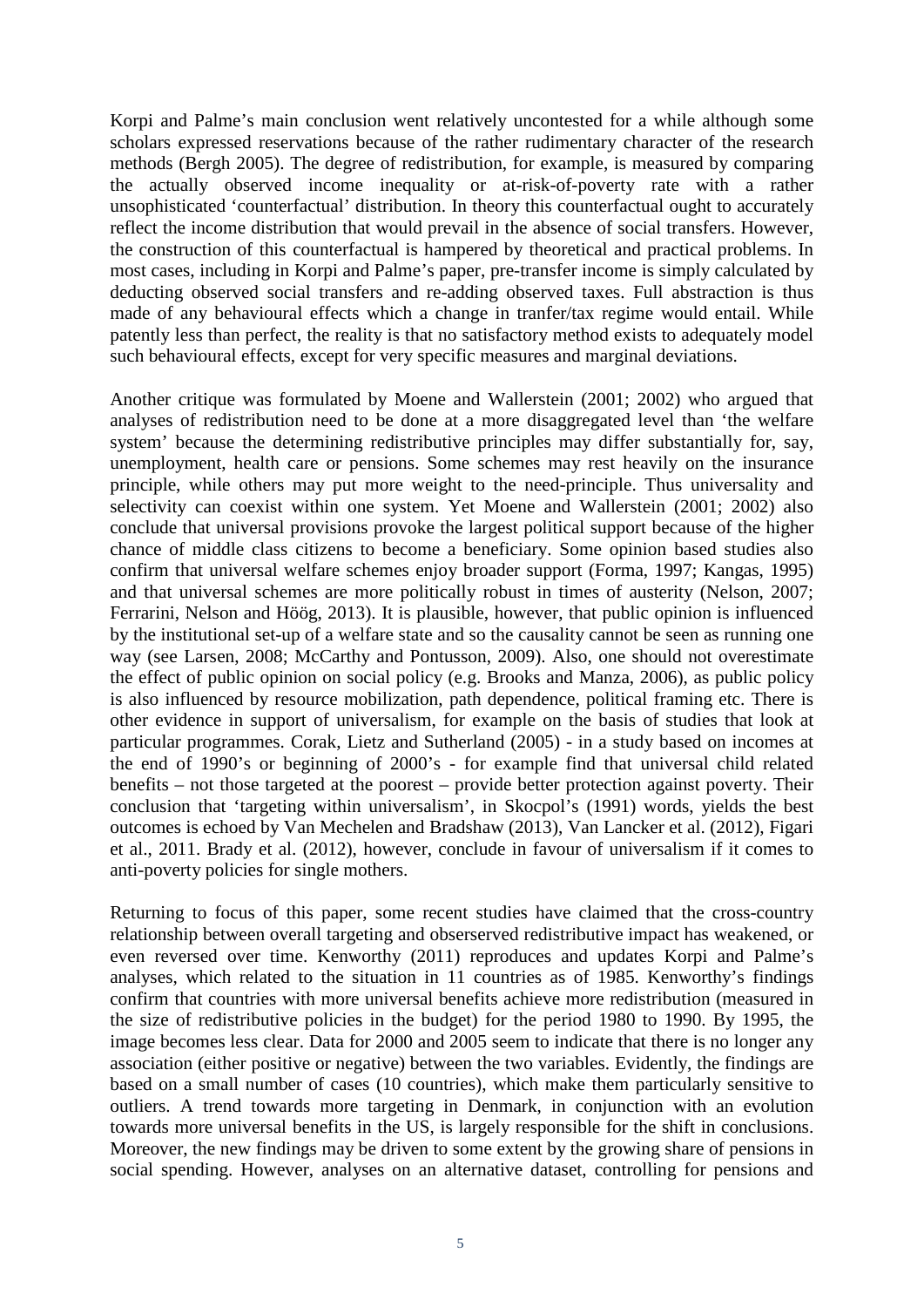featuring a larger number of countries, suggest that as of the mid 2000s, universalism is negatively associated with redistribution.

Kenworthy refers here to an earlier study by Whiteford which shows that ranking method matters, a more than technical measurement issue to which we return in this paper. In the studies by Korpi and Palme and, as it is said to be a replication, Kenworthy, the calculations to establish the degree of targeting are based on households' position in the income distribution before taxes and after transfers (i.e. gross income). Whiteford uses post tax/transfer income, i.e. disposable income, as the ranking measure. We return to the issue of the ranking income concept in the section on "Measuring targeting and redistribution", and will test the sensitivity of the results for using different ranking income concepts. Whiteford finds that universalism correlates negatively with redistribution. Kenworthy writes about this: "This by no means settles the question, but it does suggest additional reason to rethink the notion that targeting is an impediment to effective redistribution" (Kenworty, 2011:58). This paper takes the quest further from there, addressing measurement issues in more depth, expanding the number of countries included in the analysis and checking for robustness against selected methodological choices, such as data source or income concepts.

## **3. Wider considerations: the puzzle of egalitarianism**

Before we move to the empirical part it may be useful to recall that the issue of universality versus targeting makes up only one element in a wider 'puzzle of egalitarianism' (Alvarez 2001). After all, at the country level we are confronted with several empirical relationships that beg for a more thorough understanding. Lindert (2004) evokes the 'Robin Hood Paradox' "*in which redistribution from poor to rich is least present when and where it seems most needed*".

The connection between universality, the level of social expenditure and redistributive impact is part of a wider puzzle and it is important to be aware of this. For one, we know there also to be a strong relationship at the country level between wage (or market income) inequality and social expenditure. In other words, it is countries with egalitarian wage structures that tend to have universal welfare systems, generous benefits and, as a consequence, high social expenditures. This connection is again contra-intuitive, because at first sight, one would expect the opposite relation, namely that a greater wage disparity would require more redistribution, and, therefore, higher social expenditures. Hence, the causal chain may well start with institutions and policies shaping income distributions before taxes and transfers. For example, as argued by Bradley et al. (2003), the causal relationship between market inequality and redistribution occurs indirectly and is mainly due to the strong influences of labour unions and left parties. But it may also run in other ways.

Let us briefly discuss these alternative causal narratives. First, the direction of causality may go from an extensive welfare state to a condensed waged distribution. This is the line followed by Beramendi Alvarez (2001), who has argued that second-order effects of social expenditure are a large part of the explanation of the 'puzzle of egalitarianism'. First order effects of redistribution on inequality consist of direct income transfers from high-income to low-income households, through taxes, social security or social assistance. But second order effects are equally important: the higher taxes and transfers of large welfare states influence labour supply in such a way that a more condensed wage distribution results. High-wage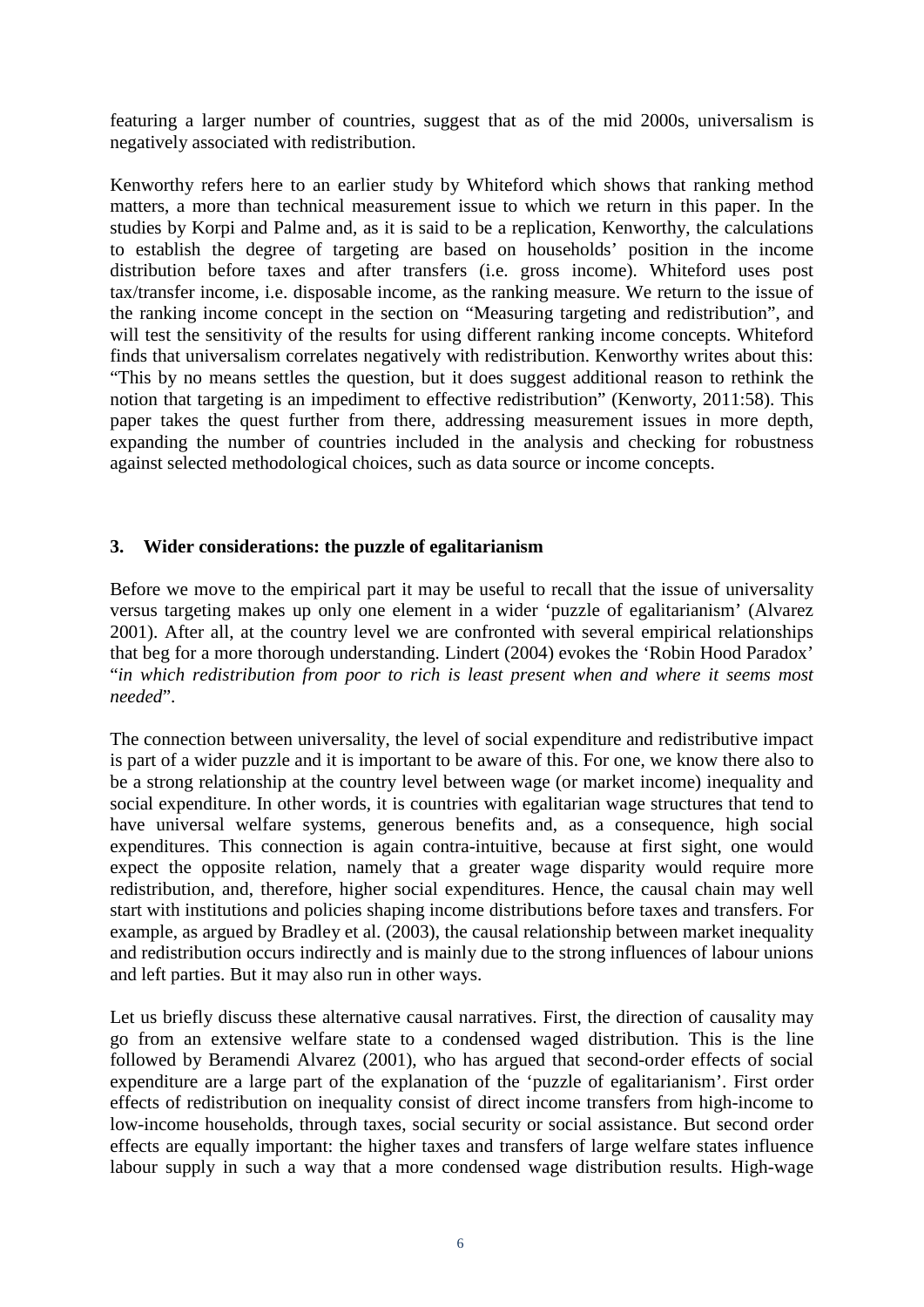earners substitute monetary income for leisure in response to taxes, while generous benefits reduce labour supply among those commanding low wages (through higher reservation wages). These second order effects may be highly contingent upon national institutions, particularly with regard to funding of the welfare state, the level of wage bargaining and fine details of institutional design.

Second, the causal mechanism between redistribution and inequality may run in the opposite direction. A highly unequal distribution of market incomes may make it politically and technically more difficult to redistribute income. McCarty and Pontusson (2009) review a number of political economy theories with regard to voter behaviour under different conditions of economic inequality. The so-called median voter models assume that changes in the income distribution lead to a shift in the preference of the median voter, or the 'political middle'. Moene and Wallerstein (2001, 2003) argue that under conditions of rising income inequality, the median voter has a preference for reduced expenditure on insurance and social spending. Earlier Meltzer and Richard (1981) formulated an opposing hypothesis, predicting that rising income inequality leads to a shift in preferences of the median voter towards more redistribution.

The evidence is quite mixed. Kenworthy and Pontusson (2005) find empirical support for the Meltzer and Richard thesis. "In contrast to widespread rhetoric about the decline of the welfare state, redistribution tended to increase in response to the rise in household market inequality. And it did so in proportion to the degree of increase in inequality, producing a strong positive association between changes in market inequality and changes in redistribution." Milanovic (2000) finds a consistent association between gross household income inequality and more tax/transfer redistribution in a set of 24 democracies in the period of the mid seventies-mid nineties. More recently Olivera (2012), performing an analysis on a pool of 33 European countries, finds that inequality increases the demand for redistribution and that increases in income inequality stimulate the demand for redistribution. Yet the empirical evidence varies and some studies arrive at opposite conclusions (Iversen and Soskice: 2006, 2009; Finseraas 2009; McCarty and Pontusson 2009; Lupu and Pontusson 2011; Toth, Horn and Medgyesi, 2013).

As McCarty and Pontusson (2009) note, one clear complication is that the majoritarian assumption underlying the median voter models is not universally applicable. In many contexts, a vast number of parties (including trade unions, employers' organisations) compete for political influence. The partisan politics theory assumes that, rather than moving all parties either to the left or the right, income inequality can cause polarization of the electorate. As the political spectrum widens, the outcome depends largely on the extent to which low-income groups are mobilized, in terms of election turnout and union density. In turn, social security arrangements can strengthen trade unions, particularly in so-called Ghent countries where they are involved in the provision of unemployment benefits (Van Rie et al., 2011) Furthermore, the recent attention in the literature to insider-outsider conflicts and divergent interests within 'Labour' or 'the Left' are of key importance.

Third, causality between equality and redistribution may run in both directions, in a process of mutual reinforcement. This argument has been developed by Barth and Moene (2009) in a recent NBER paper. They argue that a more equal wage distribution leads to welfare generosity through a process of political competition. In turn, more income redistribution produces more equality. The authors hypothesize that this multiplier operates mainly through the bottom of the income distribution: the amplification occurs where wages at the bottom of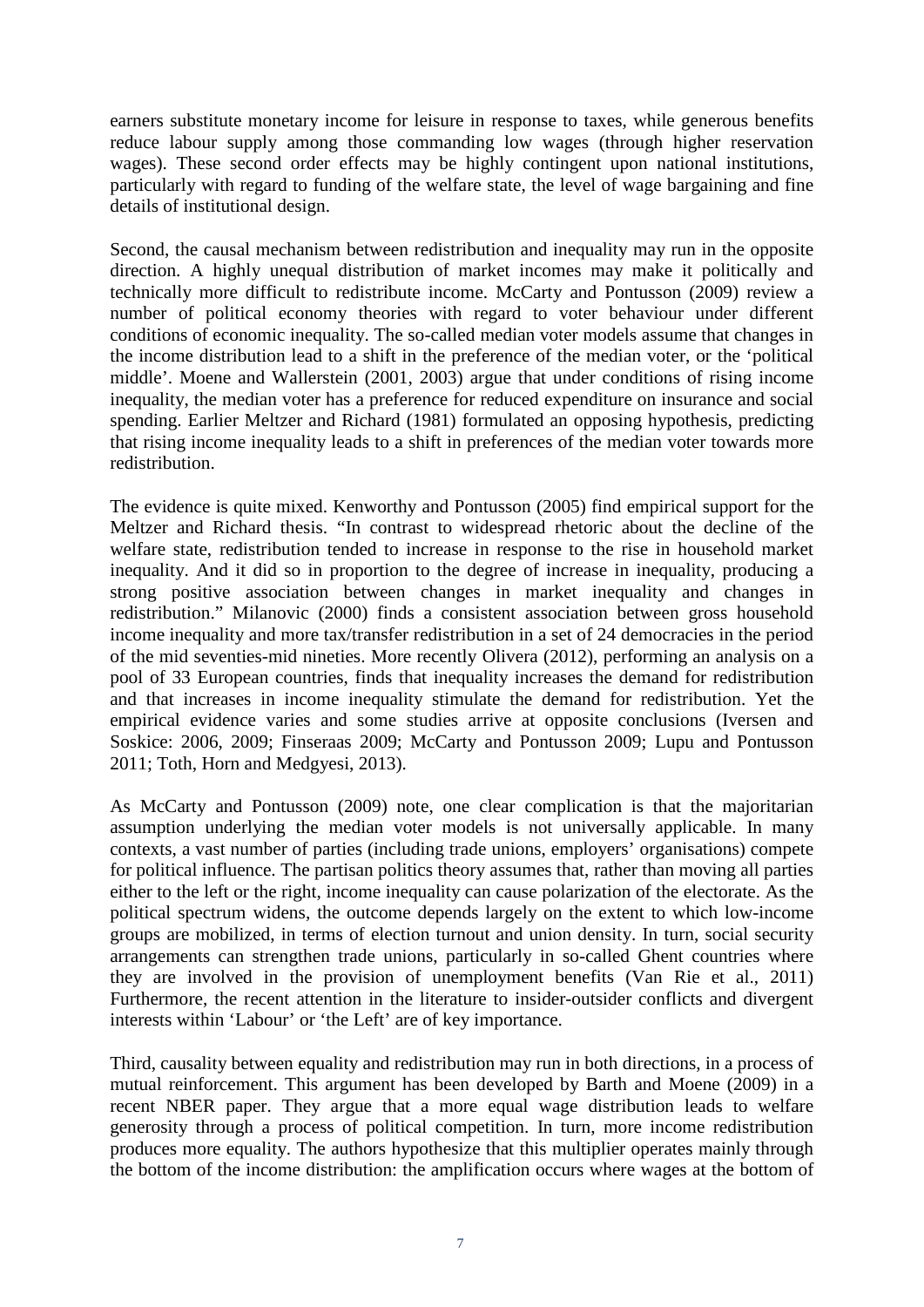the distribution are compressed, not where higher incomes are compressed. The hypothesis finds empirical support in their analyses on 18 OECD countries over the years 1976 to 2002.

Finally, an extensive welfare state, as well as a limited degree of wage inequality may both be the result of variables that determine both. As Atkinson (2000) suggests, countries may be characterised by notions of equity that are widely shared within any society, but that differ across societies. A society in which the value of solidarity is widely shared may simultaneously support pay norms, collective agreements and adequate minimum wages, as well as quasi-universal and generous benefits.

Thus, variables like wage dispersion, primary income inequality, generosity, universality, level of expenditures and disposable income inequality make up a complex web of interrelations of which the causalities can run in different directions. In this paper, the primary focus lies on the relationship between the factors of universality, generosity and income inequality.

## **4. Measuring targeting and redistribution**

## *4.1. Concepts and operational definitions*

Targeting, redistribution and generosity are key concepts in this paper. The aim of this section is to address the conceptual clarity of these terms, as misunderstandings related to their interpretations may easily arise (e.g. van Oorschot, 2002, p. 173). For instance, targeting is often equated with means-testing although it does not necessarily imply a means test, as other eligibility criteria (e.g. family composition) can be established to channel benefits to specific groups (e.g. lone parents). By contrast, 'universal' benefits are aimed at broad segments of the (national) population. Still, it should be noted that universal benefits are rarely truly universal, as they often apply for instance a residency criterion, which can be more or less strict. Moreover, whether benefits are flat-rate or earnings-related, is a question that is closely linked but distinct from universality or targeting.

Korpi and Palme employ three aspects to classify transfer systems: a) the basis of entitlement; b) the benefit level principle and c) the form of governance, particularly the extent of employer-employee corporation. In their classification targeted models have two distinguishing features: the basis of entitlement is proven need and benefits are there to provide a minimum income.

However, the actual operationalization they use in their 1998 article is much more straightforward and simple. It is also for that reason contestable on a number of grounds. In their 1998 ASR article they do not build on institutional indicators to gauge the level of targeting within tax/transfer systems. The extent of targeting is measured on the basis of a single outcome indicator, the targeting coefficient, which reflects effective redistributive *outcomes* rather than redistributive *intentions*, as we will argue below. This means that 'targeting' here is interpreted as social transfers being more beneficial for lower incomes, irrespective whether this comes about because of system characteristics like means testing ("income selectivity") or providing benefits for specific categories ("categorical selectivity"). Basically, this means that we look at the position of the beneficiaries in relation to the median (voter).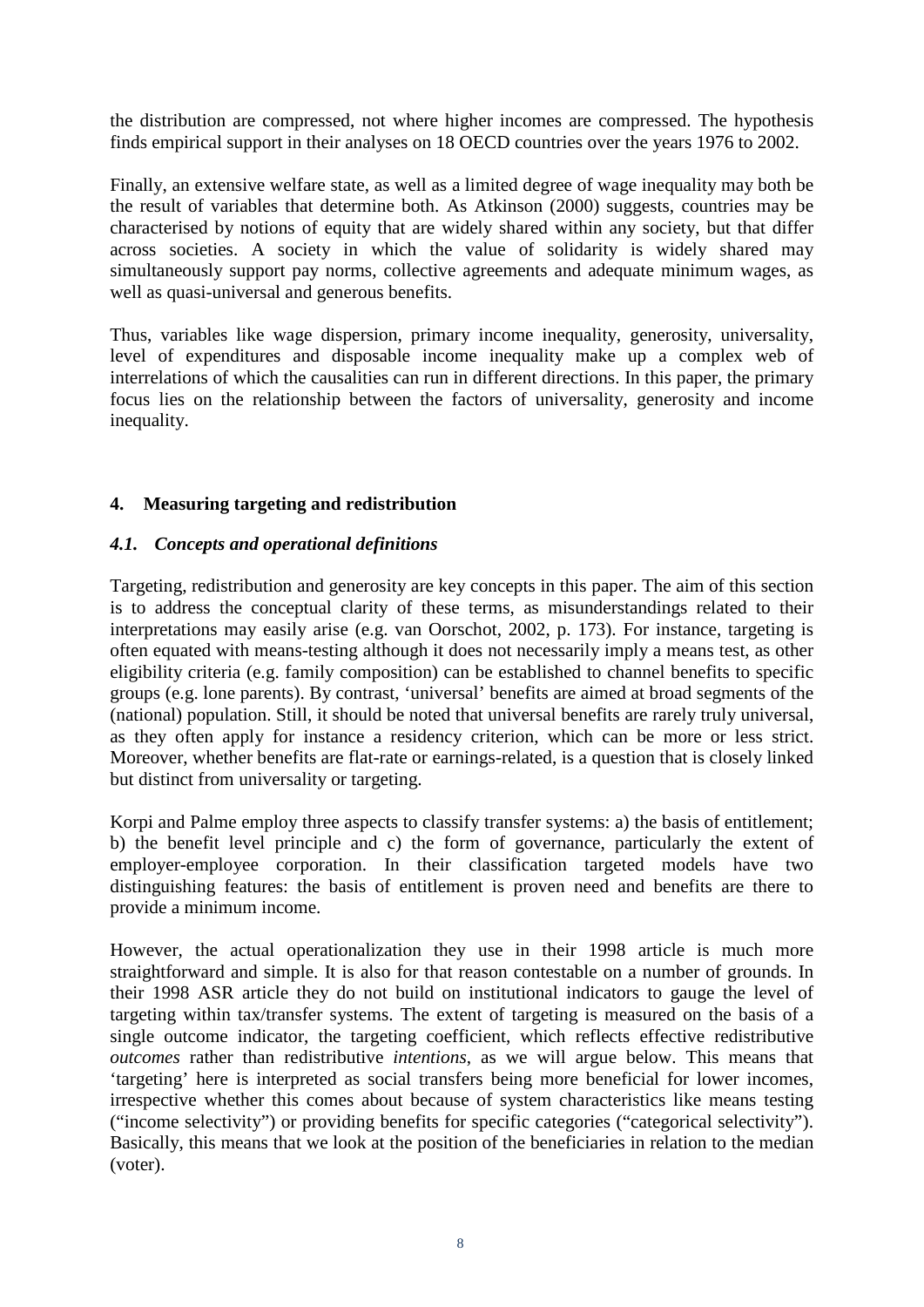*In our analysis, targeting* is measured in two ways: on the one hand we use the concentration coefficient of transfers in the same way as Korpi and Palme (1998) do. On the other hand, we also express it as a share of transfers going to the bottom quintile.

*The concentration coefficient* of an income component is calculated in a similar way as the Gini coefficient (see e.g. Kakwani, 1977; Lambert, 2002; OECD, 2008). The value of the concentration coefficient is derived on the one hand from the relative size of the transfer going to each income unit, and on the other hand from the ranking of each income unit, which determines its relative weight in the contribution to the concentration coefficient. The difference between the concentration and Gini coefficients lies in the variable according to which income units are ranked. With a concentration coefficient of an income component, income units are ranked according to income (and not by the income component itself), while for a Gini coefficient the focal variable and the ranking income variable are the same (namely income).

Concentration coefficients can also be considered as a summary indicator of the information provided by quintile distributions. When the concentration coefficient has a value that is lower than the Gini coefficient of the income on which its ranking is based, then lower incomes benefit relatively more: individuals receive a higher share of the income component than their share of income. Thus, these concentration coefficients provide insight into the propoorness of the various income components independent of their size. A concentration coefficient will be zero if all income units receive the same absolute amount of transfers<sup>[1](#page-3-0)</sup>, which corresponds to the 45° line in the Lorenz diagram. Hence, we can make a distinction here between weak and strong pro-poorness. Strong pro-poorness corresponds to a negative concentration coefficient (area A in Figure 1 below), whereas weak pro-poorness is captured by a concentration coefficient between zero and the value of the Gini coefficient of income (area B in Figure 1). When the value of the concentration coefficient is larger than the Gini, then the benefit is pro-rich (area C in Figure 1).

Figure 1. Pro-poorness and concentration coefficient

-

<span id="page-9-0"></span><sup>1</sup> Though of course this does not mean that all concentration coefficients of zero correspond to equal absolute amounts over the income distribution.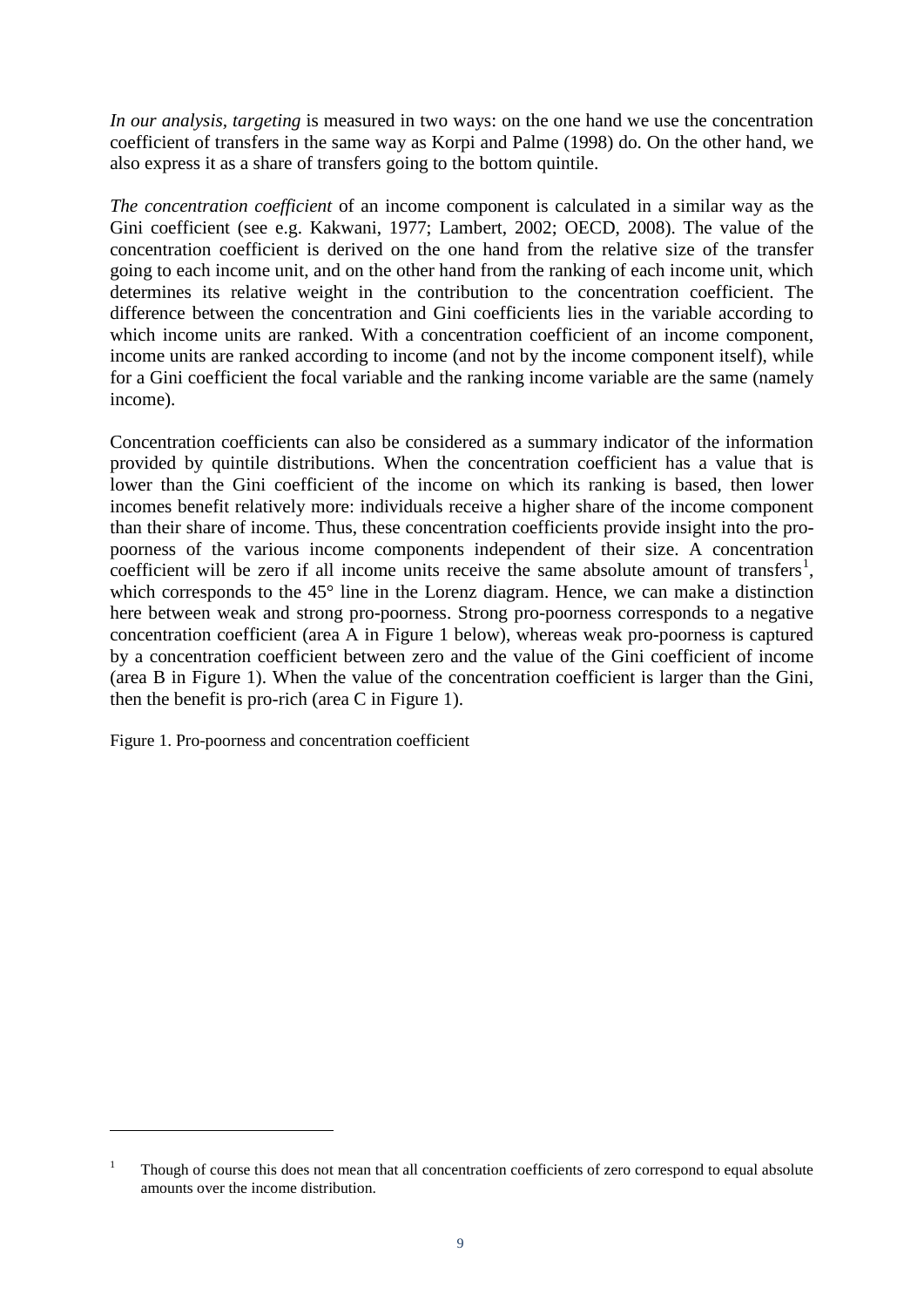

Source: own presentation.

As social transfers are composed of various transfer types (i.e. old-age pensions, family benefits, etc.), we try to identify the distributional properties and contribution of these income sources to the overall concentration coefficient. Following Kakwani (1977), we apply a factor decomposition analysis of the concentration coefficient: the concentration coefficient of total transfers  $(C_T)$  can be decomposed as the sum of the concentration coefficients  $(C_i)$  of the different transfer categories *i* weighted by their share *si* in total transfers *s*:

$$
C_T = \sum_{i=1}^n \frac{s_i}{s} C_{T_i}
$$

*Quintile distributions* are based on five equal-sized population groups which are divided according to their income. Income units are ranked from low to high income. A comparison of the share of social transfers going to the bottom quintile with the corresponding concentration coefficient indicates how the concentration coefficient comes about: is it driven by targeting towards the bottom quintile (the poor), or are rather by patterns higher up the income ladder?

Note that we use the term 'targeting', which suggests that outcomes are due to the characteristics of the system, but this need not be the case. Moreover, the outcomes of a system are highly dependent on the characteristics of the underlying population, in terms of socio-demographic characteristics, income inequality, composition of income, etc. If, for instance, a benefit is designed in such a way that all children are eligible, but all children are situated in the bottom quintile, then this policy measure may appear as very targeted in its outcomes, even though its design may not include any means-testing or needs-based characteristic. This means that strictly speaking we cannot derive from the concentration coefficient or from the quintile distribution how pro-poorness of a transfer comes about.

In brief, the following factors may play a role:

- The design of the policy (eligibility; income or categorical selectivity; conditions for calculating the size of the transfer);
- Distribution of socio-demographic or other characteristics that determine eligibility and size of the transfer, and hence determine where transfers will be located in the income distribution;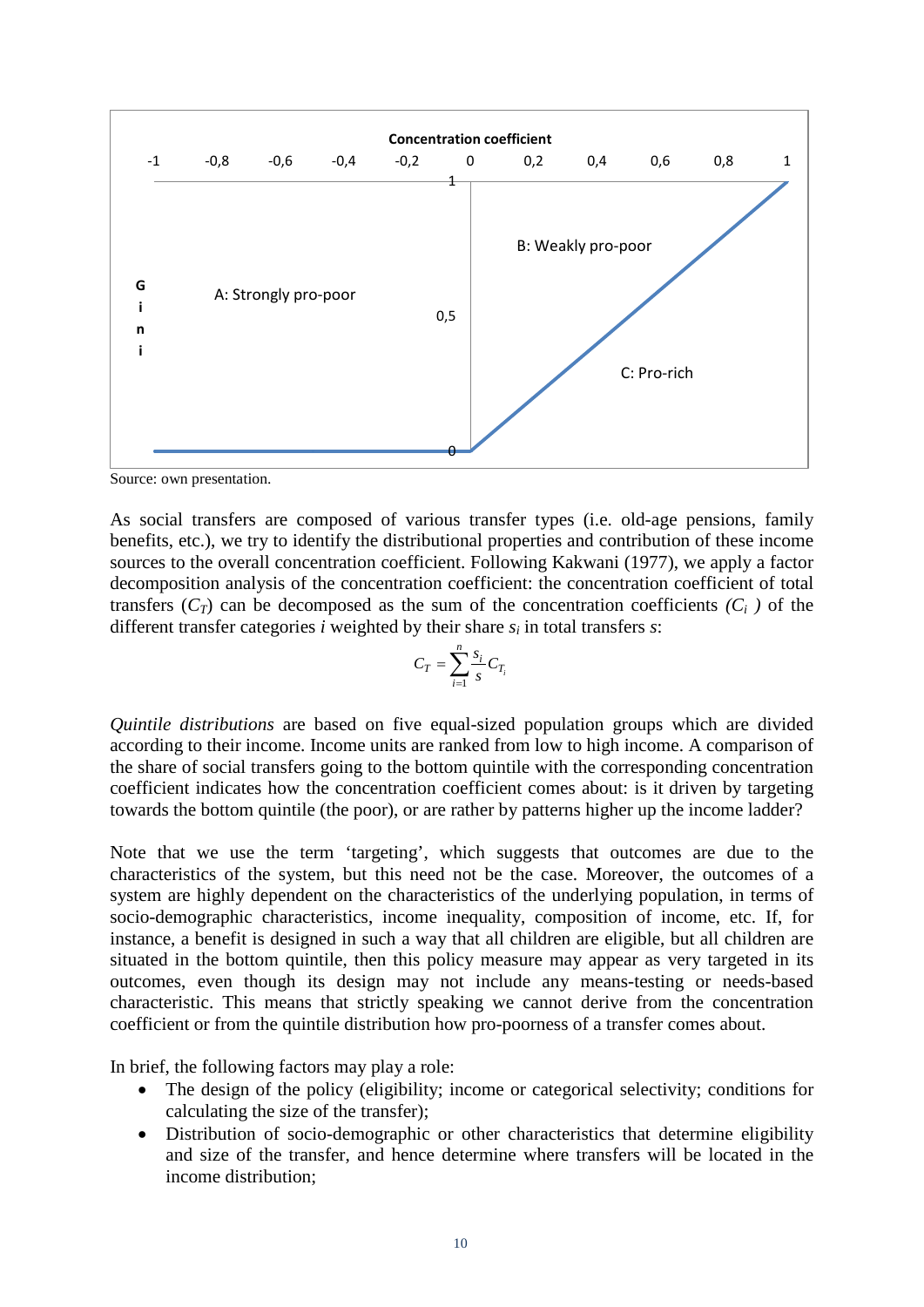The ranking of beneficiaries in the income distribution. This means that the same distribution of transfers will only result in different concentration coefficients if recipients have a different ranking in the underlying income distribution (e.g. market versus disposable income, see further).

The concept of *redistribution* refers to the impact of taxes and transfers on income inequality. The impact on inequality is driven by the size of transfers and taxes, as well as by their propoorness, i.e. whether these transfers are going relatively more to lower or higher incomes. Redistribution is measured by the difference between the Gini coefficients with and without tax-transfers relative to pre-transfer income; this corresponds in our analysis to the difference of the Gini coefficients of market and disposable income relative to that of market income.

Alternative measures of redistribution can also be used. For example, Kenworthy and Pontusson (2005) rely on the absolute difference between disposable and market income Gini coefficients, as it allows capturing redistribution that is not affected by (e.g. time variant) level changes of market income inequality. The redistributive effect of taxes, resp. transfer alone can be the focus too and is measured as the difference of the Gini coefficients of gross and disposable income relative to that of gross income, resp. the difference of the Gini coefficients of market and gross income relative to that of market income. In addition, Jesuit and Mahler (2010) suggest a measure of redistribution that captures the second-order effects of public pensions. This measure addresses the issue of artificially highly unequal market incomes, as elderly households relying on public pensions appear to be poor, though in the counterfactual scenario of no state pension provision they would have relied on other sources of income. Finally, the redistribution measures can be based on other than Gini indicators of income inequality, e.g. percentile ratios as in Mahler (2008). We test the impact of some of these alternative redistribution measures.

For indicating the impact of the size of transfers, we use the concept of generosity: how much is spent on social transfers? Generosity is measured here by expressing average social transfers as a share of average income (either market income, gross income or disposable income). An alternative measure is also used for the sensitivity analysis: cash social spending as percentage of GDP (for a further discussion on the pros and cons related to diverse measures of welfare state generosity see e.g. Allan and Scruggs, 2004).

## *4.2. Choice of income*

<span id="page-11-1"></span>-

Overall, the building blocks of our analysis consist of some commonly used income concepts, namely market income, social transfers, gross income and disposable income<sup>[2](#page-9-0)</sup>. These income concepts are constructed in such a way that they cover exactly the same components as in Korpi and Palme, unless specified otherwise<sup>[3](#page-11-0)</sup>.

<span id="page-11-0"></span><sup>&</sup>lt;sup>2</sup> Note that in the distributional analyses negative incomes are set to zero.<br><sup>3</sup> As we show in Appendix 1, seemingly the same income concepts, if taken from different data sources, could have a different composition regarding individual components.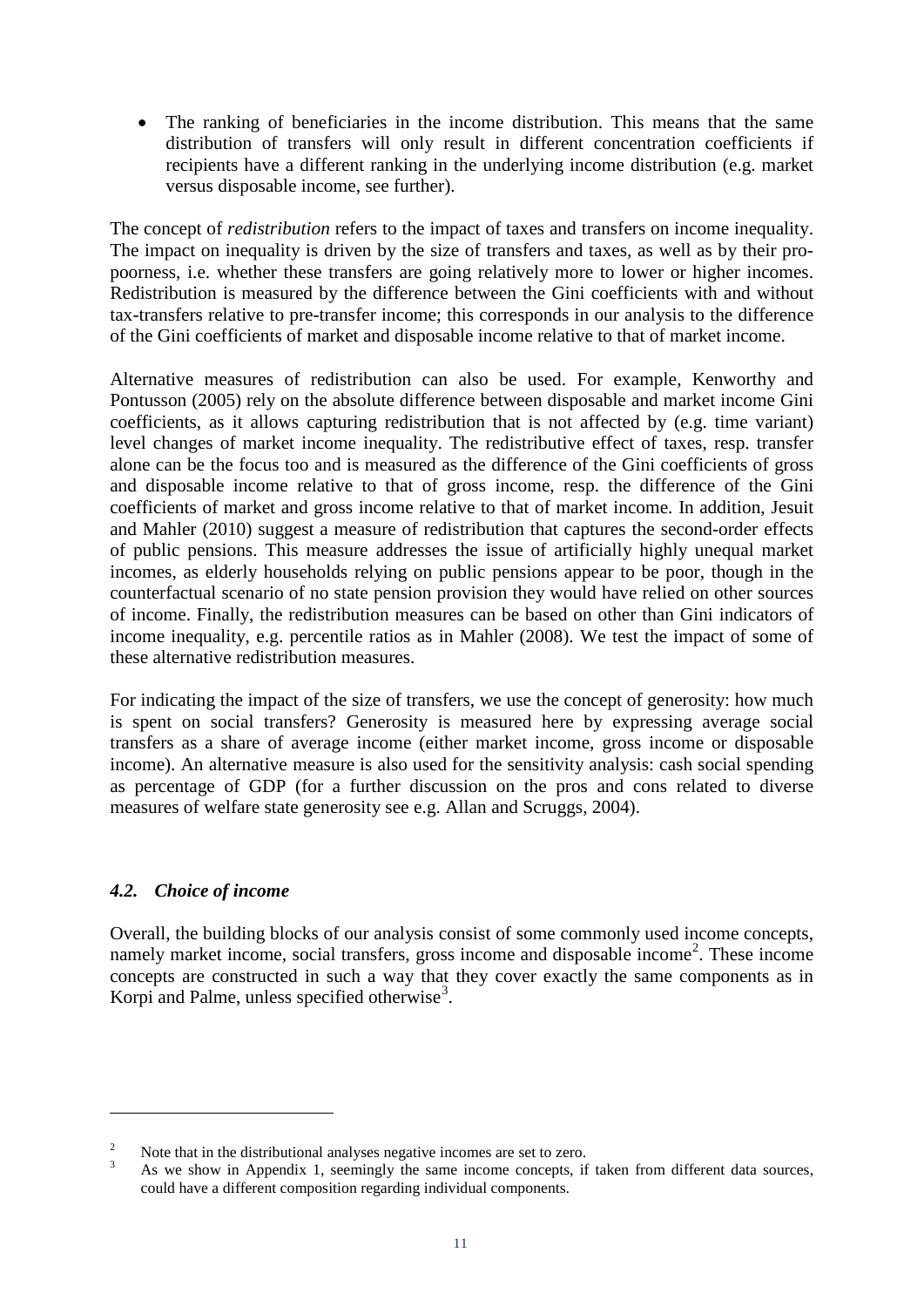In brief, *market income* includes income from labour and capital, as well as mandatory individual and occupational pensions (or further referred to as "occupational pensions")<sup>[4](#page-11-1)</sup>. *Gross income* is defined as market income plus social transfers plus net transfers between households. *Social transfers* consist of the total of work-related insurance transfers, universal benefits and social assistance benefits<sup>[5](#page-12-0)</sup>. Finally, *disposable income* is arrived at when deducting taxes from gross income. These taxes refer to personal income taxes and social contributions (excluding employer contributions).

For the distributional analyses, all relevant revenues are pooled at the household level and the individual is the unit of observation. An equivalence scale is used to correct for household size. We apply the same equivalence scale as in Korpi and Palme (1998), namely the square root of household size.

We use different income concepts to rank equivalised incomes when calculating quintile distributions and concentration coefficients. In a first instance we use the same income concept to rank income units as the one used by Korpi and Palme (1998), as well as by Kenworthy (2011), namely gross income, or 'Who gets what *after social transfers but before taxes'*. Of course, there are arguments to use other income concepts for ranking individuals. The most obvious candidates are market income and disposable income, which are also the income concepts used to calculate the redistributive effect in Korpi and Palme (1998) and in this paper. With market income (or 'Who gets what *before taxes and transfers*'), income units are ranked according to the position they take in the hypothetical situation that there would be no social redistribution. This effectively puts households that rely solely on transfers at the bottom of the distribution. By definition the impact of the transfer is very large. This makes more sense for people who fail to gain access to the labour market whereas they are supposed to be economically self-reliant. They would probably have no other means of existence. But this is a stronger assumption for the elderly who rely on public pensions. In the counterfactual scenario they would probably have saved. Thus in calculations based on pre transfer rankings, retired households count as extremely poor and they populate the very bottom of the distribution. This probably overstates the impact of social transfers on the income distribution. For this reason Whiteford (2010) and OECD (2008) use disposable income (i.e. 'Who gets what *after taxes and transfers*') as the ranking measure. The drawback here is that the impact of the welfare state may be underestimated. Some pensioners, for example, might have occupied an entirely different position in the income distribution in the absence of a public pension system. In our empirical application, we test the sensitivity of the results for using either market or disposable income as ranking measure.

If taxes and transfers do not alter the ranking of income units, then concentration coefficients will be the same for all three income concepts. In practice, income units do change ranks. Especially the inclusion of social transfers (i.e. moving from market to gross income) causes income units to change rank, implying that concentration coefficients can substantially differ

-

LIS has recently reclassified some income concepts, notably occupational pensions, which are now part of social (security) transfers. We explore the implications of this income classification (change) in the sensitivity part of our analysis, when we compare the "old" and the "new" LIS terminology.

<span id="page-12-1"></span><span id="page-12-0"></span>Essentially, social transfers are equivalent to "social security redistribution" transfers based on the most recent LIS terminology, except of the above mentioned mandatory individual and occupational pensions. This implies, that the "old" LIS classification refers to higher market income, but lower social transfers in comparison to the new terminology. The concept of gross income is not affected by this methodological change.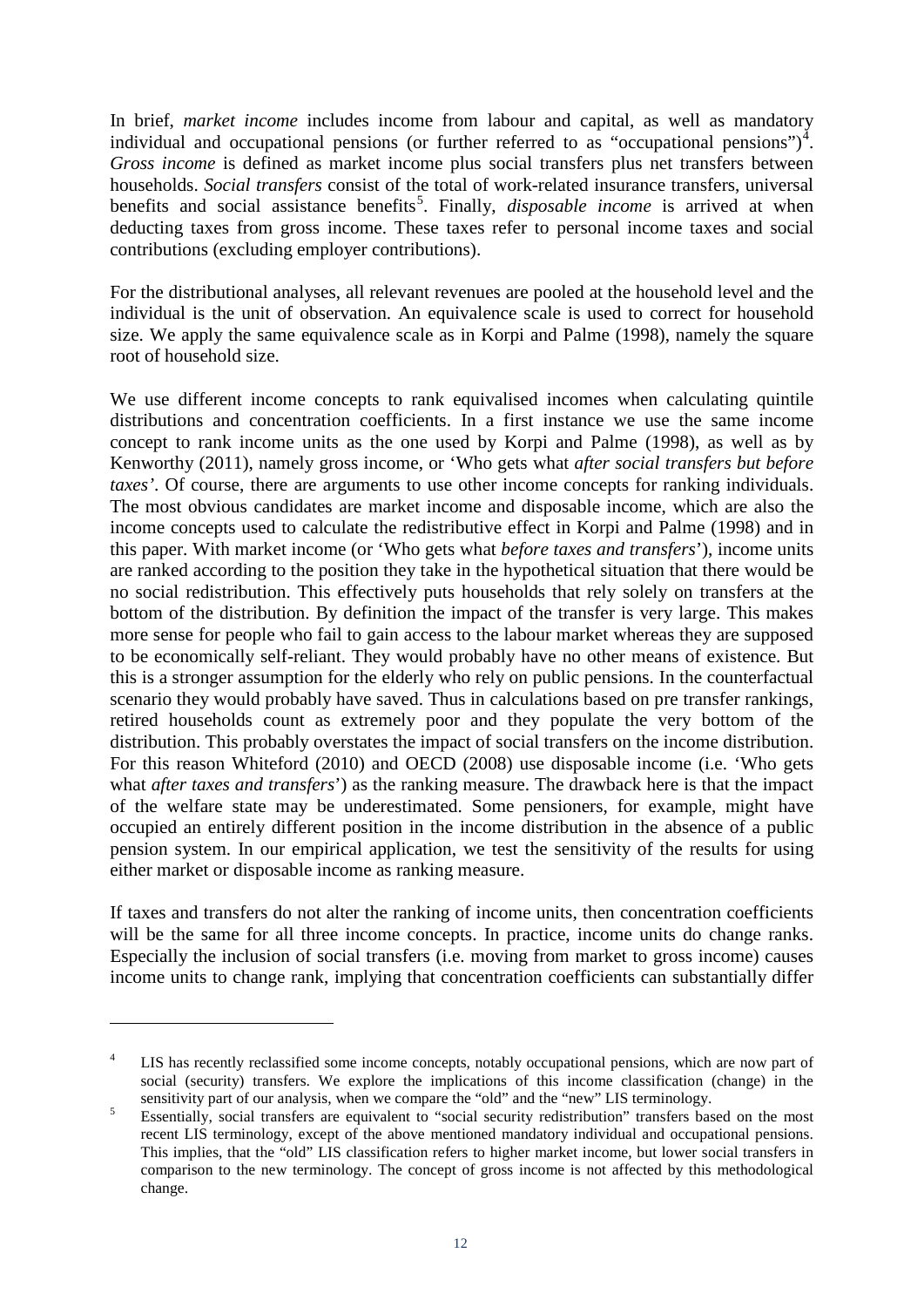when market income compared to gross or disposable income is used. Reranking due to taxes (i.e. moving from gross to disposable income) is in general much smaller, implying that concentration coefficients based on the ranking of either gross or disposable income will probably not be very different.

## *4.3. Main and sensitivity analysis*

As this article seeks to replicate the findings by Korpi and Palme and subsequent studies, we aim for maximum comparability of concepts in the main analytical part. Here, we reproduce the "original" relationship between targeting and redistribution as displayed in Korpi and Palme (1998) and later on in Kenworthy's (2011) study. Our selection of the countries covers the "original" set, but also goes beyond it, as the LIS database has expanded its country coverage substantially. Furthermore, for a better understanding of the driving forces of the targeting and redistribution relation, we decompose the concentration coefficient over separate transfer types, and we analyse how targeting and redistribution relate to the generosity of social transfers.

We challenge most of the "original" methodological choices in the sensitivity analysis part: country selection, data source, choice of the ranking income type and classification of social transfers. A number of other sensitivity checks have also been made, but are not reported in the main text of this study. For example, the impact of using alternative measures (as on targeting) is noted in the footnotes with the corresponding graphs in Appendix 2. A few other sensitivity tests, such as checking the influence of using a different equivalence scale, are not reported due to their smaller influence on the main findings in comparison to the aforementioned methodological choices.

## *4.4. Data*

-

In the main analytical part, indicators are calculated on the basis of the micro survey data of the Luxembourg Income Study (LIS), in line with the approach of Korpi and Palme (1998) and Kenworthy (2011). We include the following countries, referring to 2004 (unless specified otherwise between brackets after the country's name): Australia (2003), Austria, Belgium (2000) Canada, the Czech Republic, Denmark, Estonia, Finland, France (2005), Germany, Greece, Hungary (2005), Ireland, Israel (2005), Italy, Luxembourg, the Netherlands, Norway, Poland, Slovenia, Spain, Sweden (2005), Switzerland, United Kingdom, United States. LIS tries to provide datasets that are as comparable as possible<sup>[6](#page-12-1)</sup>. However, some issues remain.

For example, one of the major issues relevant for our study is the fact that not all LIS national datasets include gross income amounts, implying that gross income in fact corresponds to disposable income and that market income does not include taxes. This is the case for Belgium, Greece, Hungary, Slovenia and Spain. Taxes are also only partially captured in the French and Italian data. This implies that (part of) social transfers are net of taxes in these

<span id="page-13-0"></span><sup>6</sup> More details on methodological aspects concerning LIS data can be found in Appendix 1.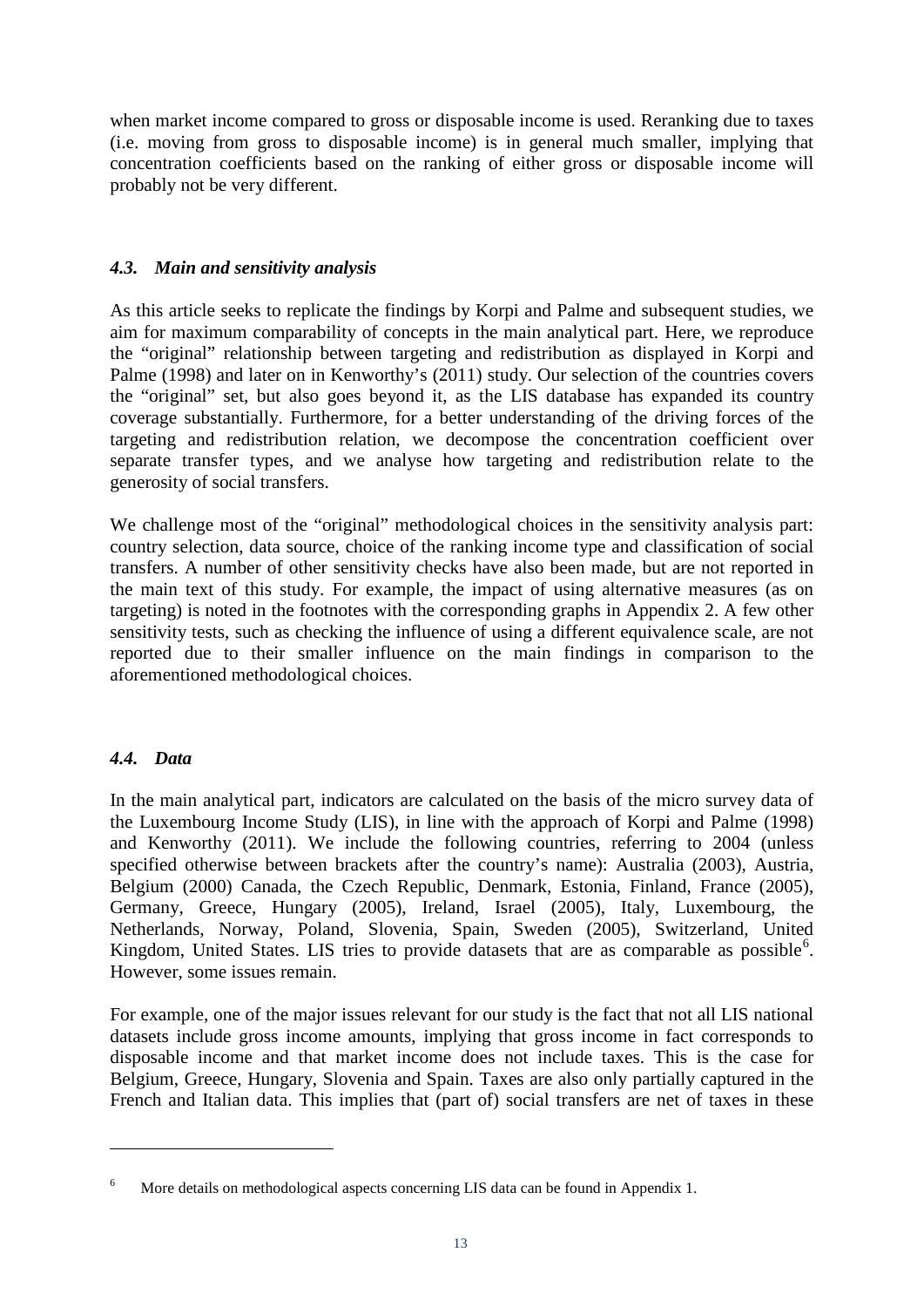countries, whereas in the other countries gross transfers (i.e. before deduction of taxes) are used. This is particularly relevant for countries where transfers are subject to substantial taxation, as is the case in the Nordic countries. It also means that the value (and distribution) of available gross income is lower (different) for the countries having not full tax information in the dataset. We tackle this "net/gross" issue in the sensitivity part of our analysis.

In the sensitivity analys, we also compare the main outcomes calculated on LIS data with the outcomes computed on EU-SILC 2005 data, which covers 25 EU countries at the time, plus Iceland and Norway (incomes refer to 2004). For a number of European countries (i.e. Austria, Estonia, Greece, Spain, Ireland, etc.) the LIS dataset is actually derived from the national EU-SILC surveys – seemingly, the most common type of LIS information source for the European countries as of mid 2000's.

When using EU-SILC data, we apply income definitions that are as close as possible to the ones used by Korpi and Palme with the LIS dataset. Such alignment is needed as original (EUROSTAT) income definitions of, for example, gross income are somewhat different from those used in the LIS dataset. A more detailed explanation of differences and similarities between the LIS and EU-SILC data is provided in Appendix 1.

## **5. Results**

-

## *5.1. Main analysis*

## *5.1.1. Targeting and redistribution: the starting point*

As our first aim is to replicate the earlier findings (see Appendix 2) for more recent data, we start our analysis by using the same concepts, operationalisations and data (LIS) as Korpi and Palme (1998) and Kenworthy (2011). We relate the concentration coefficient of social transfers (with income units ranked according to gross income) to the redistributive effect of taxes and transfers, as measured by the difference between the pre and post-tax/transfer Gini coefficient (see Figure 2). We extend the country coverage in comparison to the previous studies.

Let us first consider the two key variables in Figure 2 separately, starting with our measure of targeting<sup>[7](#page-13-0)</sup>. All concentration coefficients are smaller than the Gini coefficient of gross income, which means that all systems are progressive (i.e. pro-poor). There is however wide variation in the spectrum of targeting-universality. Remember, that the smaller/more negative the concentration coefficient is, the more targeted the transfers are whereas the closer the concentration coefficient is to the Gini, the more universal transfers are. Australia, the United Kingdom and, maybe somewhat surprisingly, Denmark have the most negative concentration coefficients and can be characterized as strongly pro-poor. Negative concentration coefficients are found in the majority of the countries, pointing to a substantial degree of targeting. In nine countries though, such as e.g. Southern Europe, Austria, France, Poland or

<span id="page-14-0"></span><sup>7</sup> Note that, as shown in appendix Figure A.5 of Appendix 2, concentration coefficients match quite closely to an alternative measure of targeting: the share of transfers going to the bottom quintile.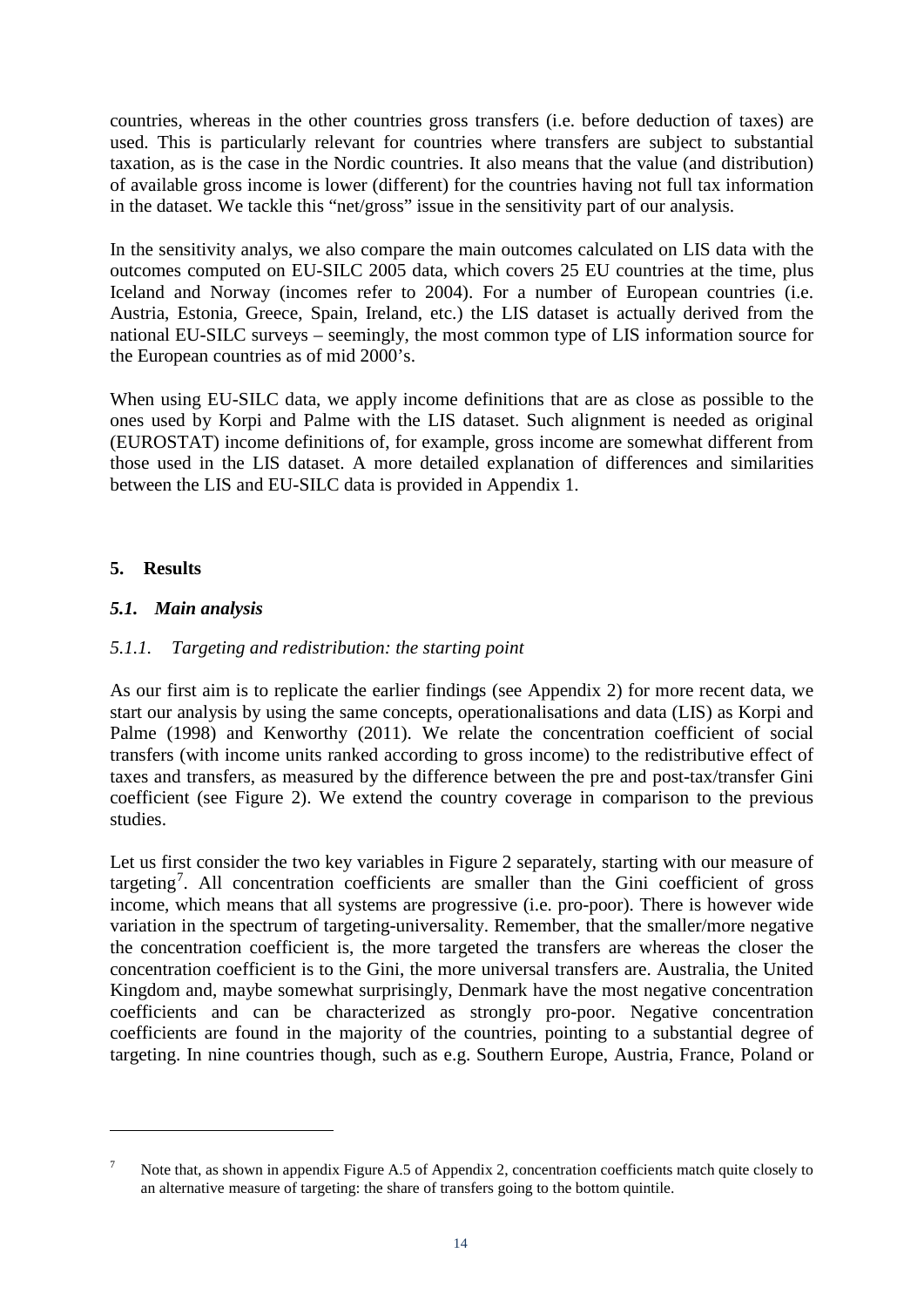Hungary, we find positive concentration coefficients, and thus weak pro-poorness of transfer systems.





Note: 1) Due to data availability disposable instead of gross incomes are used for Belgium, Greece, Hungary, Slovenia and Spain; part of "gross" incomes are reported net of taxes for Italy and France. 2) The countries included in Korpi and Palme (1998) are in grey font. Source: own calculations using LIS data

Turning to our measure of redistribution we also observe a considerable cross-country variation. The Nordic countries, such as Finland or Sweden, but also Belgium, Germany, the Netherlands, Hungary or the Czech Republic take positions as leading redistributing countries. The Southern European countries, the United States, Canada, Switzerland and Israel are at the other side of the spectrum.

Let us now consider the relationship between the degree of targeting and redistributive impact – from the perspective of the x and y axes.

Especially noteworthy at the very left hand side of the x axis are Australia, the United Kingdom and Denmark: they are all characterized by the strongest pro-poor benefit systems of all countries<sup>[8](#page-14-0)</sup>. Yet the redistributive impact in Denmark appears much stronger. Similarly, looking at the countries with still strong pro-poor spending (concentration indices between about -0.3 and 0), the corresponding redistributive impact differs a great deal. Some of the countries with the strongest redistributive tax/transfer systems are to be found here (Sweden and Finland), together with some countries with the weakest redistribution (the USA, Canada, Israel and Switzerland). In summary, no clear relationship is found between targeting and redistribution among the countries with a negative concentration coefficient. A more clear and

-

<span id="page-15-0"></span><sup>&</sup>lt;sup>8</sup> Here and further on, the discussed country groups or specific value ranges of the concentration/redistribution indices are estimated using a cluster analysis.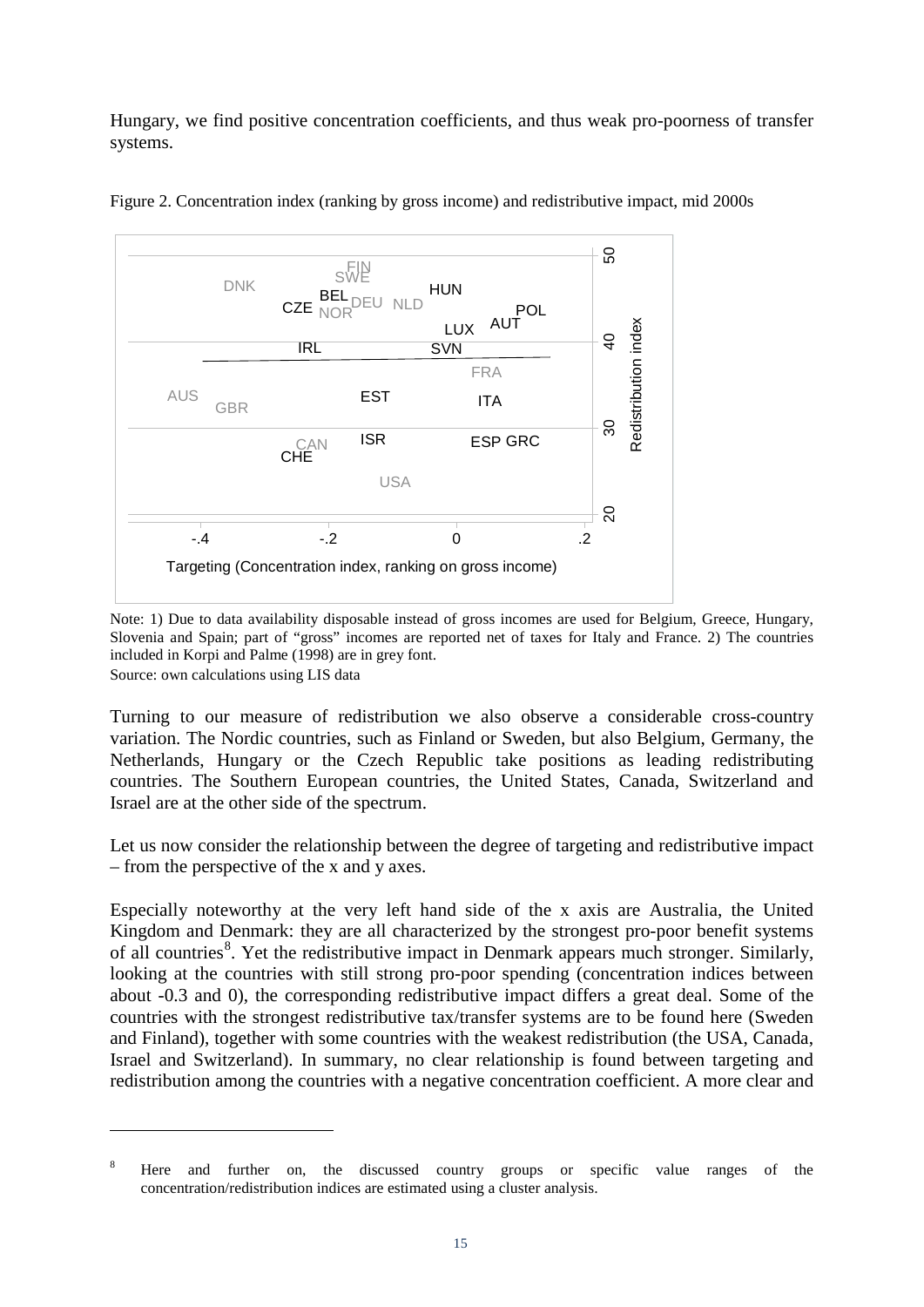negative relationship, however, appears when focusing on the right hand side of the graph. This concerns the countries with positive targeting coefficients and thus countries with weak pro-poor spending: France, Italy, Spain, Austria, Poland and Greece.

Looking at this graph from the perspective of the y axis (the extent of redistribution achieved by the tax/transfer system) essentially yields a similar picture of wide cross-country variation. We also observe an extremely scattered range of values for the targeting measure in the countries with moderately high levels of redistribution (from about 30 to 40 per cent reduction of the post-tax/transfer Gini as compared to the pre-tax/transfer level). It ranges from the strongest pro-poorness of almost -0.4 observed in Australia to weak pro-poorness in countries like Italy or France.

In summary, our major finding – against the background of the earlier discussed literature - is that actually there is no clear relationship between targeting and redistributive impact for more recent years. This may partly be due to the fact that more countries are included in our analysis. But also other factors may play, which will be put to the test in the sensitivity analysis part of this paper.

## *5.1.2. A more refined redistribution coefficient*

Korpi and Palme (1998) have used a broad index of redistribution, as they look at the difference between the Gini coefficients of market and disposable income, i.e. the combined effect of taxes and transfers. However, for their measure of targeting, they only look at the way transfers are distributed. Hence, we think that it would actually be more coherent to measure redistribution as the difference between the Gini coefficients of market and gross income (i.e. capturing the effect of transfers only), as is presented in Figure 3. By doing this the initial relationship found by Korpi and Palme seems to re-emerge, though this association is still a very weak one. Hence, we assert that the main conclusion from Figure 2 still holds: the relationship between targeting and redistribution has become very weak. Throughout this paper, we will continue to use the redistribution indicator that Korpi and Palme have used, as they are our point of reference), and look at the sensitivity of outcomes of changing one parameter at the time. But in subsequent studies on this topic we recommend to apply coherence between the targeting and the redistribution concepts. Moreover, a comparison of Figures 2 and 3 also indicates that the role of taxes in the redistribution process merits further investigation, not only because the redistributive effect of taxes differs across countries, but also because transfers are taxed in very different ways, with typically high burdens in the Nordic countries and low or no taxes in other countries.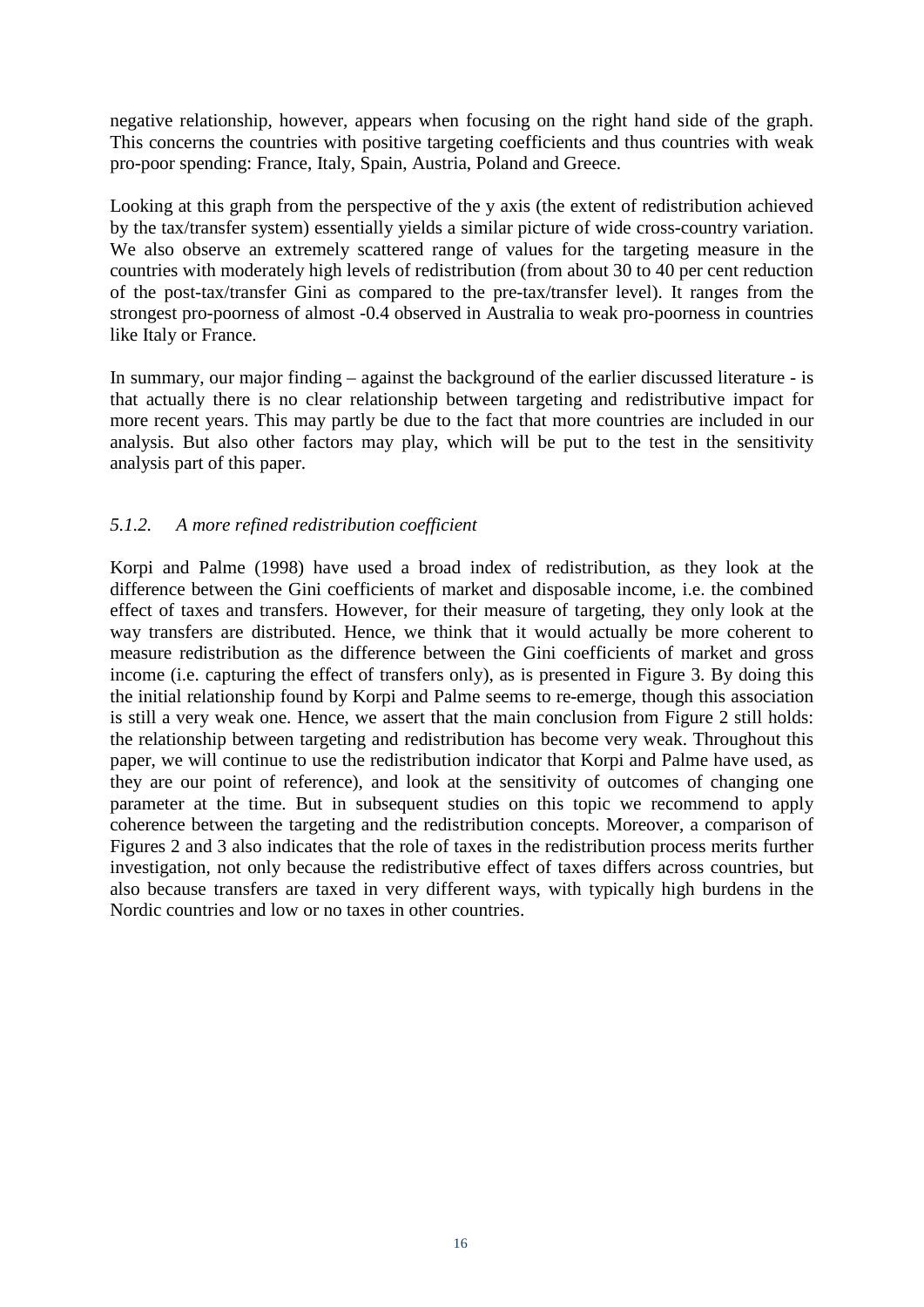

Figure 3. Measuring redistribution as the effect of transfers only

Notes: due to data availability disposable instead of gross incomes are used for Belgium, Greece, Hungary, Slovenia and Spain; part of "gross" incomes are reported net of taxes for Italy and France. Source: own calculations using LIS data

## *5.1.3. Decomposition of concentration coefficient*

As noted earlier, the high degree of targeting should not necessarily imply an extensive usage of means-tested benefits (i.e. minimum income protection schemes) but rather reflect the socio-demographic profile of beneficiaries. For example, a universal old-age pension system may be characterised as highly targeted if the elderly disproportionately cluster at the lower end of the income distribution. To better understand the main drivers of the concentration coefficients' values, we employ a factor decomposition analysis. Unfortunately, the decomposition cannot be done for all countries, as often LIS data information is missing to distinguish individual transfer categories.

First, we evaluate the individual input of social assistance benefits as opposed to other transfers. This already gives a flavour of how the design of systems operates, as these social assistance benefits are by default designed to target the most income vulnerable people. The social assistance income category pools diverse assistance benefits, such as general social assistance, but also assistance benefits in case of old-age, disability and various other circumstances (e.g. family, education).

Second, we evaluate the individual input of three major categories of social transfers by need function: old-age pensions, family benefits and a residual category of other active age benefits. Old-age benefits consist of the following LIS variables: old-age insurance public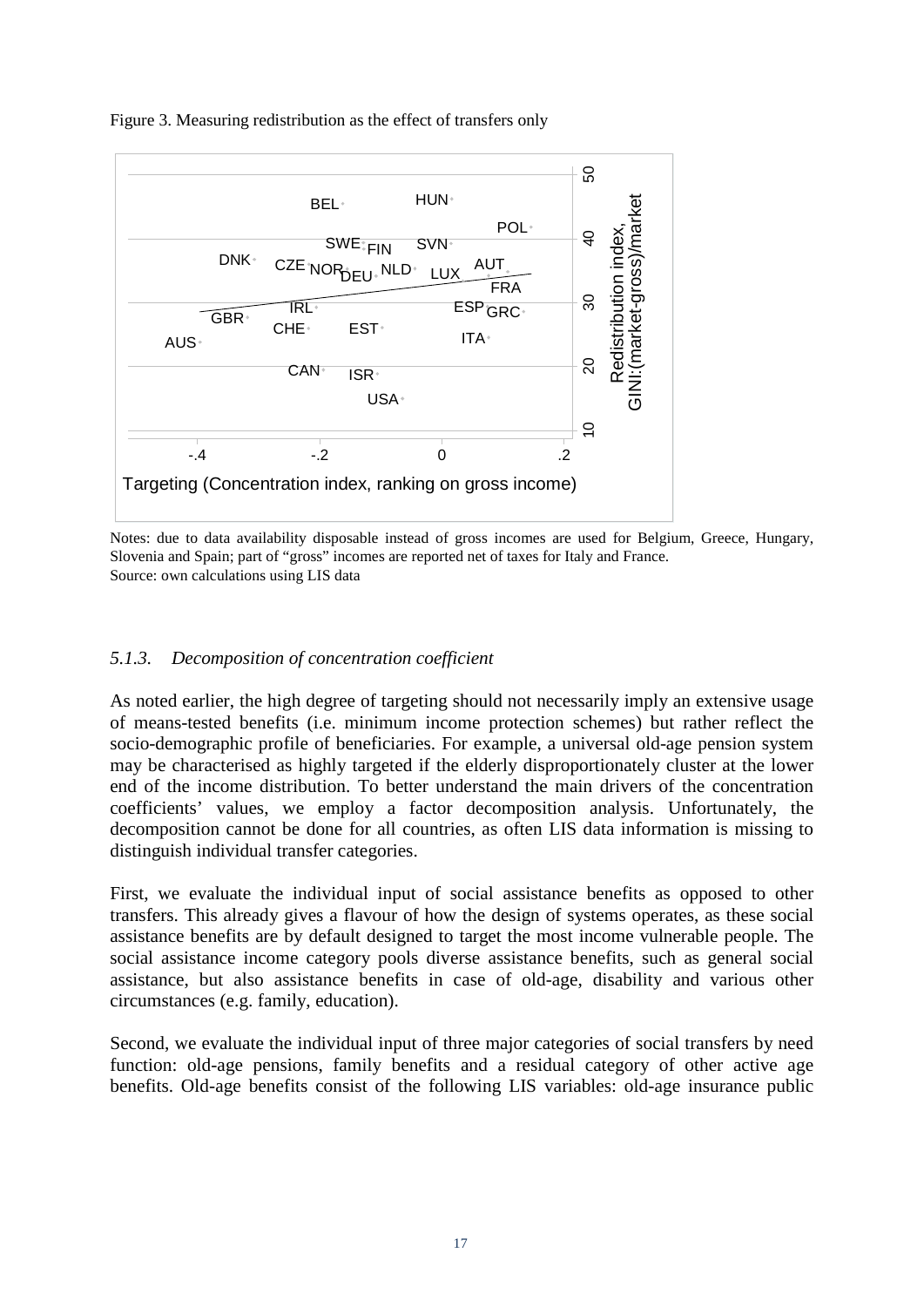pensions, old-age universal pensions and old-age assistance pensions<sup>[9](#page-15-0)</sup>. Family benefits cover maternity/parental wage replacement, family/child universal benefits and family/maternity/child assistance income variables. The other active age benefits refer to a range of diverse social security benefits, such as sickness wage replacement, disability or survivor pensions, unemployment or education benefits, etc.



Figure 4. Concentration indices of social assistance and other transfers

Notes: due to data availability disposable instead of gross incomes are used for Belgium, Greece, Hungary, Slovenia and Spain; part of "gross" incomes are reported net of taxes for Italy and France; Source: own calculations using LIS data

The targeting degree of social assistance benefits is, as expected, much higher than that of other social transfers: for all countries the concentration indices are lower (and always negative) than of those of other social transfers (see Figure 4). The variation of targeting is highly diverse, ranging from about -0.7 in Sweden to about -0.2 in Italy. This very strong targeting in comparison to other social transfers is an important driver of overall targeting, though much depends on the size of these transfers, as is shown in Figure 5. Even though social assistance benefits are relatively small in all countries (from about 2% in Belgium and Slovenia to about 38% in the UK), their contribution to the overall concentration index is not negligible. In Ireland, for instance, social assistance benefits make up around 33% of total social transfers, but they contribute for almost 80% to the concentration coefficient of total transfers. Social assistance also contributes to more than half of the total concentration coefficient in the United Kingdom and Slovenia. Overall, this signals that despite the relatively small size (as for instance in the case of Slovenia), social assistance benefits play a significant role in determining the level of the overall concentration index, and thus the relationship between targeting and redistribution as portrayed in Figure 2. 9 Occupational pensions are excluded here.<br>
9 Occupations and Spain; part of "gross" incomendations using LIS data<br>
19 Social as Spain; part of "gross" incomendations using LIS data<br>
19 The targeting degree of social assis

Furthermore, we find a clear association between the targeting degree of social assistance benefits and redistribution: the higher targeting of these benefits, the more redistribution is achieved (Figure 6). Conversely, no association is found between targeting of other social transfers and redistribution.

<span id="page-18-0"></span>-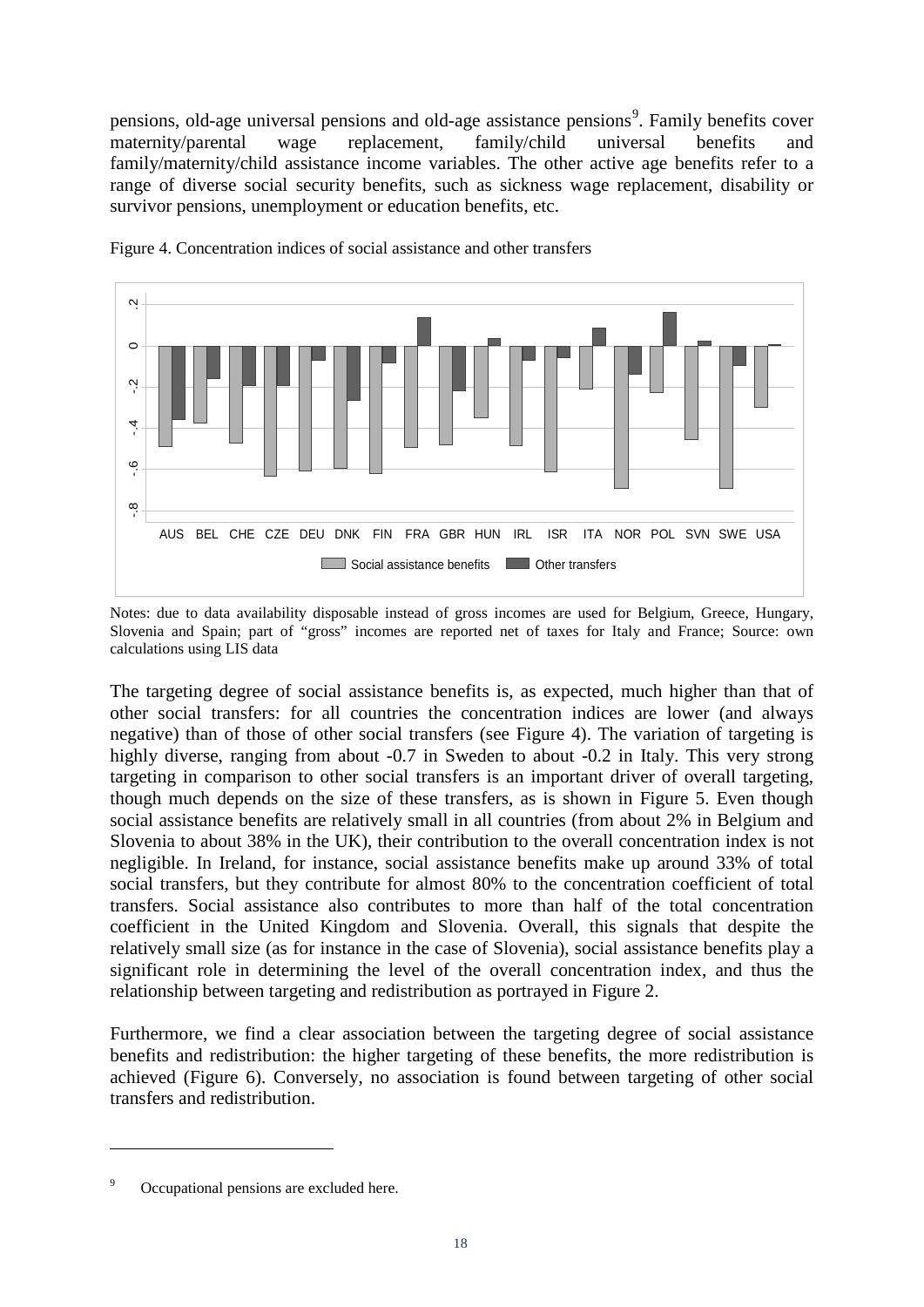



Notes: due to data availability disposable instead of gross incomes are used for Belgium, Greece, Hungary, Slovenia and Spain; part of "gross" incomes are reported net of taxes for Italy and France; the ratios of contribution are of minus sign in France, Hungary, Italy, Poland, Slovenia, and have been rescaled to represent the share of total concentration coefficient without the directional effect[10.](#page-18-0)

Source: own calculations using LIS data

-





Notes: due to data availability disposable instead of gross incomes are used for Belgium, Greece, Hungary, Slovenia and Spain; part of "gross" incomes are reported net of taxes for Italy and France; Source: own calculations using LIS data

<span id="page-19-0"></span> $10$  As social assistance benefits and other transfers have concentration coefficients with opposite signs in these countries, the negative contribution of e.g. social assistance (i.e. -1.0639 in Hungary) is counteracted by the positive contribution of other transfers (i.e. 2.0639 in Hungary) so that the total sum still adds up to 1. In rescaling to the share without the directional effect, the contribution of social assistance in e.g. Hungary is transformed to 0.34 relative contribution to the value of total concentration index.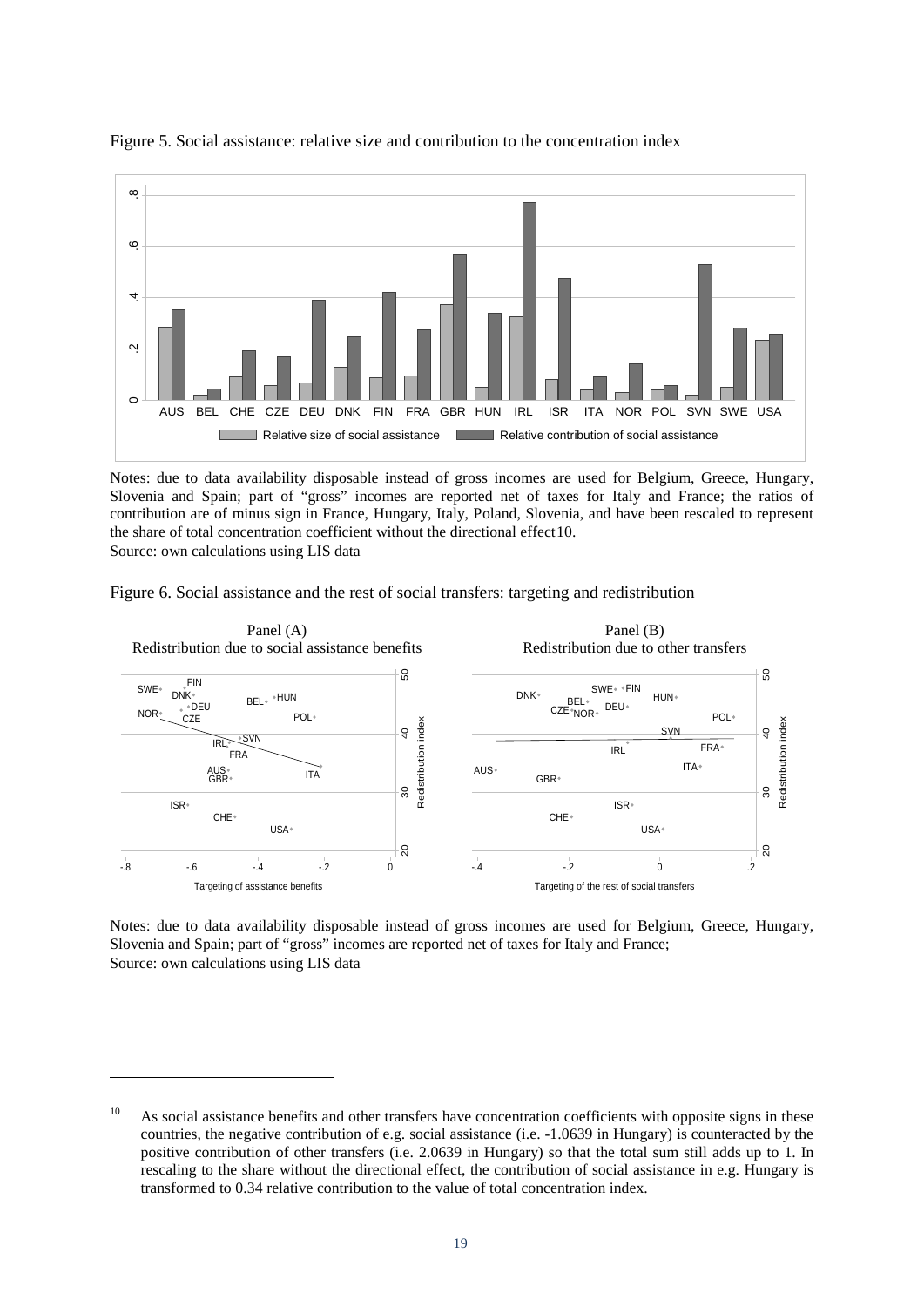![](_page_20_Figure_0.jpeg)

#### Figure 7. Concentration indices of social transfers – decomposition by type

Source: own calculations using LIS data

A decomposition of social transfers by their need function is given in Figure 7 for those countries where we can distinguish between old-age, family and other active age transfers. The overall concentration index of social transfers is usually of the same sign as the concentration index of old-age pensions, no matter of how targeted the other two types of social transfers appear. The exception is the United States, where the concentration index of social transfers is slightly negative, but the concentration index of old-age pensions is positive, pointing to the stronger influence of the other active age transfer types. The degree of targeting of old-age pensions is highly varied. For example, in Australia, Belgium, Switzerland, and particularly Denmark, the old-age pensions are (much) more pro-poor in comparison to the other categories. In the Czech Republic, Finland, the Great Britain and Israel, at least one type of social transfers is more targeted at the poor than old-age pensions.

Finally, in the countries with positive targeting coefficients, namely France, Hungary, Italy and Poland, old-age pensions are driving the weak overall pro-poorness of social transfers, against the strong pro-poorness of family and other active age benefits. In other countries weak pro-poorness of the transfers is rare, with exceptions in the United States for old-age benefits and in Belgium for family benefits.

In Figure 8 we report the contribution of each transfer category to the total concentration index of social transfers. This confirms that old-age pensions are the primary source for the level and sign of the total concentration index in France, Hungary, Italy and Poland, all countries with positive concentration index values. In the other countries, family and other benefits together have a larger influence than old-age pensions, though with high variation. For example, all three social transfer types are of equal importance in Austria, whereas the contribution of the old-age pensions is by far the smallest one among the three types of social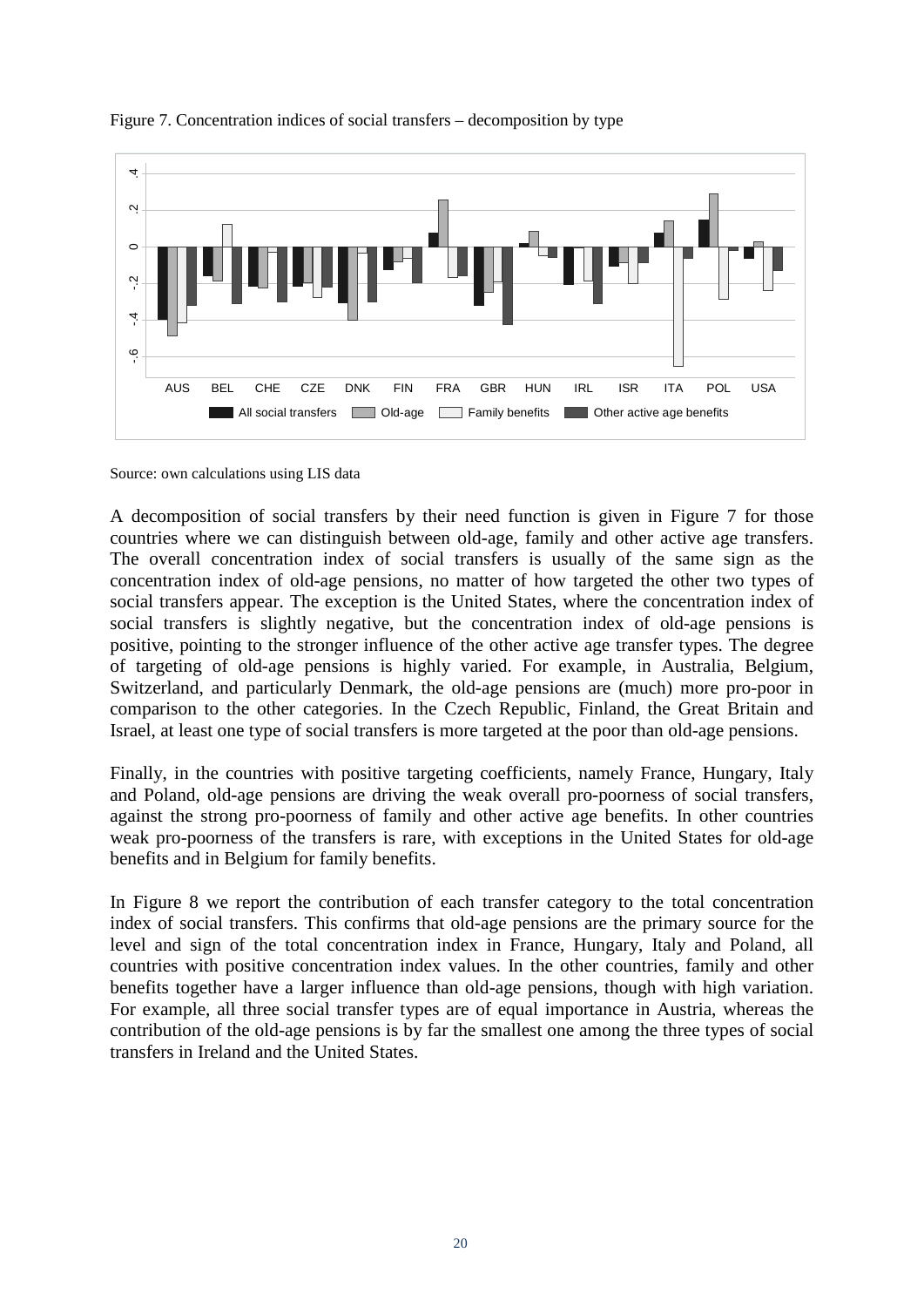![](_page_21_Figure_0.jpeg)

## Figure 8. Factor decomposition of CI of social transfers - contributions

![](_page_21_Figure_2.jpeg)

Figure 8 also highlights that often the distributional properties of family benefits are rather different from old-age pensions, with Belgium being the prime example. Besides, family benefits also have the widest spectrum of the targeting degrees, as shown in Figure 7. But despite this wide range of targeting degrees of family benefits, we find a positive relationship between targeting of family benefits and redistribution (see Figure 9, Panel A). No such relationship could be traced for either old-age pensions or other active age benefits. This implies that the relationship (or rather absence of it) in our Figure 2 is actually driven by the distributional features of these two types of transfers (i.e. unemployment, disability, social assistance, etc.) rather than benefits aimed at families with children.

Figure 9. Concentration index of social transfers (ranking on gross incomes) and redistribution index

![](_page_21_Figure_5.jpeg)

Note: (I) – refers to the group of countries: FRA, SLN, IRL; (II) – DNK, FIN, SWE, HUN. Source: own calculations using LIS data

## *5.1.4. A link to generosity*

Recall that there are two causal steps in Korpi and Palme's thesis. First, universal systems tend to be larger systems, spending more on the poor and non-poor alike. Second, larger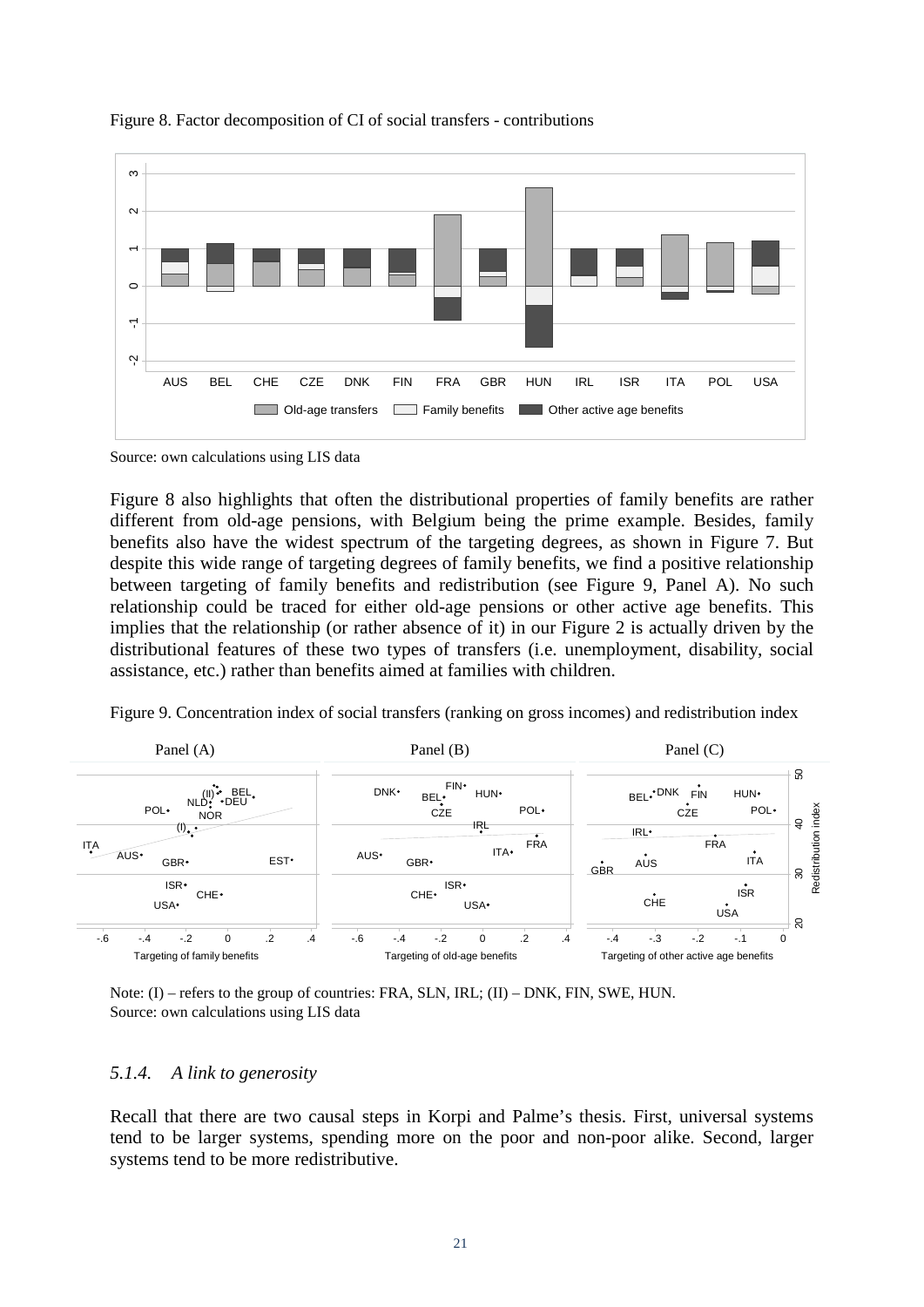Figure 10 shows the first part of this causal chain, setting the concentration coefficient against the measure of generosity we use here (share of transfers in gross income). The graph shows that weaker targeting is associated with higher generosity<sup>[11](#page-19-0)</sup>. Although in line with Korpi and Palme, the relationship is a relatively weak one with again a lot of cross-country variation. A strongly pro-poor system like Denmark's, for example, is not smaller than weakly pro-poor systems like Spain, Italy or Greece.

Figure 11 shows the second step in the causal chain and links generosity to redistributive impact. Here the relationship is positive and it is also relatively consistent. There is not a single system achieving a strong redistributive impact with a low level of spending and, conversely, higher levels of spending tend to be associated with stronger redistributive impacts. This is consistent with the findings from a host of studies (Nolan and Marx, 2009; OECD, 2008 and 2011). Note here that the strongest redistributive impact is achieved by countries that combine moderate (Sweden and Finland) to strong targeting (Denmark) with comparatively high levels of spending. This marks the difference from a country like Hungary, which achieves very high redistribution with an extremely high level of spending but weak pro-poor targeting.

![](_page_22_Figure_2.jpeg)

<span id="page-22-0"></span>-

Figure 10. Concentration index (ranking by gross income) and generosity, mid 2000s

Note: due to data availability disposable instead of gross incomes are used for Belgium, Greece, Hungary, Slovenia and Spain; part of "gross" incomes are reported net of taxes for Italy and France. Source: Luxembourg Income Study

<sup>&</sup>lt;sup>11</sup> Similar pattern emerges when cash social spending as a share of GDP is used as an alternative indicator for generosity, see Figure A.4 in Appendix 3.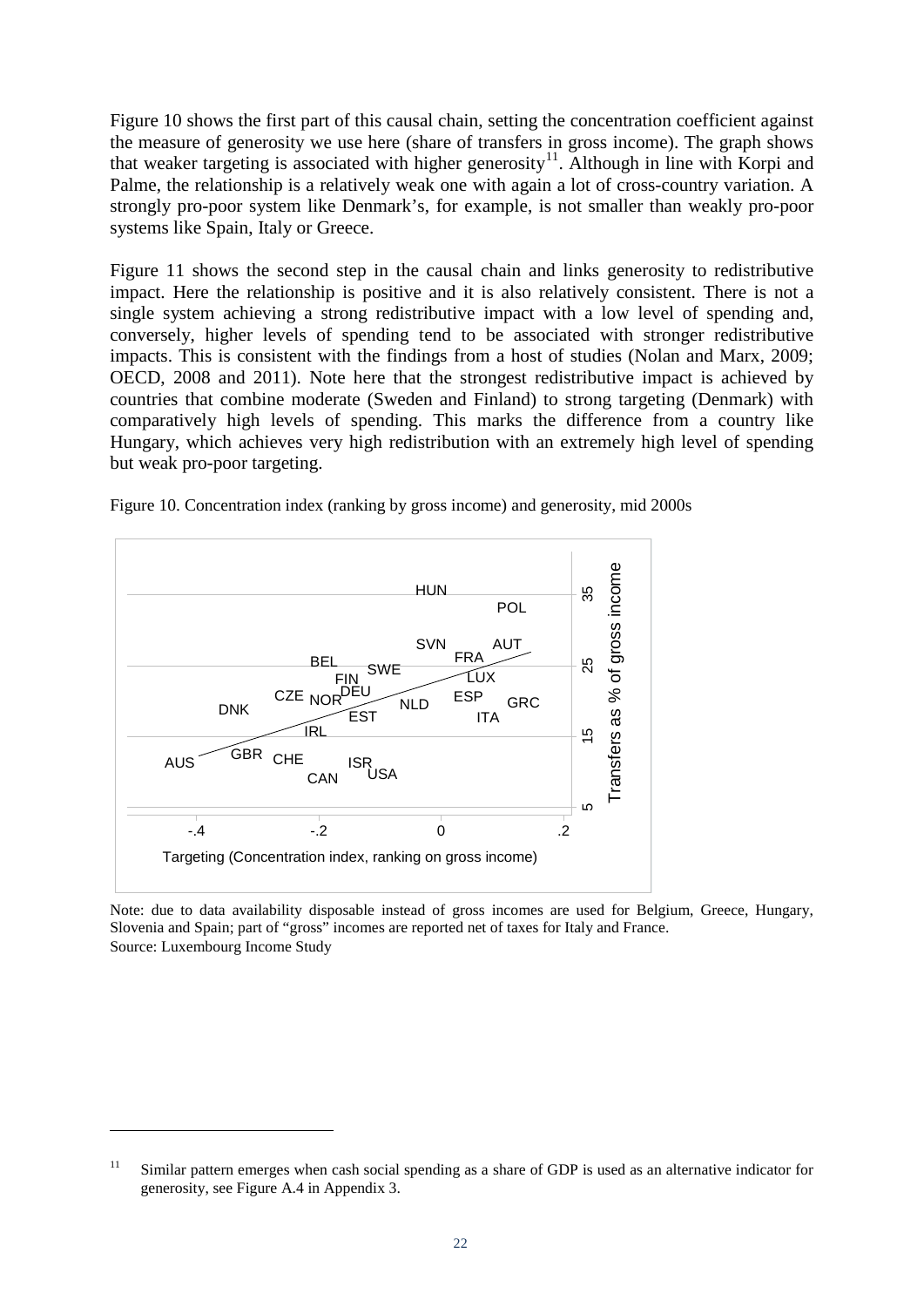Figure 11. Reduction in inequality due to taxes and transfers compared with size of social transfers (expressed as a share of gross income), mid 2000s

![](_page_23_Figure_1.jpeg)

Note: due to data availability disposable instead of gross incomes are used for Belgium, Greece, Hungary, Slovenia and Spain; part of "gross" incomes are reported net of taxes for Italy and France. Source: Luxembourg Income Study

## *5.2. Sensitivity*

How robust are these results? They depend on a number of choices in our approach and changing one of the parameters may considerably affect the outcomes and hence conclusions. We test the sensitivity of the results for changes in a) the choice of the ranking income concept, b) the role of taxes, c) the role of mandatory individual and occupational pensions and d) the choice of the data source.

## *5.2.1. The choice of the ranking income concept*

In this section, we look at the effect of changing the variable used to rank incomes when calculating the concentration coefficients. The ranking determines the weight of the income unit in its contribution to the concentration coefficient. Changing ranks thus affects the weights, and consequently the value of the concentration coefficient.

So far results have been calculated using gross income as the pivotal income concept (notably for ranking income units and determining generosity). When this is shifted towards disposable income (as is done in e.g. Whiteford, 2010 and OECD, 2008), roughly the same pattern as in our main analysis emerges (see Figure 12): no relationship between targeting and redistribution.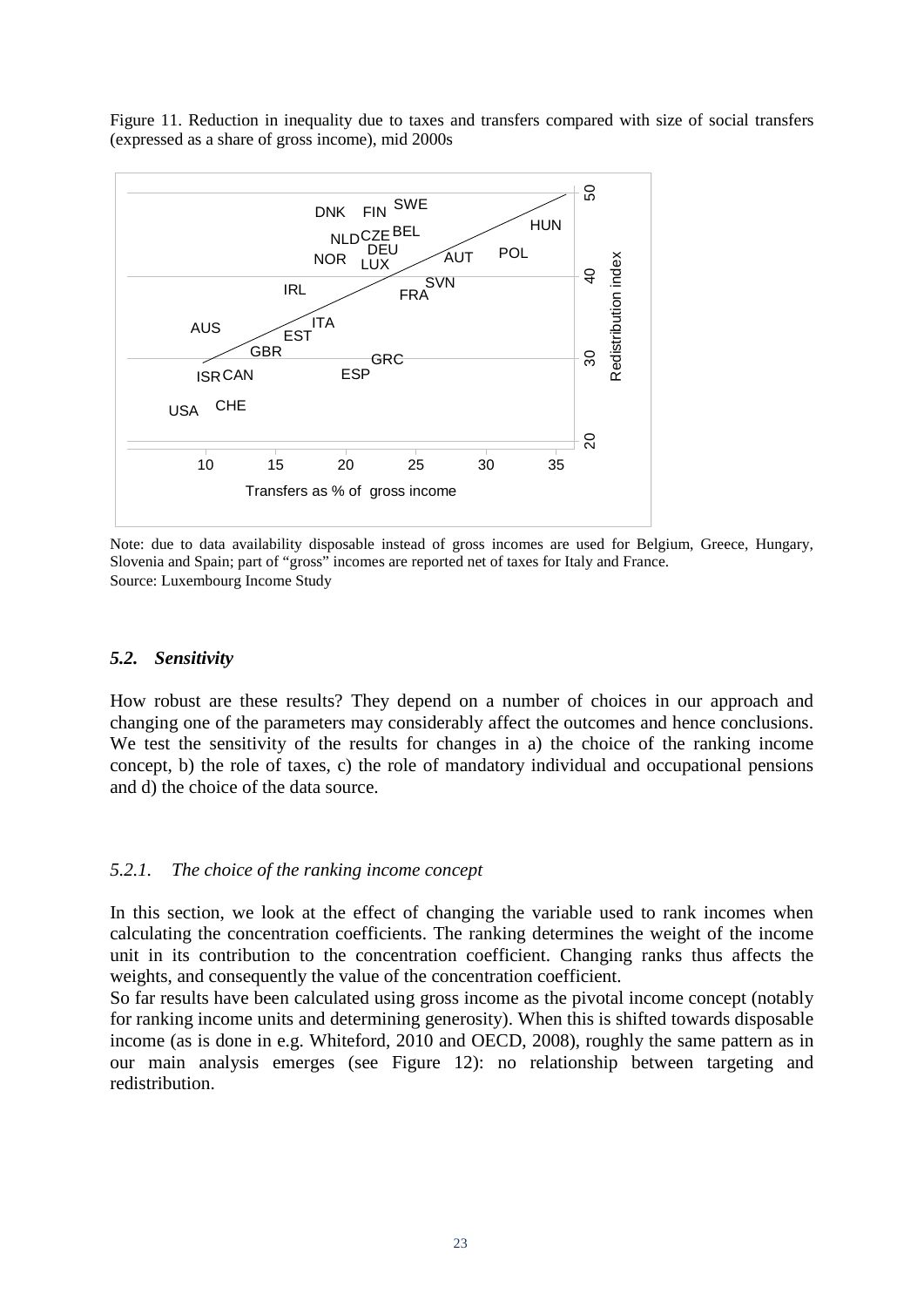![](_page_24_Figure_0.jpeg)

Figure 12. Concentration index (ranking on disposable income) and redistributive impact

Note: for Belgium, France, Greece, Hungary, Slovenia and Spain calculations are based on disposable incomes instead of gross incomes due to data availability.

Source: Luxembourg Income Study

The picture is similar to the one based on gross incomes mainly due to two reasons. On the one hand, for some countries there is no information on taxes implying that gross income corresponds to disposable income in this analysis. On the other hand, taxes in general cause only little reranking of income units (in line with other results in literature), meaning that the relative contribution of an income unit's transfers to the concentration coefficient is hardly affected.

When ranking incomes on the basis of market income (Figure 13), all concentration coefficients turn to be negative, indicating that in all countries transfers are strongly pro-poor. Strongest pro-poorness is found in Australia, the Netherlands, the United Kingdom, Switzerland, and Denmark. According to this measure Estonia turns out to have the most universal system.

As already mentioned, these differences between ranking based on market income and gross income point to different degrees of reranking in countries. Reranking is very important in countries where many social transfer-recipients have a market income of zero. Take the case of the Netherlands. In the market income based approach this country has just about the most targeted transfer system; in the gross income based calculation, social transfers appear to be far more distributionally neutral. An important factor here is the relatively generous pension system in the Netherlands. In the market income based calculation it is effectively assumed that pensioners would have zero income in absence of the transfer. While this is clearly an unrealistic counterfactual, the market income based approach does say something about the extent to which transfers go to households solely reliant on them.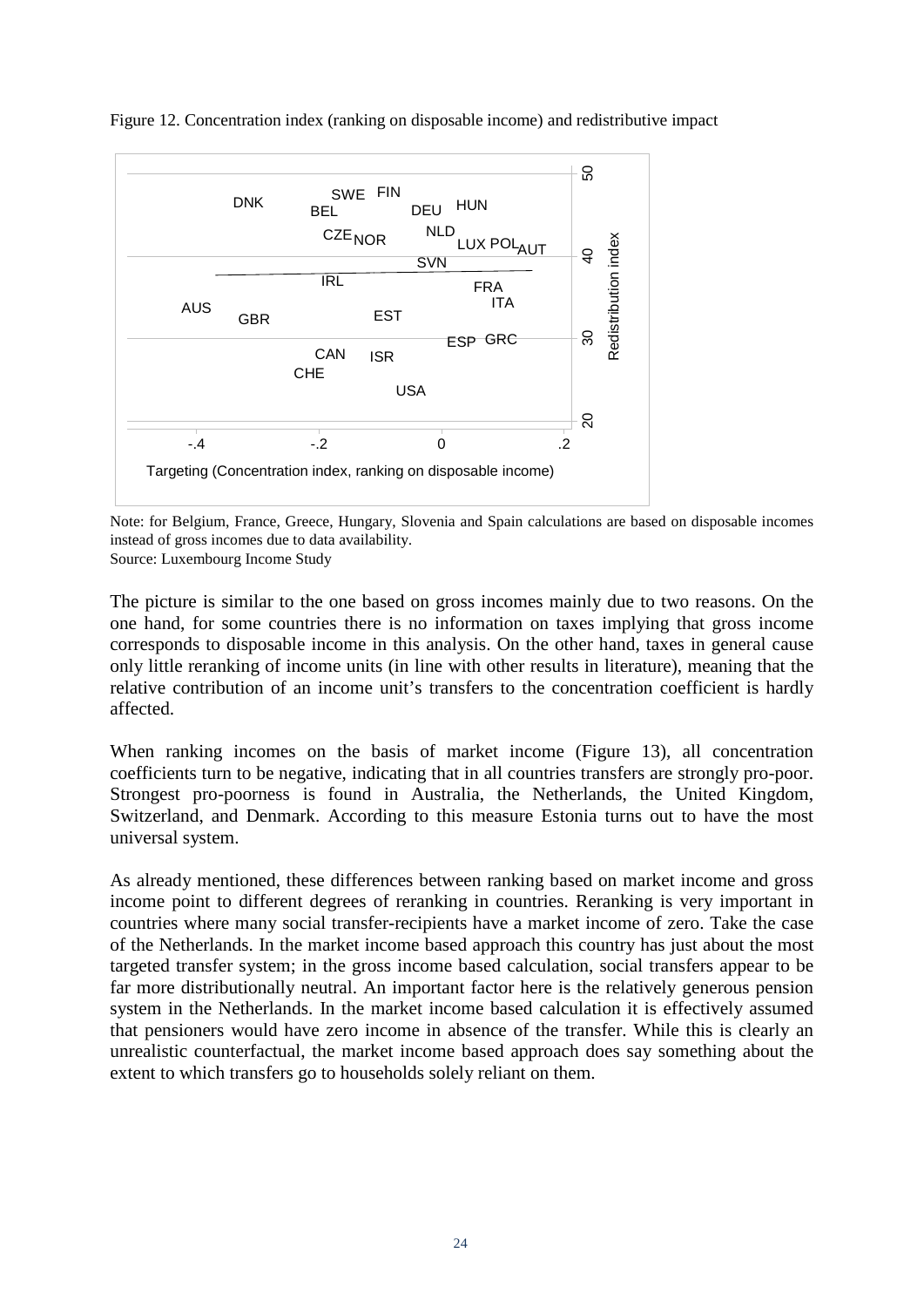![](_page_25_Figure_0.jpeg)

Figure 13. Concentration index (ranking by market income) and redistributive impact

Note: due to data availability incomes are reported net of taxes for Belgium, Greece, Hungary, Slovenia and Spain; part of "gross" incomes are reported net of taxes for Italy and France. Source: Luxembourg Income Study

## *5.2.2. The role of taxes*

Not all LIS datasets include gross income amounts, implying that gross income in fact corresponds to disposable income and that market income does not include taxes. This is the case for seven countries in our analysis, namely Belgium, France, Greece, Hungary, Italy, Slovenia and Spain. This also implies that social transfers are net of taxes in these countries, whereas in the other countries gross transfers (i.e. before deduction of taxes) are used. The gap from the "net" countries is thus particularly big for the countries where transfers are subject to substantial taxation, as is the case in the Nordic countries.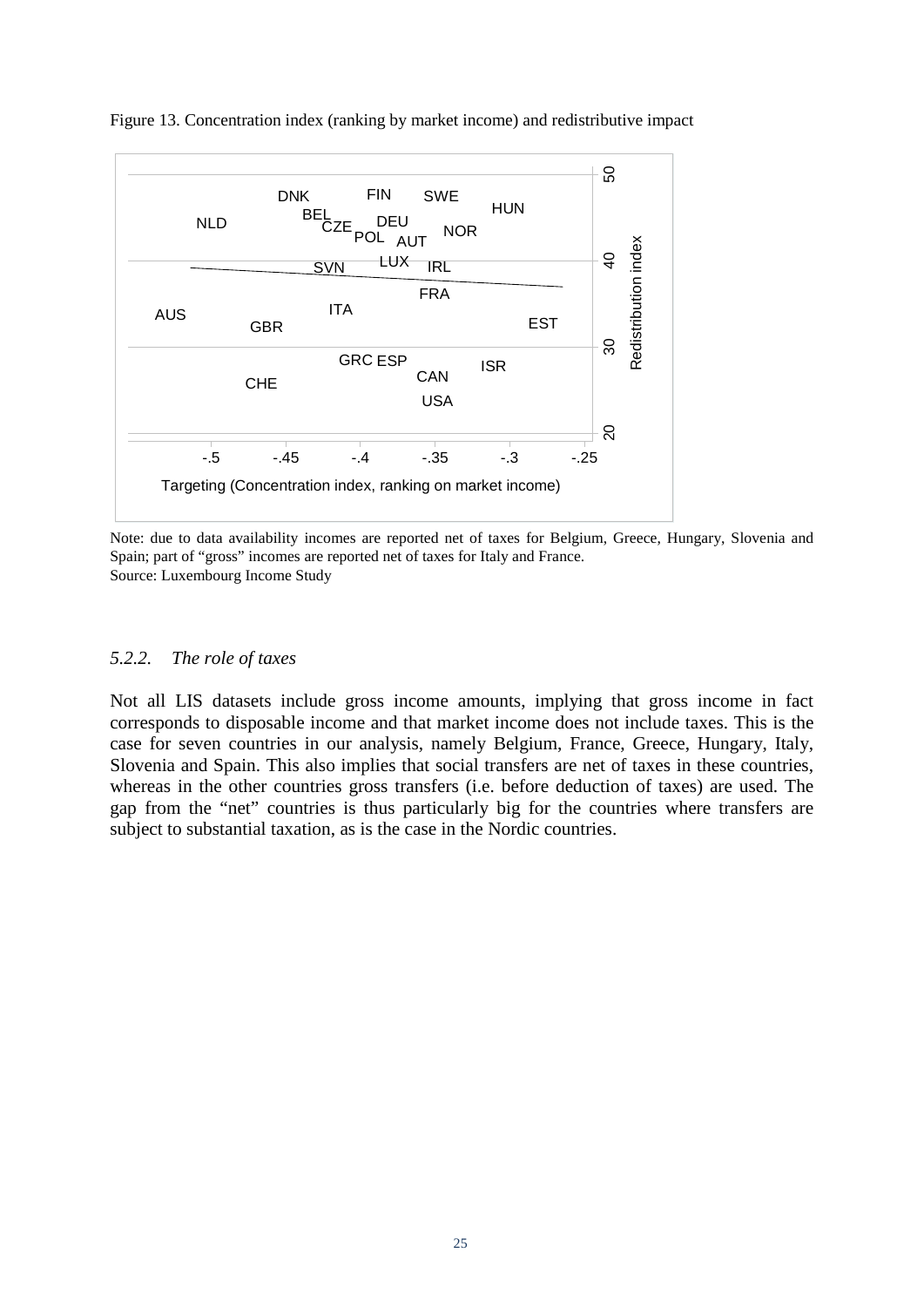Figure 14. Concentration index (ranking by gross income) and redistributive impact, restricting the analysis to countries with full information on transfers and taxes

![](_page_26_Figure_1.jpeg)

Source: own analysis using LIS data

Therefore we restrict the analysis to countries with a similar gross income concept. Figure 14 shows that the relationship between the extent of targeting and redistributive impact becomes a positive one, with countries on both ends of the targeting-universalism dimension essentially achieving similar levels of redistribution. This also highlights that the omitted countries (with the exception of Belgium), have positive concentration index values; focusing on these countries yields a negative relationship between targeting and redistribution. The question, though, remains if the nature of this negative relationship is related to certain system characteristics of the countries with positive concentration index values or is it due to the incomplete information on taxes. Overall, these results suggest that the difference between net and gross transfers may play an important role in the outcomes and merit further investigation.

## *5.2.3. The effect of mandatory individual and occupational pensions*

In this section we trace the influence of mandatory individual and occupational pensions in more detail. The LIS data offers such information for most of our countries, except of Austria, the Czech Republic, Estonia, Spain, Greece, Hungary, Italy, Luxembourg, the Netherlands, Poland, and Slovenia.

Why care about the impact of occupational pensions? Two primary reasons prevail. First, the LIS database has recently underwent a major restructuring of its income variables. In the "old" LIS terminology, which is used in Korpi and Palme, as well as Kenworthy studies, social transfers do not include occupational pensions, as the latter income category is considered a part of market ("factor") income. This has changed in the new terminology, where occupational pensions are considered as long-term insurance transfers, and thus included in the list of social security transfers. Second, occupational pensions become an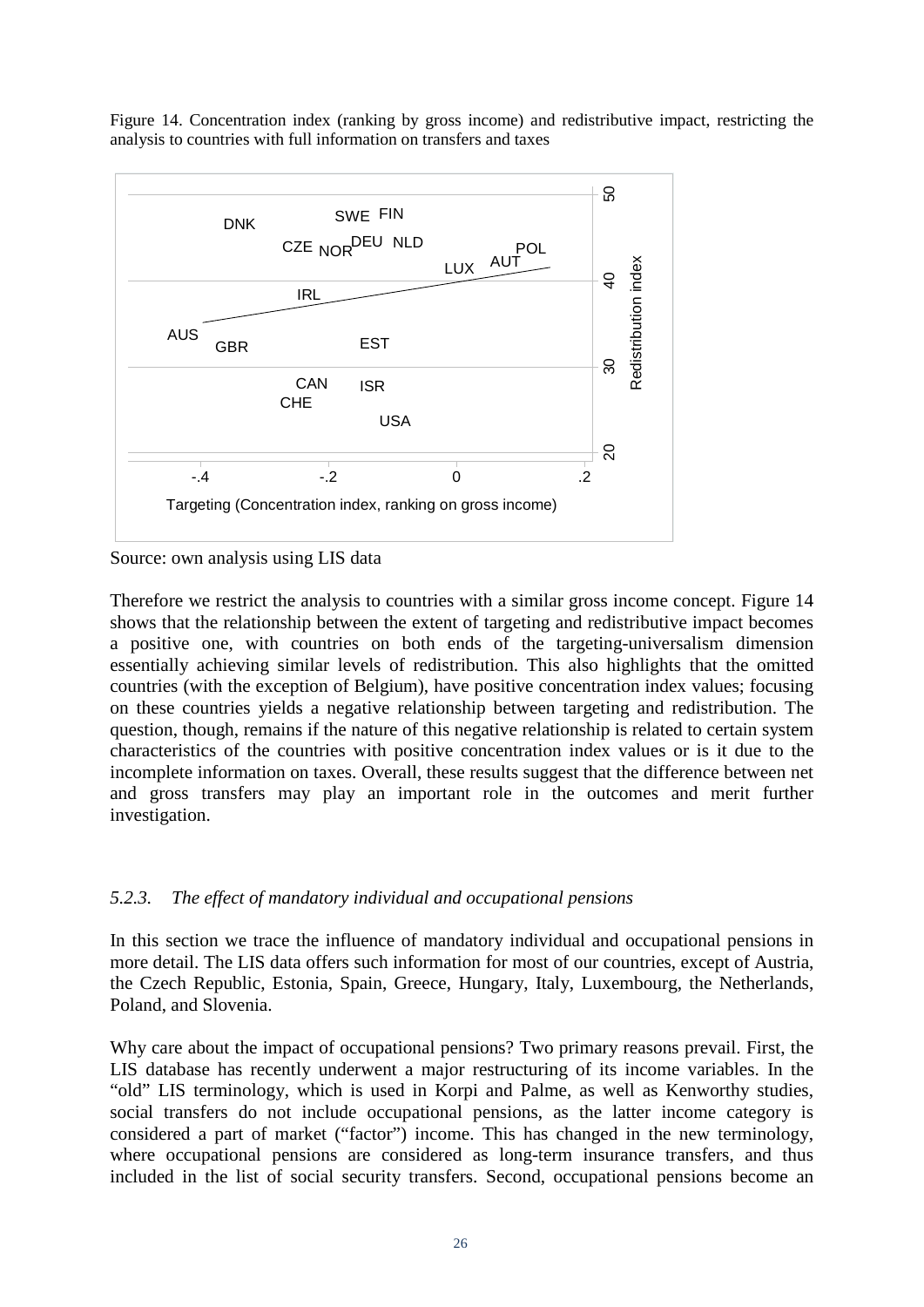increasingly important income source, especially given that progressively more people reach the retirement age enabling the claim of the benefits. Hence, if less relevant in the past (when such schemes were introduced), it becomes a substantial source of the old-age income nowadays. For example, based on our calculations with LIS data, occupational pensions constitute on average from 2% to 6% of gross incomes (or up to one third of household received social transfers) in such non-EU countries, as Australia, Canada, Switzerland, the United States or Israel, and such EU-countries, as Denmark, France, Norway, Sweden or the United Kingdom. Occupational pension schemes are also ever more offered in countries, which previously did not use them. Based on Eichhorst et al. (2011), many EU pension system reforms are actually related to the introduction of the occupational pension schemes. This is seen as a potential response to counteract the projected decreases in the average gross public pension benefit and the average gross wage (or the benefit ratio). As such, methodological consequences related to classification of occupational pensions are more than a matter of pure taxonomy.

In the Kenworthy graph, the "old" typology is used. We replicate the graph in panel A of Figure 15 (see Appendix 2 for the original figure). Application of the "new" terminology implies a directional change, as shown in panel B of Figure 11. The main cause of this change is related to two factors. First, the distribution of the occupational pensions is either weakly pro-poor or even pro-rich. This contrasts with the strong or weak pro-poorness usually observed for the rest of the social transfers and hence has important implications on the overall distributional properties of social transfers. Second, the reclassification of occupational pensions affects the value and the distributional properties of market income too. For all countries of our analysis, the Gini coefficients of market income (which is used for calculation of the redistribution index) have increased following this re-classification – pointing to the equalizing nature of occupational pensions if considered as market income. Consequently, the value of the redistribution index has increased. As such, the shift from the upward to the downward sloping relationship is influenced both by effects on the concentration and redistribution indices.

Figure 15. Social transfers inclusive of occupational pensions: concentration index (ranking by gross income) and redistributive impact, mid 2000s – "Kenworthy" selection of countries

![](_page_27_Figure_3.jpeg)

Note: countries with no information available on occupational pensions are in grey font. Source: own calculations using LIS data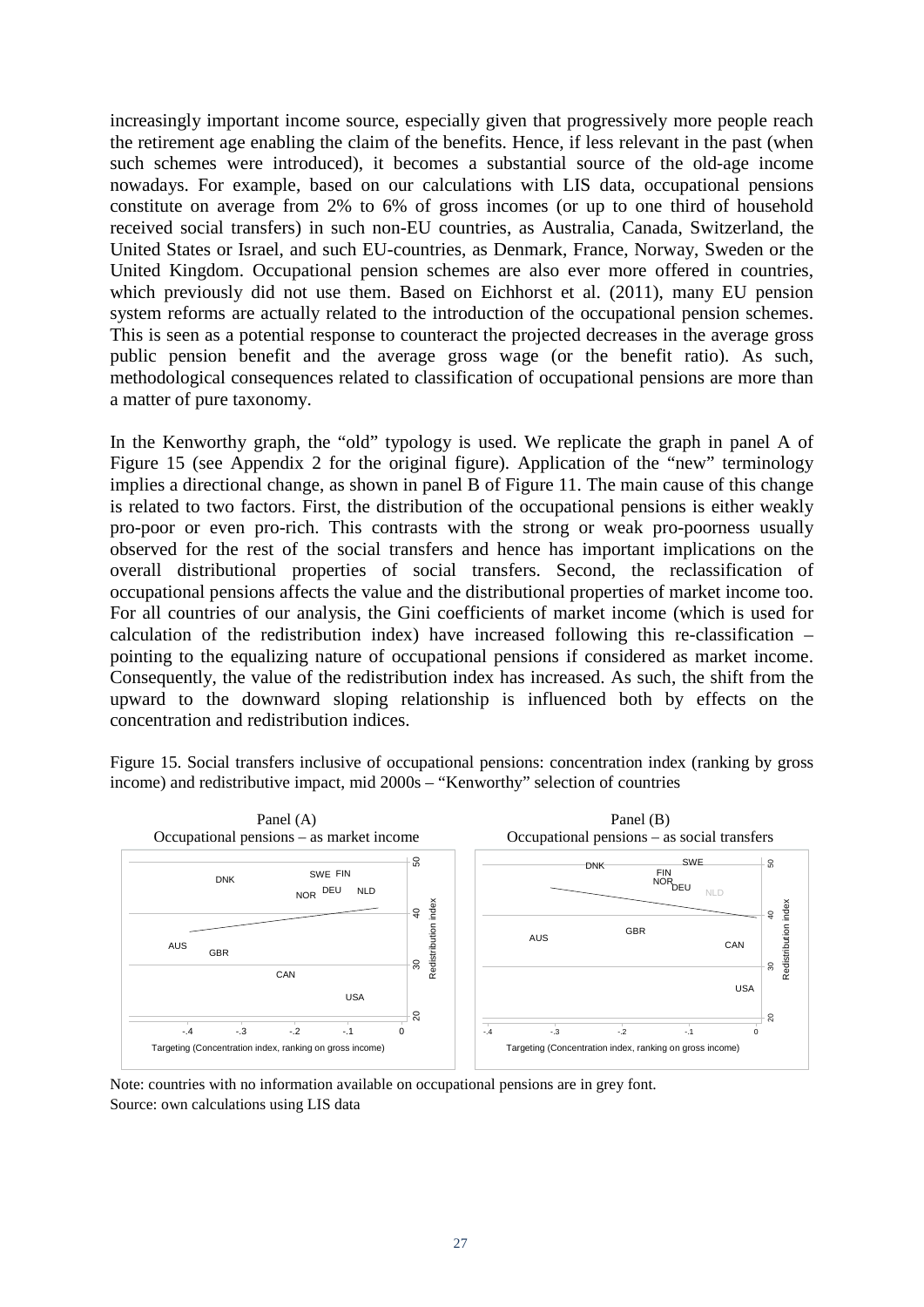Figure 16. Social transfers inclusive of occupational pensions: concentration index (ranking by gross income) and redistributive impact, mid 2000s – all countries

![](_page_28_Figure_1.jpeg)

Note: due to data availability disposable instead of gross incomes are used for Belgium, Greece, Hungary, Slovenia and Spain; part of "gross" incomes are reported net of taxes for Italy and France; countries with no information available on occupational pensions are in grey font. Source: own calculations using LIS data

Figure 16 repeats the message of Figure 15, but for all countries: if occupational pensions are treated as part of social security transfers, the relationship between targeting and redistribution becomes a negative one. A note of cautiousness is needed, though, here: this finding cannot be verified for all our countries due to the lack of information in the LIS data. The question, however, shows the importance of classification of social transfers and the role of the occupational pensions per se.

## *5.2.4. Robustness for data source: LIS versus EU-SILC data*

-

Another important robustness check involves the one for data source. Figure 17 replicates the main analysis on the basis of EU-SILC 2005 data (the value of indices using LIS and EU SILC data can be found in Table A.1 of Appendix 3). As EU-SILC covers a different range of countries than the LIS data, we focus only on the countries that are available in both datasets. This implies that non EU-countries are excluded. All EU-SILC income types (e.g. gross income, social transfers) are aligned as close as possible to the methodological choices of the main part of our study on the basis of LIS data, though some differences are unavoidable due to the dataset specificities<sup>[12](#page-22-0)</sup>. We discuss the latter issue below.

<span id="page-28-0"></span><sup>&</sup>lt;sup>12</sup> To ensure the highest degree of comparability between the two datasets, we derive own EU-SILC income lists in accordance to methodological choices of our main analysis. First, this implies, that our EU-SILC based gross incomes are somewhat different from the "original" (EUROSTAT derived) EU-SILC gross incomes. For example, we include private individual pensions, while this is not the case in the EUROSTAT list of gross incomes. Second, some income components are not traceable in EU-SILC and therefore cannot be correctly allocated to the LIS analogous income lists. For example, we can neither exclude occupational pensions from the old-age pensions' category in EU-SILC nor we are sure this is the actual income category of their allocation. Some other income types are not possible to identify in EU-SILC and thus to allocate correctly too.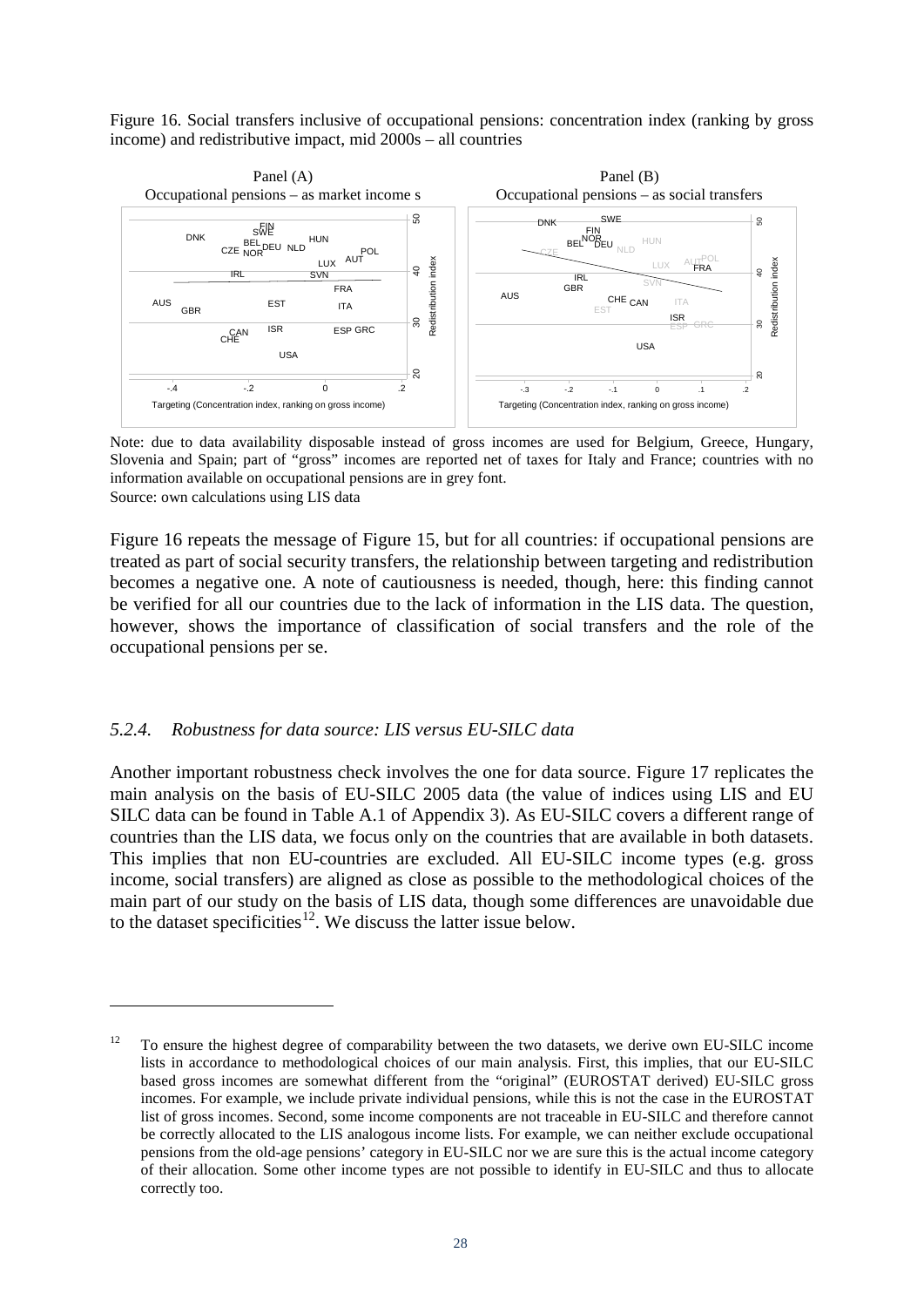Figure 17. Concentration index (ranking by gross income) and redistributive impact in countries with information available both in LIS and EU SILC data

![](_page_29_Figure_1.jpeg)

Note: due to LIS data availability disposable instead of gross incomes are used for Belgium, Greece, Hungary, Slovenia and Spain; part of "gross" incomes are reported net of taxes for Italy and France; in EU-SILC data, disposable instead of gross incomes are reported for Greece, Italy and Spain. Source: own calculations using LIS and EU-SILC data

As shown by Figure 17, the relationship between targeting and redistribution using LIS data would remain rather unclear, though slightly downward sloping. The picture based on the EU-SILC data is somewhat different: a clearer pattern appears indicating that the more targeted systems tend to be the most redistributive.

Furthermore, we also observe a denser positioning of the countries with respect to the x axis values. Especially, at the outer ends of the targeting dimensions we find relative consistency: the most targeted systems (Denmark, the Czech Republic and Belgium) achieve comparatively strong redistribution while the least pro-poor systems (Greece, Italy) have comparatively weak redistributive impacts. Conversely, a somewhat more widespread redistribution portrait is obtained with EU-SILC than with LIS data. For example, there are more countries with redistribution index at or higher than 45% in EU-SILC than in LIS data.

There are also some other striking differences of specific country outcomes based on EU-SILC in comparison to LIS data:

- Italy takes a somewhat different position (more towards the "universalist" side of the spectrum although this is a clear misnomer in the Italian case, or for that matter the other south European countries). The southern European countries still remain important drivers of the negative relationship.
- The Czech Republic takes a striking position in having a strongly targeted and highly redistributive system. A similar, though less pronounced, move is observed for Belgium. Altogether, Denmark, the Czech Republic and Belgium appear as the most redistributive and the most targeted systems.
- The UK features as having a far less targeted system than in the LIS based analysis. Other countries show up as less targeted systems (e.g. Denmark, Sweden, Ireland), but to a lesser extent than the UK.
- Hungary and Slovenia appear as having the most redistributive systems, together with Sweden, whereas the redistributive power of Polish is recorded as much lower.

What are the major factors driving differing country positions when the EU-SILC data is used? Differences in classification of income and varying information sources are of primary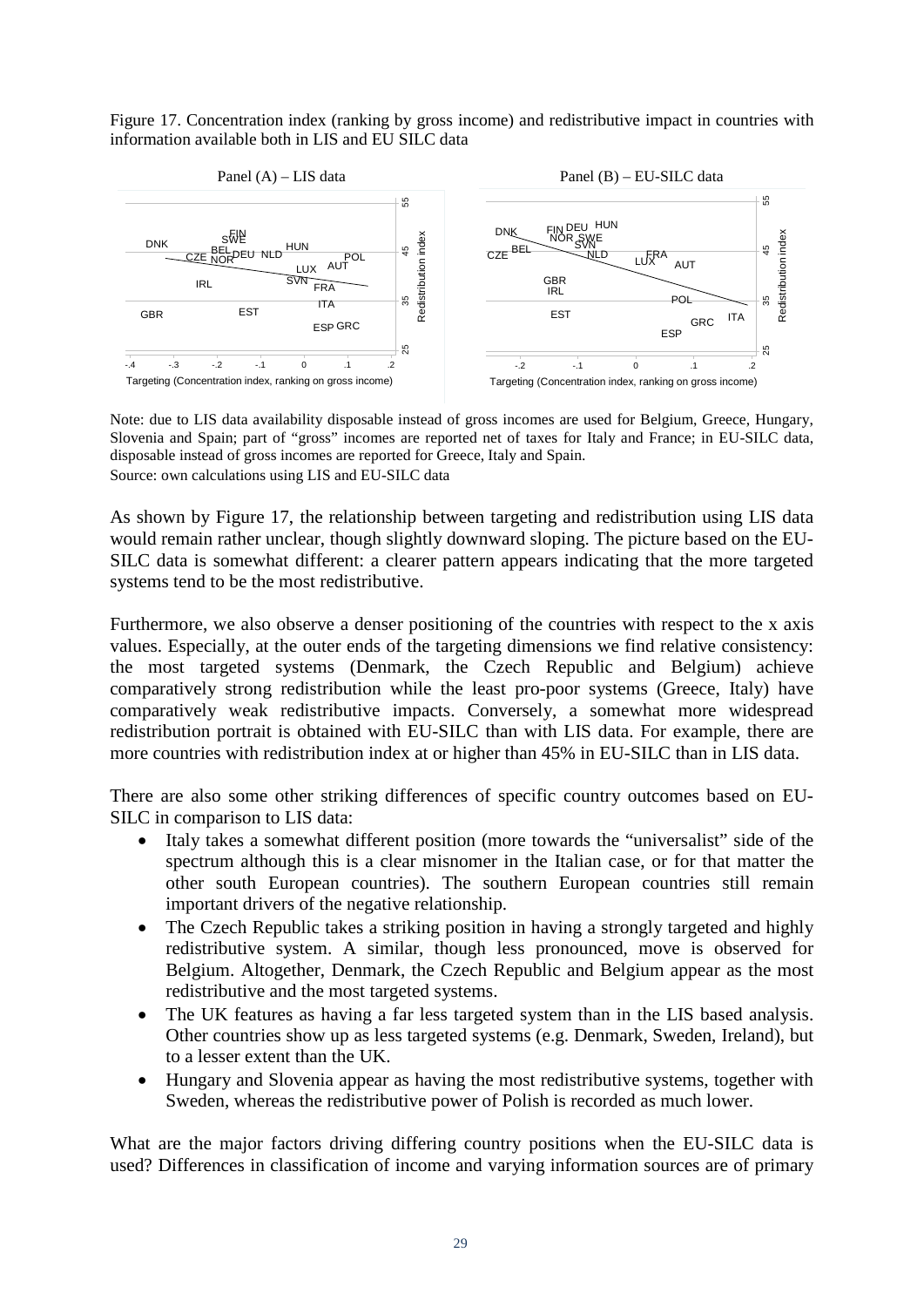importance, with the latter one being the major contributor. We depict this in Table 1, where values of concentration and redistribution indices are compared.

As noted before, LIS dataset information for some countries actually stems from national SILC surveys (see Appendix 1 for more information). We list these countries in the first half of Table 1. The comparison of concentration and redistribution indices for these countries proves that essentially the same results are obtainable from both datasets. In particular, the redistribution indices are close in their values. The surprising exceptions though concern the concentration indices for Spain and especially Ireland – they refer to large(r) data mismatches between the two datasets. Given that redistribution indices, which are based on distributional properties of market and disposable incomes, have no such biases for these two countries, our conclusion is that the list of social transfers is somewhat different for these two countries between the datasets – and thus affects the value of the derived concentration indices. This may concern, for example, the classification of occupational pensions.

For the countries with different data sources in EU-SILC and LIS, biases between the indices are much larger, in particular, for the concentration indices. Hence, this shows the importance of the choice of data source in explaining the relationship between targeting and redistribution. Not only differing data sources and income classifications play a role here, but, also differences in terms of the availability of no or only partial tax information. This applies to French, Hungarian, Italian and Slovenian data, pointing to the need of cautiousness when interpreting the results.

|                  | <b>SILC</b> survey                                                    |           |                |           |        | Ratio          |      |  |  |
|------------------|-----------------------------------------------------------------------|-----------|----------------|-----------|--------|----------------|------|--|--|
|                  | used in LIS                                                           |           | <b>EU-SILC</b> |           | LIS    | <b>EU-SILC</b> |      |  |  |
|                  |                                                                       |           |                |           |        | / "old" LIS    |      |  |  |
|                  |                                                                       | <b>CI</b> | <b>RE</b>      | <b>CI</b> | RE     | <b>CI</b>      | RE   |  |  |
|                  | Countries with SILC as the underlying information source in LIS data: |           |                |           |        |                |      |  |  |
| <b>AUT</b>       | Yes                                                                   | 0.11      | 42.304         | 0.11      | 42.255 | 1.00           | 1.00 |  |  |
| <b>CZE</b>       | Yes                                                                   | $-0.22$   | 44.185         | $-0.22$   | 44.002 | 0.99           | 1.00 |  |  |
| <b>EST</b>       | Yes                                                                   | $-0.11$   | 32.441         | $-0.10$   | 32.807 | 1.10           | 0.99 |  |  |
| <b>ESP</b>       | Yes                                                                   | 0.09      | 28.503         | 0.08      | 29.686 | 1.13           | 0.96 |  |  |
| <b>FIN</b>       | Yes                                                                   | $-0.12$   | 48.263         | $-0.13$   | 47.804 | 0.95           | 1.01 |  |  |
| <b>GRC</b>       | Yes                                                                   | 0.14      | 30.883         | 0.13      | 29.987 | 1.04           | 1.03 |  |  |
| IRL              | Yes                                                                   | $-0.12$   | 38.591         | $-0.21$   | 38.472 | 0.60           | 1.00 |  |  |
| <b>LUX</b>       | Yes                                                                   | 0.04      | 42.973<br>0.03 |           | 41.516 | 1.09           | 1.04 |  |  |
| <b>NLD</b>       | Yes                                                                   | $-0.04$   | 44.358         | $-0.04$   | 44.466 | 1.01           | 1.00 |  |  |
| Other countries: |                                                                       |           |                |           |        |                |      |  |  |
| <b>BEL</b>       | No                                                                    | $-0.18$   | 46.871         | $-0.16$   | 45.485 | 1.09           | 1.02 |  |  |
| <b>DEU</b>       | No                                                                    | $-0.08$   | 48.839         | $-0.11$   | 44.630 | 0.73           | 1.09 |  |  |
| <b>DNK</b>       | No                                                                    | $-0.2$    | 48.946         | $-0.31$   | 46.612 | 0.65           | 1.05 |  |  |
| <b>FRA</b>       | No                                                                    | 0.06      | 43.406         | 0.08      | 37.730 | 0.76           | 1.15 |  |  |
| <b>GBR</b>       | No                                                                    | $-0.12$   | 39.118         | $-0.32$   | 32.385 | 0.36           | 1.21 |  |  |
| <b>HUN</b>       | No                                                                    | $-0.03$   | 50.326         | 0.02      | 46.217 | $-1.64$        | 1.09 |  |  |
| <b>ITA</b>       | No                                                                    | 0.19      | 31.865         | 0.08      | 34.456 | 2.51           | 0.92 |  |  |
| <b>NOR</b>       | No                                                                    | $-0.10$   | 47.739         | $-0.16$   | 43.490 | 0.67           | 1.10 |  |  |
| POL              | No                                                                    | 0.10      | 35.315         | 0.15      | 42.829 | 0.70           | 0.82 |  |  |
| <b>SWE</b>       | No                                                                    | $-0.05$   | 49.088         | $-0.13$   | 47.568 | 0.41           | 1.03 |  |  |
| <b>SVN</b>       | No                                                                    | $-0.06$   | 46.310         | 0.02      | 39.259 | $-4.18$        | 1.18 |  |  |

Table 1. Concentration (ranked on gross incomes) and redistribution indices in EU-SILC and "old" LIS data

Note: ratios in bolded font point to larger than 10% differences between the indices. Source: own calculations using EU-SILC and LIS data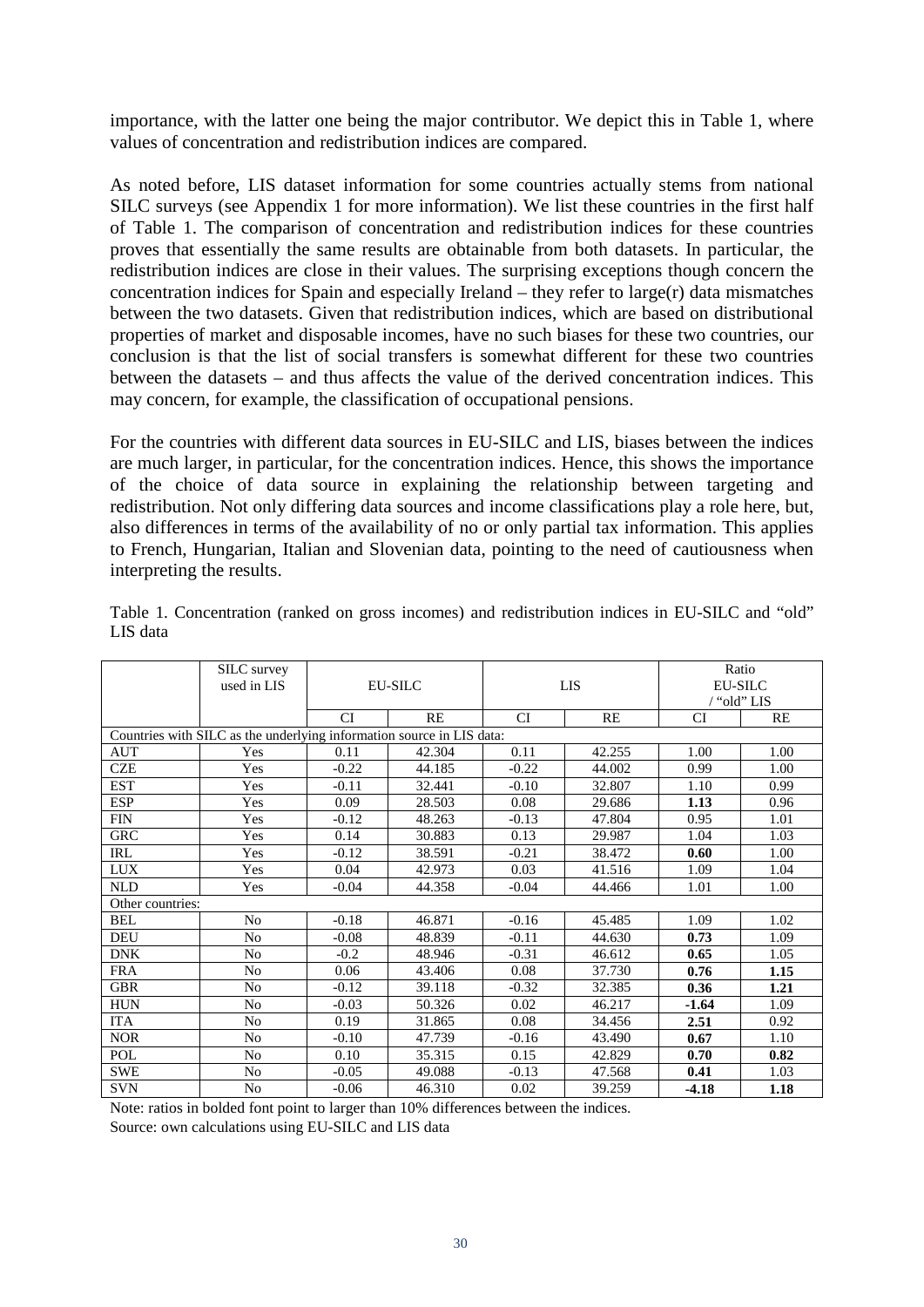## **6. Discussion: making sense of the disappearing paradox**

The disappearance of the negative relationship between targeting and redistributive impact as established by Korpi and Palme is driven by two factors. First, as Kenworthy (2011) has already demonstrated, the observed relationship for the original set of countries in the Korpi and Palme study has weakened over time. This raises the question: what has changed in those countries? Second, and arguably more crucially, it is the inclusion of new countries that causes the relationship to become a very weak one. This raises a second major question: what is different about the countries which did not feature in the original analysis ?

## *6.1. Has the nature of targeting changed?*

The Korpi and Palme argument essentially is about the relative size of the electorates benefiting from and paying for redistributive measures. The studies by Moene and Wallerstein and by others explicitly test theoretical models that seek to explain varying attitudes to universal versus selective systems in terms of their pure redistributive impacts across electorates, particularly the middle class (for an overview see McCarthy and Pontusson, 2009).

From this perspective it is not easy to understand why, for example, the United States has shifted towards a more universalist position. Perhaps an explanation is to be found in the fact that the debates that triggered and shaped social policy changes over the 1990s and 2000s were less about such distributional issues than about the perceived effects of strongly targeted redistributive policies.

One of the factors that arguably made some targeted systems less politically robust and prone to spending cuts in the 1980s was the fact that strongly targeted, particularly means-tested benefits entailed strong work disincentives and other behavioural incentives. The issue was not so much that these systems catered to a small part of the electorate, far removed from the median voter and that for this reason they suffered from relative neglect by politicians.

Quite to the contrary, means-tested systems that catered to the poor were at the heart of political debates. In the United States, the main means-tested system (AFDC) became the focus of quite heated political debates during the 1980s. Charles Murray's Losing Ground (1984) launched a virulent attack on this final safety net provision as it was then in place. That system was identified as the main culprit in creating an underclass of chronically welfare dependent single mothers. While the book and its claims became the object of equally virulent criticism from the left, welfare reform took centre stage in the political debate. Clinton ran his first campaign in a slogan to 'end welfare as we know it'.

What ensued was a major shift in social policy. Statutory time limits on social assistance benefit duration were introduced. This move was accompanied by the expansion of a targeted benefit of an altogether different nature: the Earned Income Tax Credit. The Earned Income Tax Credit (EITC) had been introduced in the US in 1975 as an exemption from employees' social security payments for poor working households with children. The system was subsequently expanded and the 1993 reform in particular turned the scheme into the country's pre-eminent anti-poverty program for families of active working age. The expansion of EITC was accompanied by the introduction of new training and employment schemes and several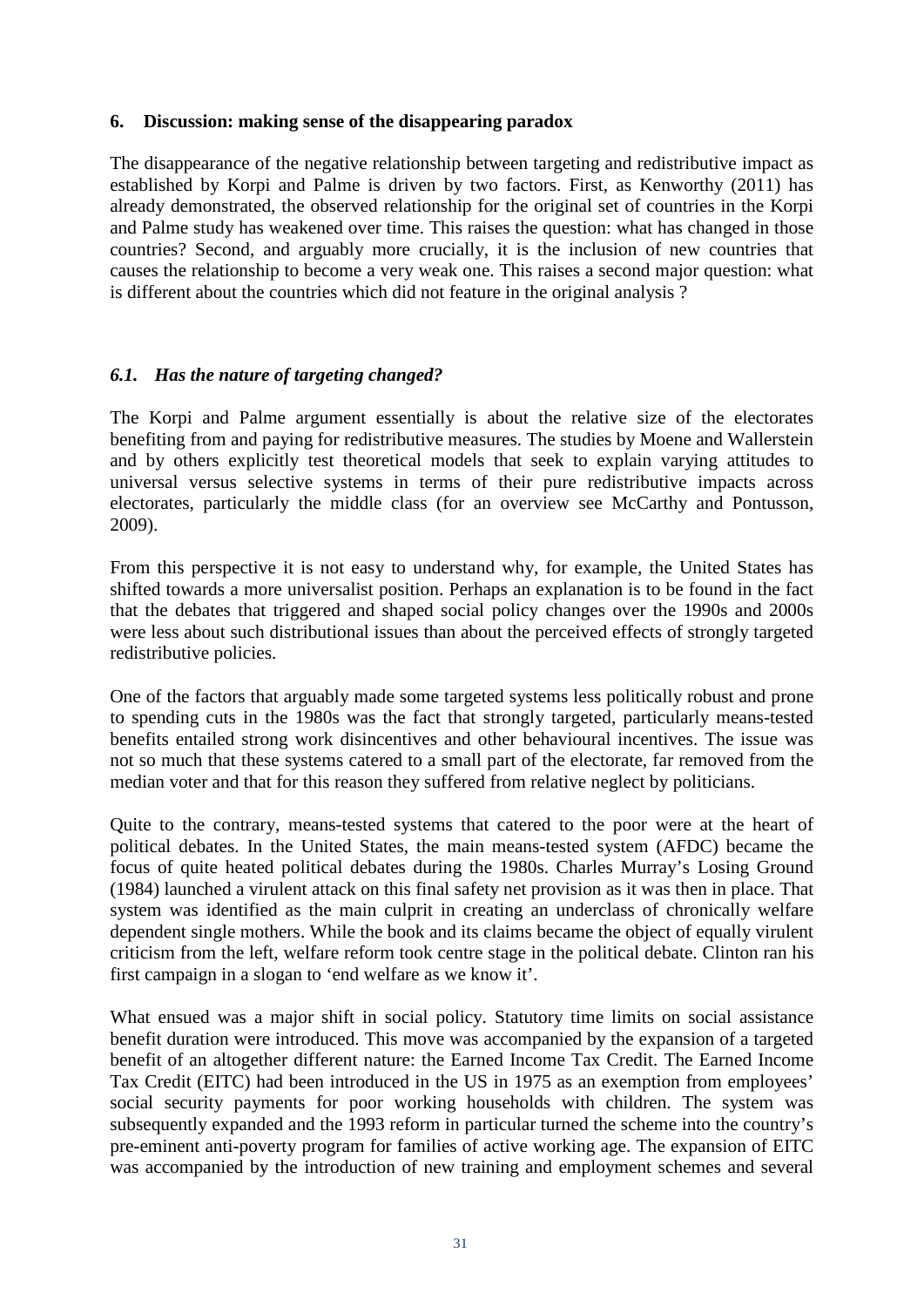increases in the minimum wage. This combination represented a paradigmatic shift in American social policy. Empirical studies show that the expansion of EITC, in combination with other policy reforms and several increases in the minimum wage, produced some striking initial results, including marked increases in labour market participation and declines in poverty among some segments of the population, especially single-parent households (Hotz and Scholz, 2003; Eissa and Hoynes, 2004).

The EITC has become America's pre-eminent welfare programme. Spending has increased and appears to enjoy relatively broad and robust political support. This raises the question why this it. The system is less strongly targeted than before, which probably in part accounts for the shift of the US in the graphs. The system now caters to larger sections of the electorate, including the (lower) middle class, and this may account for that expansion. But an equally if not more important factor may be the fact that the system is perceived to encourage and reward work; it enjoys greater overall legitimacy and that may explain why spending on EITC has risen dramatically (Kenworthy, 2011).

Activation and the prevention of long-term dependence among able-bodied people at active age has also became a major issue in Europe and an increased policy emphasis on activation has become evident, certainly at the level of policy rhetoric, and gauging by some indicators also in terms of actual policy (Barbier and Ludwig-Mayerhofer 2004; Kenworthy, 2008; Dingeldey, 2007; Eichhorst and Konle-Seidl, 2008, Aurich, 2009; Immervoll, 2010; Marchal and Van Mechelen, 2013). That said, the truth is that we still lack reliable indicators of actual activation intensity, mainly because implementation aspects are so difficult to measure (e.g. effective sanctioning or effective availability and take-up of training places, subsidized jobs etc.). To reduce work disincentives, earnings disregards have been introduced for people dependent on social assistance or unemployment benefits who make a (partial) transition from complete benefit dependency to part-time work. People on targeted benefits have also become the focus of intensified monitoring, activation and sometimes sanctioning efforts (Marx and Nelson, 2012).

Most importantly, perhaps, means-tested benefits are no longer exclusively aimed at people not in work, but also at those in work in low-paid jobs. The French RsA scheme is a good example of a new style means-tested benefit scheme that offers integrated support for the nonemployed and (part-time) low paid workers alike. The scheme also has entirely different work incentives. The RSA (Revenu de Solidarité Active), was introduced in France in 2008 the specific aim of remodelling the incentive structure of people on social assistance, and particularly to make work or returning to education a more lucrative financial prospect. The previous minimum income system (Minimum Integration Income - RMI) was based on a one for one trade-off of benefit for earned income, so that EUR 100 earned led to a deduction of EUR 100 from benefit paid. Under RSA a "62% slope" is applied so that earning EUR 100 leads to a EUR 38 deduction in benefit paid. Efforts have also been made to encourage beneficiaries of RSA into employment, for example with assisted employment contracts and (improved) insertion mechanisms. In addition, the RSA has simplified the provision of social protection by combining several previously separate schemes into a single sum. A household with no earned income is eligible for the "basic RSA" while the "in-work RSA" acts as a topup for people with low earnings.

The point here is that targeted, means-tested systems look totally different today from the systems in place in the 1980s. Whereas the old systems were the focus of harsh welfare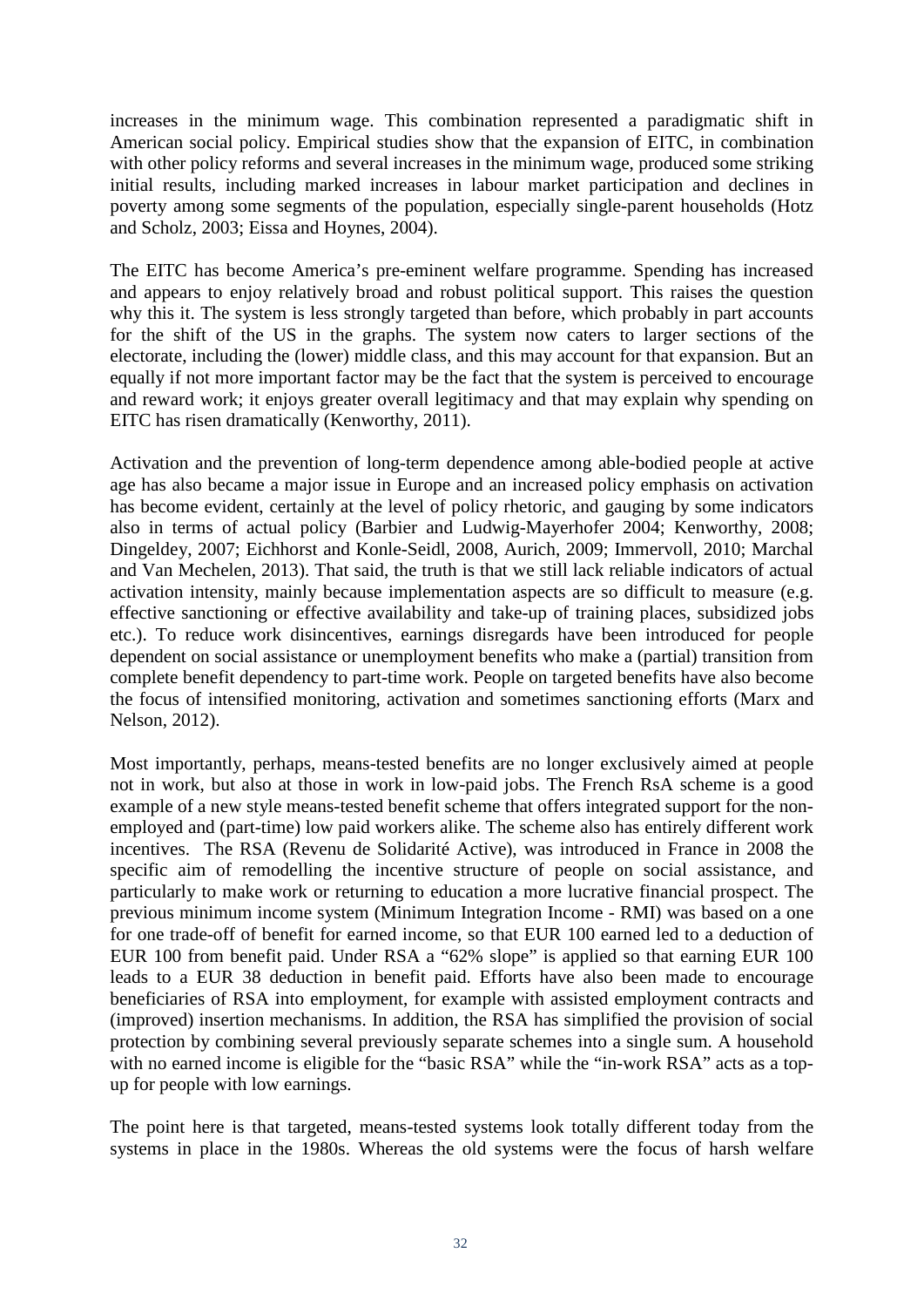critiques, especially from the right, the new targeted systems are lauded as the essential gateways of welfare to work.

## *6.2. What makes the newly included countries different?*

The original Korpi and Palme analysis included Australia, Canada, Finland, France, Germany, the Netherlands, Norway, Sweden, Switzerland, the United Kingdom and the United States. The additional countries included in our LIS based analysis roughly fall into three categories: a) three Southern European countries (Greece, Italy, Spain); b) post-communist countries now part of the EU (Czech Republic, Estonia, Hungary and Slovenia) and c) advanced economies not included in the original analysis: Austria, Ireland, Israel and Luxembourg.

The southern European countries included in our analysis – Greece, Spain and Italy – drive much of the observed weak positive relationship between targeting and redistributive impact. In terms of the targeting measure used in this study the southern European countries rank as having the least amount of targeting. Looking at the share of transfers going to the bottom quintile of the income distribution (ranked by gross income), the targeting coefficient even underestimates the pro-richness of the transfers there (Figure A5). In the LIS based analysis, the share going to the bottom quintile in Italy, Greece and Spain is just over 10 per cent. This is three times less than the 35 per cent of transfers flowing to the poorest in the countries with the highest concentration coefficients: the UK, Denmark and Australia.

A distinct feature of the southern European welfare systems is a high degree of categorical differentiation, mostly by occupational category. This is referred to as "dualistic social insurance" (Ferrera, 2010). While some segments of the population, and particularly the workforce, are relatively well catered for, other segments essentially receive little or nothing. Having co-evolved with a highly segmented, breadwinner biased labour markets, the southern European welfare states exhibit a strong degree of internal segmentation: generous benefits for core/regular workers, modest benefits for peripheral/irregular workers (what Jessoula et al. (2003) call the 'mid-siders') and meagre entitlements, if any at all, for those with no formal labour market attachment. There is a sizeable literature showing that welfare systems there tend to reinforce or at least replicate socio-economic and occupational inequalities (Ferrera, 2010; Matsaganis et al., 2003). The southern European countries also remain relatively unique among the "old" European countries in not having nationally organized social safety nets, except in Portugal where it was introduced in 1997. In Italy and Spain social assistance remains a regional matter and benefit levels vary quite considerably (Van Mechelen and Marchal, 2012).

It must be noted, however, that the continuing prevalence of multi-generational households and family solidarity transfers in the South raises particular methodological issues for the present analysis. Pensions, for example, play an important role in the household income packages of the working aged, including children (Vandenbroucke et al, 2013). However, to what extent the assumption of full and fair sharing in such households holds is unclear.

The four post-communist economies take strikingly varying positions on the two main dimensions under focus here. In the LIS based analysis, the Czech Republic appears to have a relatively targeted system while Poland is to be found on the other end of the spectrum;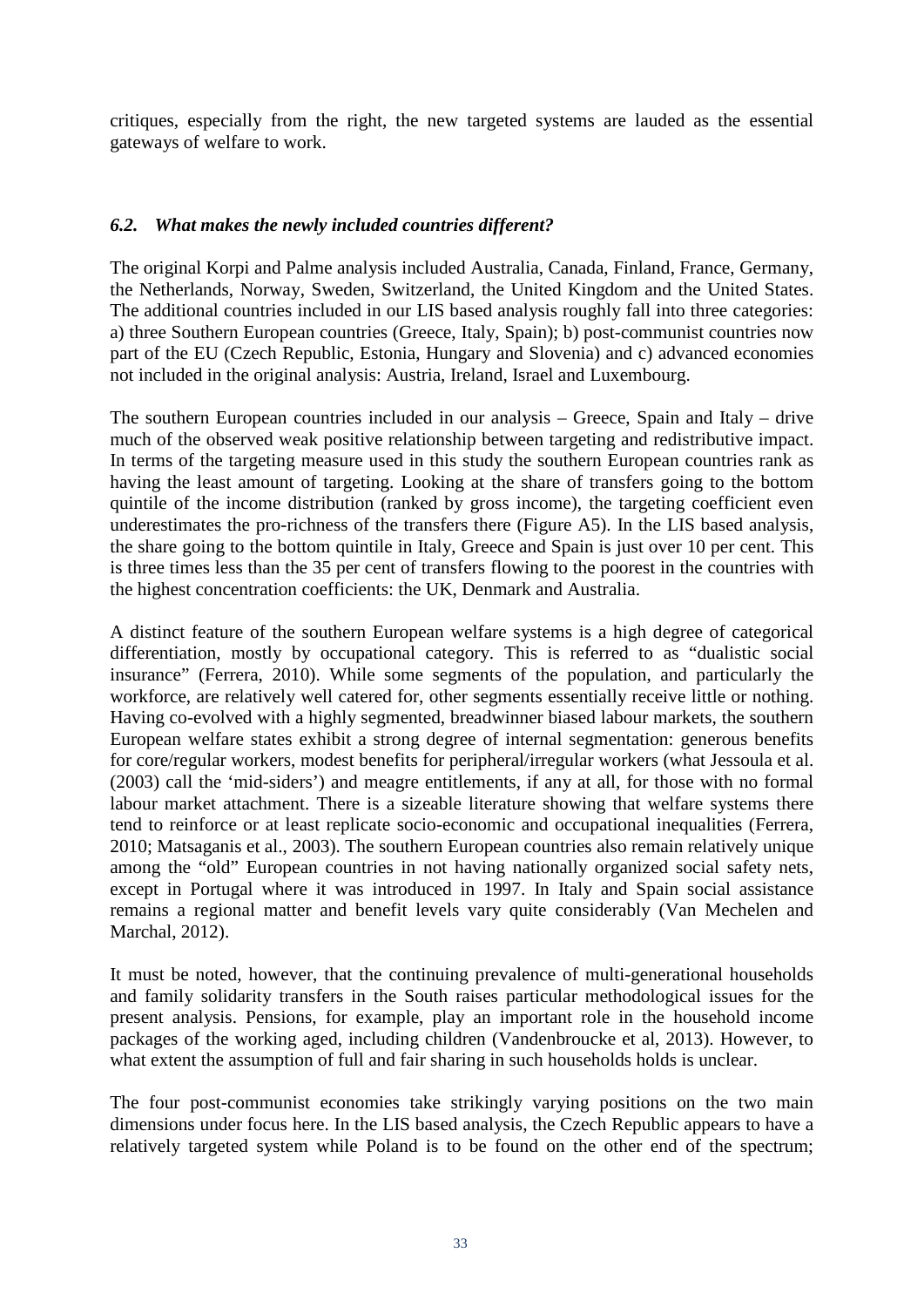redistributive impacts, however, are very similar in both countries. (Note that market income inequality remains comparatively low in the Czech Republic, but high in Hungary or Poland.)

We observe these countries at one point in time, capturing their current position in ongoing trajectories of change. After the collapse of the Soviet Union these countries experienced a major transition shock, marked by massive labour shedding and declining wages. (The Czech Republic, a country that takes a marked position in these analyses, but also in other comparative studies on inequality and poverty in relation to welfare state spending, was less affected.) A number of CEE governments implemented targeted safety nets and expanded pensions, unemployment and family benefits, be it in an ad hoc way, and driven to some extent by organised interests (Cook, 2010). As the 1990s progressed many CEE started to restructure their welfare states, taking a turn towards liberalization. The extent and intensity of liberalization differed, however, with countries like the Czech Republic maintaining the most solidaristic welfare provision. Hungary and Poland did embark on the path of liberalisation while the Baltic states, initially strongly affected by the transition, first lagged and then took the most radical turn towards market-conforming reforms. Universal subsidies and family benefits, for example, were partially replaced by means-tested benefits targeted at the poor. Concurrently, there has been a partial return to pre-communist Bismarckian traditions. For example, financing of pensions and social insurance was moved from state budgets to payroll taxes. Mandatory capitalized pillars were added to pay-as-you-go pension systems.

At present, there is a considerable degree of diversity among the post-socialist countries and it is important to underscore the point that these do not belong to a singular 'regime'. This diversity is also evident from measures of social spending, taxation and benefit generosity (Cerami and Vanthuysse, 2010; Cook; 2010). Institutional indicators of minimum income protection also point to very significant differences (Van Mechelen & Marchal, 2012; Goedemé, 2012). It is also clear that parts of welfare systems there remain in a state of flux (Marx and Nelson, 2013).

## **7. Conclusion**

This paper has re-examined Korpi and Palme's influential claim that "the more we target benefits at the poor, the less likely we are to reduce poverty and inequality". We find that this tenet no longer holds as a robust empirical generalisation. This paper has replicated their original analysis for a broad set of rich countries and finds that by and large the relationship between targeting and redistributive impact is a very weak one across countries, suggesting that the extent of targeting per se may not matter as much as we have assumed since Korpi and Palme. For what it matters, targeting tends to be associated with higher levels of redistributive impact, especially when overall effort in terms of spending is high.

A key point of this paper, however, is that empirical specification, data source and country selection matter in very significant ways – and this perhaps holds a lesson for comparative welfare state research in a wider sense.

The point of departure for this paper has been Korpi and Palme's original empirical specification so as to achieve maximum initial comparability When applying this methodology, i.e. exactly replicating the original study for more recent years, we find that the relationship looks totally different today, with countries taking very diverse positions on both the targeting and the redistribution dimensions. No clear relationship appears across countries.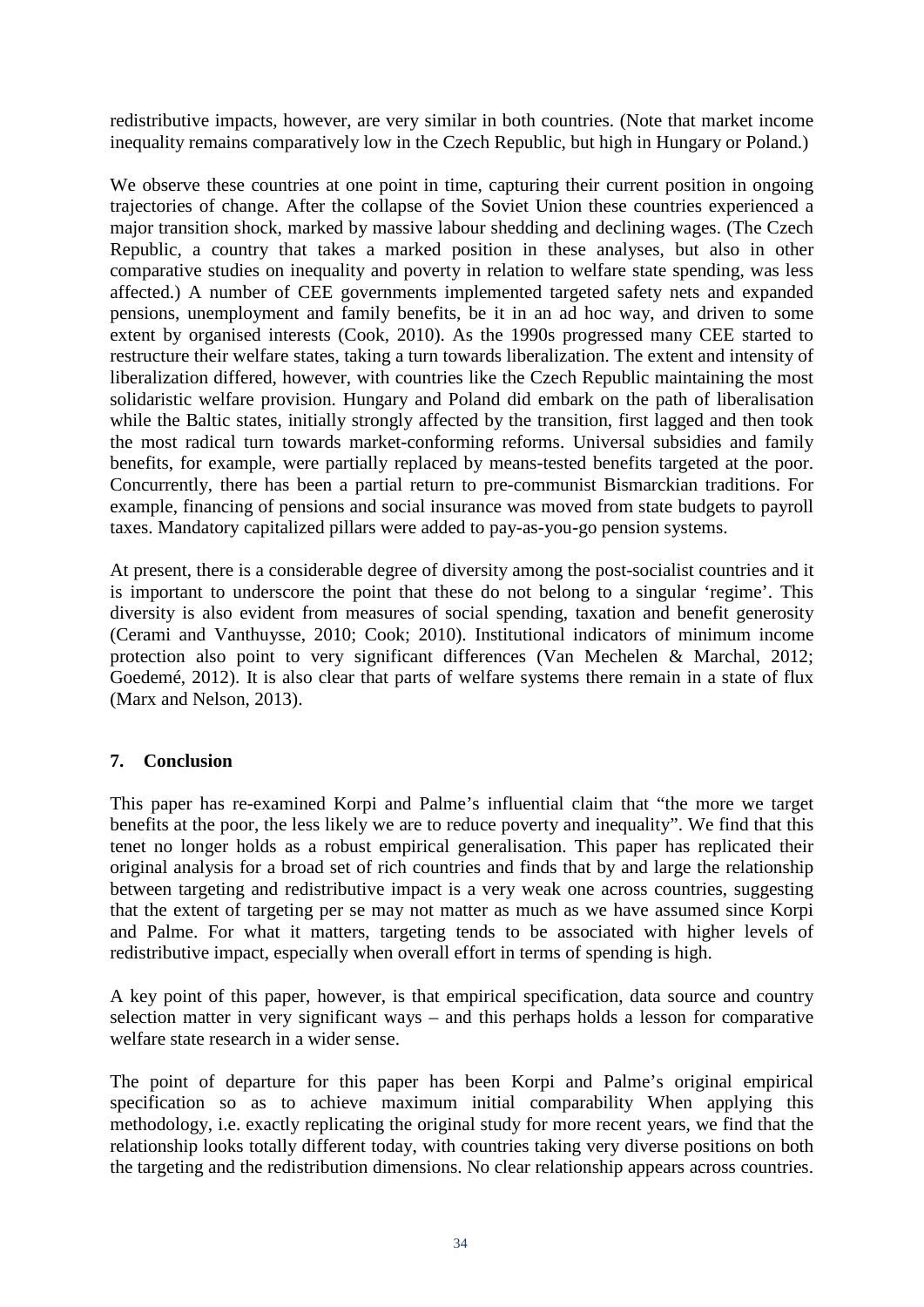Some countries, notably Denmark, have transfers systems that are strongly targeted at the poor and yet yield strong redistributive impacts, contrary to the original Korpi and Palme thesis. At the other end the picture looks equally diverse, if not more so. Weak targeting is in some cases clearly associated with relatively weak redistributive impacts. The best performing countries in terms of redistributive impact employ 'targeting within universalism". But this in itself is no guarantee for strong redistribution: quite a number of countries that target in equal measure, but not necessarily with the same level of spending effort, have poorly performing systems in terms of redistributive impact.

As indicated, outcomes are to some extent sensitive to operationalisation, data source and, especially, country selection. These matter to varying degrees.

The choice of the ranking variable does matter to some extent, as others have also demonstrated, but not in a way that substantially changes the picture. Ranking by market income instead of gross income yields stronger redistributive effects, because households, like pensioners, solely reliant on transfers are assumed to have zero market incomes in the absence of transfers. This produces stronger redistributive impacts almost by definition.

Rather more substantially relevant is the fact that the categorisation of income components matters. It is striking that the picture shifts in a significant way once occupational pensions are treated as transfers rather than as part of market income. In view of the extent of state regulation and in some cases support of occupational pensions a good case can be made that these are more properly seen as transfers than as market income. If we do so, stronger targeting tends to be associated with a larger redistributive impact.

It also matters whether we consider transfers in total or whether instead we do the analysis at a more disaggregated level. A decomposition analysis shows that the relationship between targeting and redistribution is different for family transfers as compared to old-age benefits, or other benefits for the working aged. Only for family benefits do we still find a weak negative relationship between targeting and redistributive impact. The spread of countries is quite considerable however.

Another striking sensitivity result is the comparison between LIS and SILC. Analysis on the SILC data clearly yields a picture strongly suggestive of a positive relationship between targeting and redistributive impact. This is in part because countries covered in both datasets take different positions in some cases. Different country positionings are due to three major factors: differences between the data sets in the way incomes are classified, differences in the the underlying data sources, and the inclusion or exclusion of tax information.

Finally, there is the key issue of country selection. The fact that the relationship originally established by Korpi and Palme breaks down is due to two factors. First, the countries originally included in the study have shifted their position. Second, and more important, there is now data available for a far larger set of countries. It is the addition of these new data points which causes the relationship to break down completely.

We have tried to make substantive sense of this breakdown of this by focusing on two questions: a) what may have changed in the countries originally included in the analysis; b) in what respect are welfare states now additionally included different? The key issue underlying both questions is this: what does this mean for what we think to know about the dynamics of political support for welfare programmes. Can programmes that cater in a targeted way to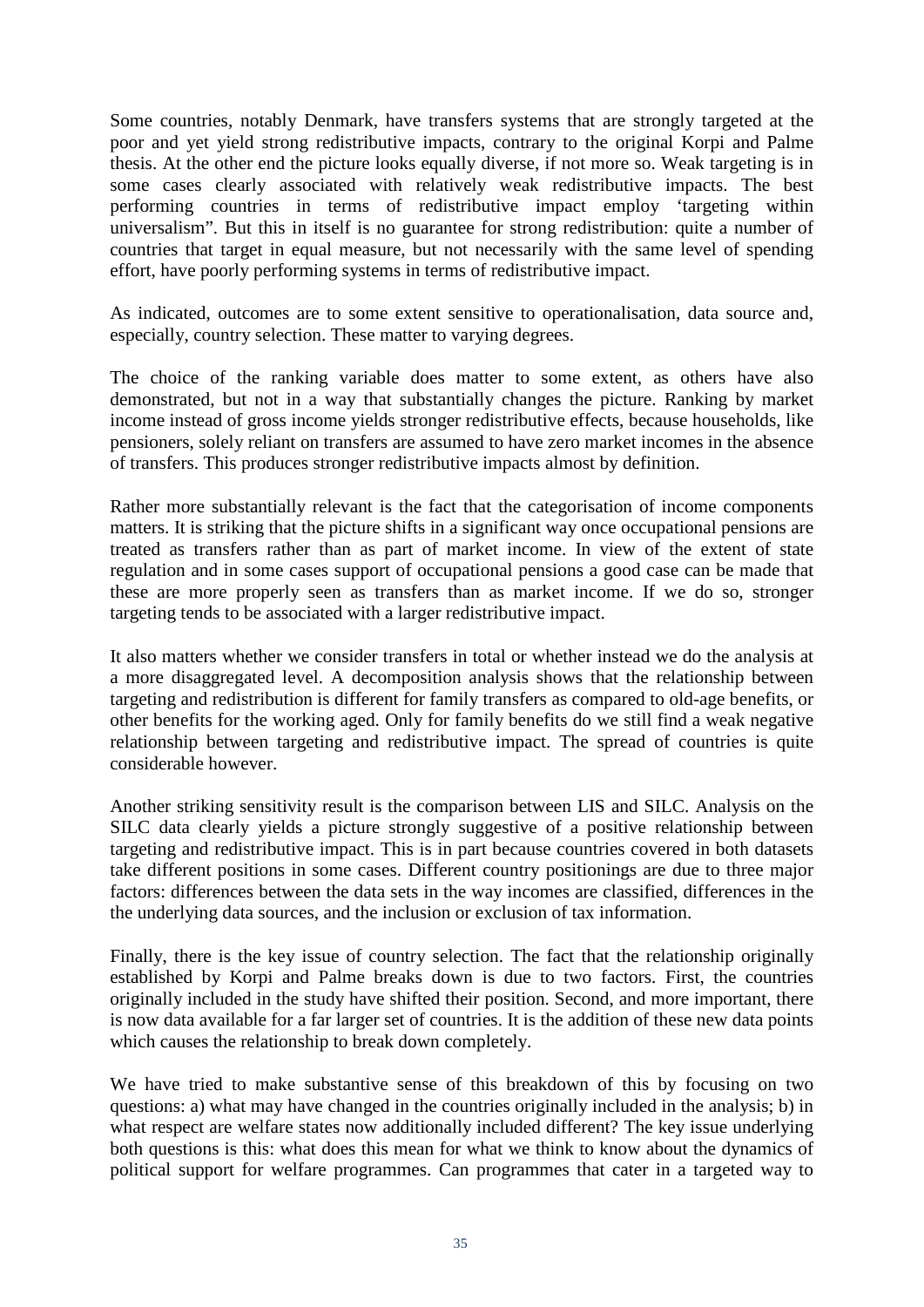relatively small segments of the electorate maintain sufficient political support so that they do not become "poor", i.e. underfunded programmes?

Recall that the Korpi and Palme argument essentially is about the relative size of the electorates benefiting from and paying for redistributive measures. We have argued here that the debates that triggered and shaped social policy changes over the last decades were less about such distributional issues than about the incentive effects of redistributive policies. The issue was not so much that strongly targeted systems catered to a small part of the electorate, far removed from the median voter. The political weakness rather derived from the perceived work and family formation incentives. Nowadays strongly targeted (means-tested) benefits are no longer exclusively aimed at people not in work, but also at those in work in low-paid jobs. Whereas the old systems were the focus of harsh critiques, especially from the right, the "new" targeted systems (for example EITC in the US, RSA in France or WTC in the UK) are lauded as the essential gateways of welfare to work. These systems enjoy relatively broad and robust political support.

Another part of the answer lies in the fact that we now have data for a larger set of countries. The Southern European countries drive much of the observed positive relationship between targeting and redistributive impact. The post-socialist countries take quite varying positions on both the targeting and the redistribution dimensions. Interestingly, all countries with positive concentration indices were missing in the original Korpi and Palme study, effectively limiting the range of observations from countries with strong targeting to countries with weak targeting.

This paper raises further questions. Why does a similar degree of strong targeting, as captured by the concentration index, produce stronger redistributive outcomes in Denmark as compared to the United Kingdom and Australia? More broadly the question is: why are similar levels of targeting associated with different redistributive outcomes across countries? Our analysis also points to the potentially dissimilar impact of targeting across different types of transfer provisions, for example child benefits as compared to pensions. To what extent all this is a result of our modelling choices, of compositional factors (e.g. the distribution of beneficiaries across the income spectrum) or actual design features of systems is still to be established. We have also brought to light that the impact of taxes, both in general and specifically those on transfers, requires further exploration.

As we already indicated, the redistributive outcomes of a particular system are dependent on the characteristics of the underlying population, in terms of socio-demographic composition, the extent of market income inequality and other such factors, etc. A system may appear as very targeted in its outcomes, even if its design does not include means-testing or needs-based features. This means that strictly speaking we cannot derive from the concentration coefficient how the pro-poorness of a transfer comes about. Here we need to take further steps. Using a tax-benefit model like EUROMOD, we could go further in analyzing how system design features matter relative to (or in interaction with) contextual features in producing redistributive impacts.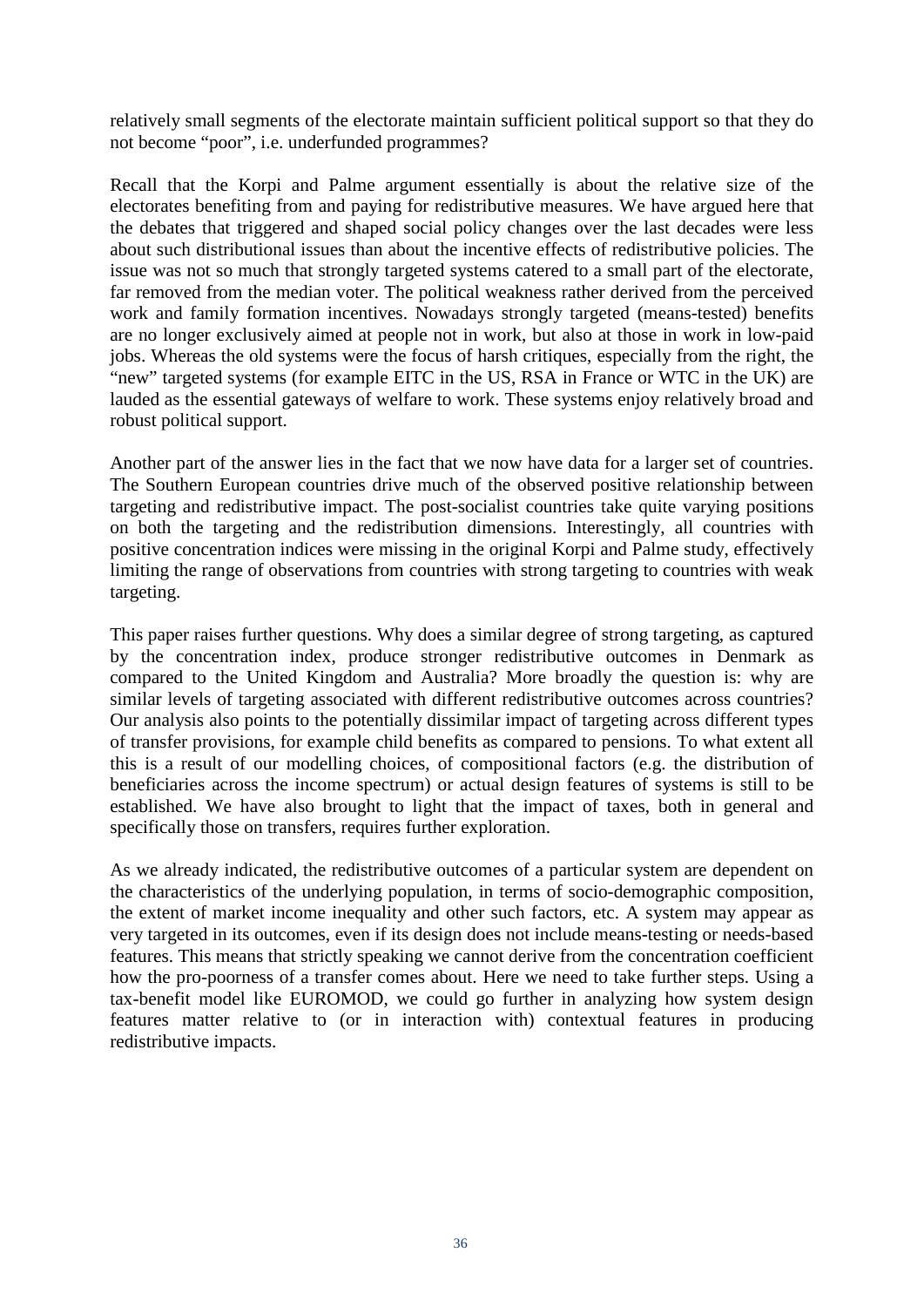#### **References**

- Allan, J. P., & Scruggs, L. (2004). Political Partisanship and Welfare State Reform in Advanced Industrial Societies. *American Journal of Political Science, 48*(3), 496-512.
- Alvarez P.B., (2001), 'The Politics of Income Inequality in the OECD: The Role of Second Order Effects', LIS-working paper, No. 284, 29p.
- Atkinson A., (1993), 'Work Incentives', in A.B. Atkinson and G.V. Mogensen (eds.), *Welfare and Work Incentives: A North European Perspective*, Clarendon Press, Oxford.
- Aurich, P. (2009), "Levels, directions and divisions of change towards activation in Europe", ISA World Congress 2010, RC 19.13 ,Comparing Activation Models and Policy', July 11-17, Gothenburg, Sweden.
- Baldwin P., (1990), *The Politics of Social Solidarity: Class Bases of the European Welfare State 1875-1975*, Cambridge University Press, Cambridge.
- Bandelj & Mahutga (2010). How Socio-Economic Change Shapes Income Inequality in Post-Socialist Europe. *Social Forces*, Vol. 88, No. 5, pp. 2133-2162.
- Barr N., (1998), *The Economics of the Welfare State*, Oxford University Press, Oxford.
- Barbier, J.-C. and Ludwig-Mayerhofer, W. (2004) 'Introduction: the many worlds of activation', *European Societies*, Vol. 6, No. 4, pp. 423-36.
- Barth, E and Moene, K. (2009) *The Equality Multiplier*. NBER Working Paper 15076. Cambridge Massachusetts: National Bureau of Economic Research.
- Beramendi Alvarez, P. (2001) *The Politics of Income Inequality in the OECD. The Role of Second Order Effects*. Luxembourg Income Study Working Paper No. 284.
- Bergh, (2005), 'On the Counterfactual Problem of Welfare State Research: How Can We Measure Redistribution?', *European Sociological Review*, 21 (4), 345-357.
- Borck, Rainald. 2007. "Voting, Inequality and Redistribution." *Journal of Economic Surveys*  21(1): 90-109.
- Brady, David and Rebekah Burroway. "Targeting, Universalism and Single Mother Poverty: A Multi-Level Analysis Across 18 Affluent Democracies." *Demography* 49 (2012): 719-746.
- Bradley, D., Huber, E., Moller, S., Nielsen, F., & Stephens, J. D. (2003). Distribution and redistribution in postindustrial democracies. *World Politics*, *55*(02), 193-228
- Brooks, C., & Manza, J. (2006). Social Policy Responsiveness in Developed Democracies. *American Sociological Review, 71*(3), 474-494.:
- Cantillon B., Marx I., Van den Bosch K., (2003), 'The puzzle of egalitarianism: relationship between employment, wage inequality, social expenditure and poverty', *European Journal of Social Security*, 5(2), p. 108-127.
- Cerami, A. and Vanhuysse, P. (eds), *Post-Communist Welfare Pathways. Theorizing Social Policy Transformations in Central and Eastern Europe*, Basingstoke: Palgrave Macmillan**:** 164-180
- Cook, L. (2010), 'Eastern Europe and Russia', in Castles, F et al. (eds) Oxford Handbook of the Welfare State; Oxford: Oxford University Press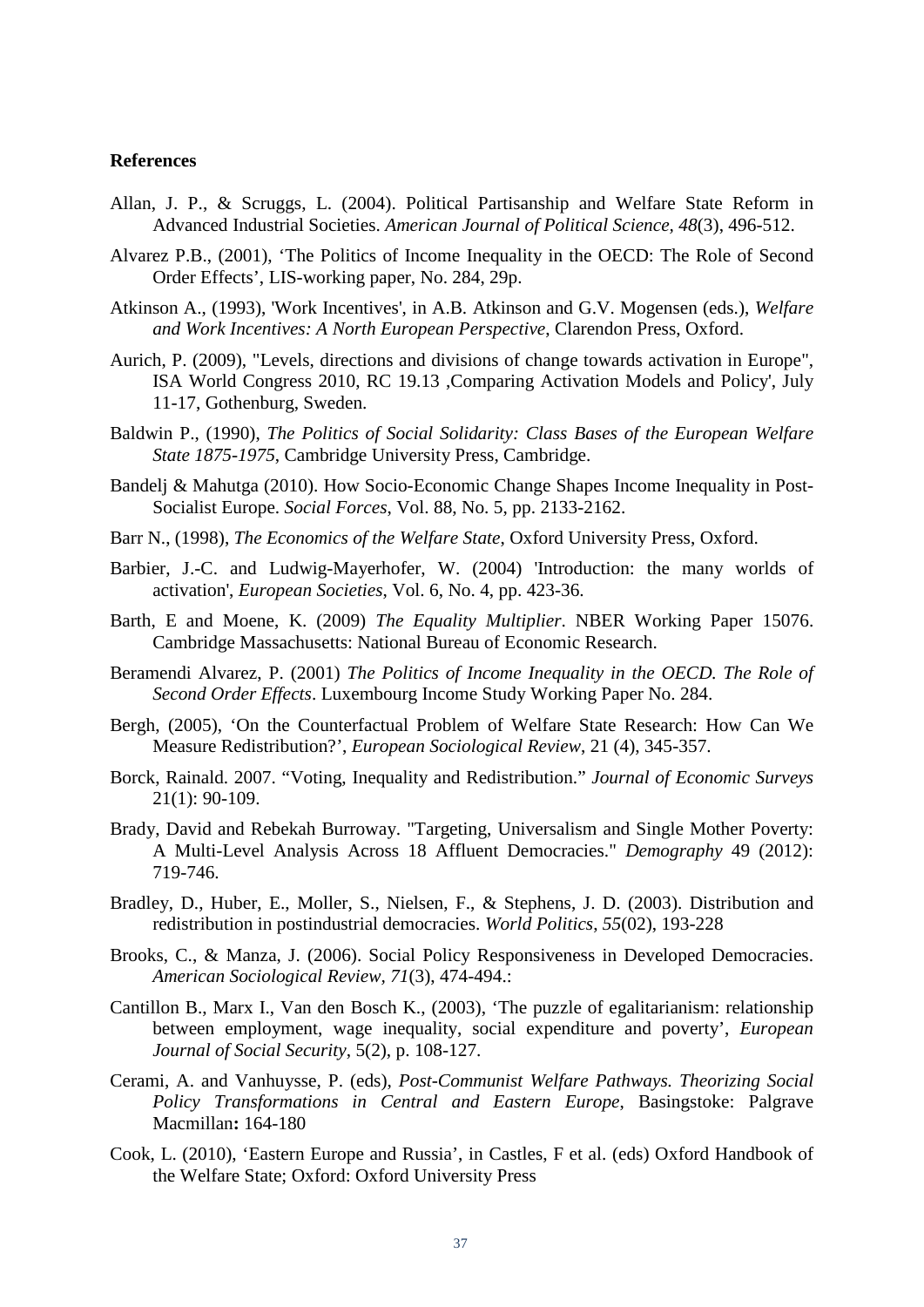- Corak, M., Lietz, C. and Sutherland H. (2005) *The Impact Of Tax And Transfer Systems On Children In The European Union*, EUROMOD Working Papers EM4/05, EUROMOD at the Institute for Social and Economic Research
- Corcoran, S. and Evans, W.N. (2010) *Income Inequality, the Median Voter, and the Support for Public Education*. NBER Working Paper 16097. Cambridge Massachusetts: National Bureau of Economic Research.
- Deleeck, H. et al. (1983) *Het Matteüseffect. De ongelijke verdeling van de sociale overheidsuitgaven in België*. Antwerpen: Kluwer.
- Dingeldey, I. (2006), 'Between workfare and enabling– Different Paths to Transformation of the Welfare State: A comparative analysis of activating labour market policies', in European Journal of Political Research 46 (6): 823-851.
- Eichhorst, Werner., Gerard, M., Kendzia, M., Mayrhuber, C., Nielsen, C., Rünstler, G. and Url, T. (2011), 'Report No. 42: Pension Systems in the EU – Contingent Liabilities and Assets in the Public and Private Sector', IZA Research Report No 42.
- Eichhorst, W. and Konle-Seidl, R. (2008), Contingent Convergence: A comparative analysis of activation policies, IZA DP 3905
- Eissa, N. and Hoynes, H. (2004) 'Taxes and the Labor Market Participation of Married Couples: The Earned Income Tax Credit', *Journal of Public Economics* 88: 1931-1958.
- European Commission (2013), Communication to the European Parliament, the Council, the European Economic and Social Committee and the Committee of the Regions, Towards Social Investment for Growth and Social Cohesion – including implementing the European Social Fund 2014-2020, COM (2013) 83 final
- EUROSTAT (2007). 'EU-SILC User Database Description Version 2007-1 from 01-03-09', European Commission, EUROSTAT; Luxembourg.
- Ferrera, M. (2010), 'The South European Countries', in Castles, F et al. (eds) Oxford Handbook of the Welfare State; Oxford: Oxford University Press
- Ferrarini, T., Nelson, K. And Höög, H. 'From universalism to selectivity: old wine in new bottles for child benefits in Europe', in Marx, I., Nelson, K. eds. (2012), *Minimum Income Protection in Flux*, Basingstoke: Palgrave Macmillan
- Figari, F., Paulus, A. and H. Sutherland (2011), 'Measuring the size and impact of public cash support for children in cross-national perspective', *Social Science Computer Review*  29(1), 2011
- Forma, P. (1997) 'The Rational Legitimacy of the Welfare State: Popular Support of ten Income Transfer Schemes in Finland', *Policy and Politics,* Vol. 25, No.3*,* 235-249.
- Förster, M. and Mira d'Ercole, M. (2005) *Income Distribution and Poverty in OECD Countries in the Second Half of the 1990s.* OECD Social Employment and Migration Working Papers, No. 22. Paris: Organisation for Economic Co-operation and Development.
- Fuchs, M. (2009) *'Social assistance - no, thanks? The non-take-up phenomenon and its patterns in Austria, Germany and Finland after 2000'*. European Centre Policy Brief September 2009. Vienna: European Centre.
- Goedeme, T. 'Minimum income protection for Europe's elderly. What and how much has been achieved', in Marx, I., Nelson, K. eds. (2012), *Minimum Income Protection in Flux*, Basingstoke: Palgrave Macmillan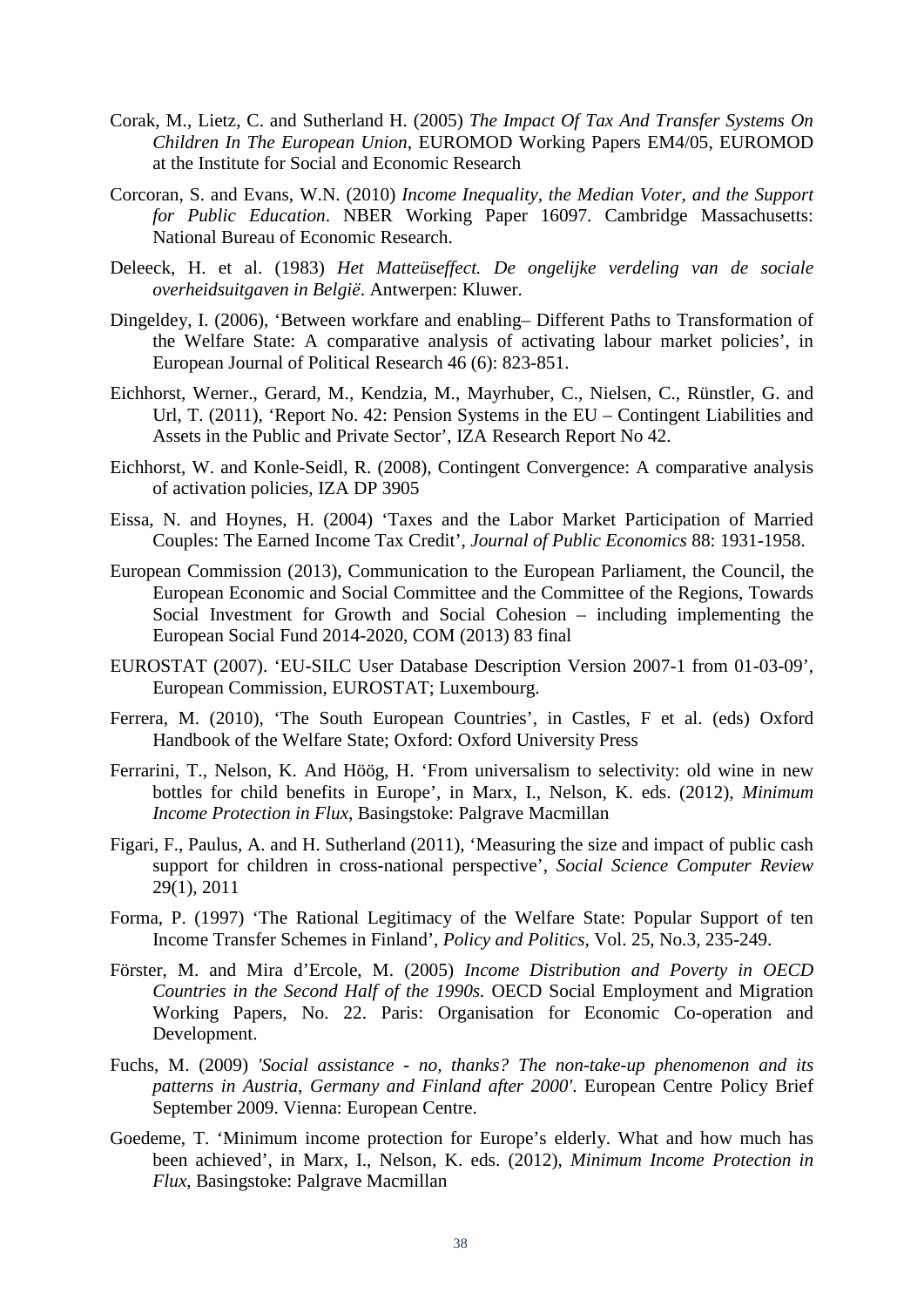- Goodin R., (1988), *Reasons for Welfare: The Political Theory of the Welfare State*, Princeton University Press, Princeton.
- Goodin R., LeGrand J., (1987), *Not Only the Poor; The Middle Classes and the Welfare State*, Unwin Hyman, London.
- Horn, Daniel. 2011a. "Income Inequality and Voter Turnout."*GINI Discussion Papers* no. 16.
- Hotz, V.J. and Scholz, J. K. (2003) 'The Earned Income Tax Credit', in R. Moffit (ed) *Meanstested Transfer Programs in the U.S.*. University of Chicago Press.
- Jäntti, M., Kangas, O. And Ritakallio, V. (1996) 'From Marginalism to Institutionalism: Distributional Consequences of the Transformation of the Finnish Pension Regime', *Review of Income and Wealth,* Vol. 42, No. 4, *pp.* 473-491.
- Jessoula, M., Granziano, P. R., & Madama, I. (2010). 'Selective Flexicurity' in Segmented Labour Markets: The Case of Italian 'Mid-Siders'. *Journal of Social Policy, 39*(4), 561- 583.
- Jesuit, D. K. and Mahler, V. A. (2010). Comparing Government Redistribution Across Countries: The Problem of Second-Order Effects. *Social Science Quarterly*, 91: 1390– 1404.
- Kakwani, N. (1977a), "Measurement of tax progressivity: an international comparison", in *Economic Journal*, vol. 87, pp.71-80.
- Kangas, O. (1995) 'Attitudes on Means-Tested Social Benefits in Finland', *Acta Sociologica,* Vol. *38,* Issue 4*,* pp. 299-310.
- Kenworthy, L., & Pontusson, J. (2005). Rising Inequality and the Politics of Redistribution in Affluent Countries. *Perspectives on Politics, 3*(03), 449-471. :
- Kenworthy, L. (2008) *Jobs with Equality*, Oxford: Oxford University Press
- Kenworthy, L. (2011) *Progress for the Poor.* Oxford: Oxford University Press (forthcoming)
- Korpi, W. (1980) 'Social Policy and Distributional Conflict in the Capitalist Democracies. A Preliminary Comparative Framework', *West European Politics, Vol. 3, No. 3,* pp*.* 296- 316.
- Korpi, W. and Palme, J. (1998) 'The Paradox of Redistribution and Strategies of Equality: Welfare State Institutions, Inequality, and Poverty in the Western Countries', *American Sociological Review,* Vol*.* 63, No. 5 ,p. 661-687.
- Lambert, P. (2001), *The Distribution and Redistribution of Income*, Third Edition, Manchester University Press.
- Larsen, C. (2008) 'The Institutional Logic of Welfare Attitudes. How Welfare Regimes Influence Public Support', *Comparative Political Studies,* Vol*. 41,* No*.2,*pp*.* 145-168.
- Lindbeck A., Nyberg S., Weibull J., (1999), "Social Norms and Economic Incentives in the Welfare State", *Quarterly Journal of Economics*, 114(1): 1-35.
- Lindert, P.H. (2004) *Growing Public: Social Spending and Economic Growth since the Eighteenth Century*. Cambridge: Cambridge University.
- Mahler, V. A. (2008), Electoral turnout and income redistribution by the state: A crossnational analysis of the developed democracies. *European Journal of Political Research*, 47: 161–183.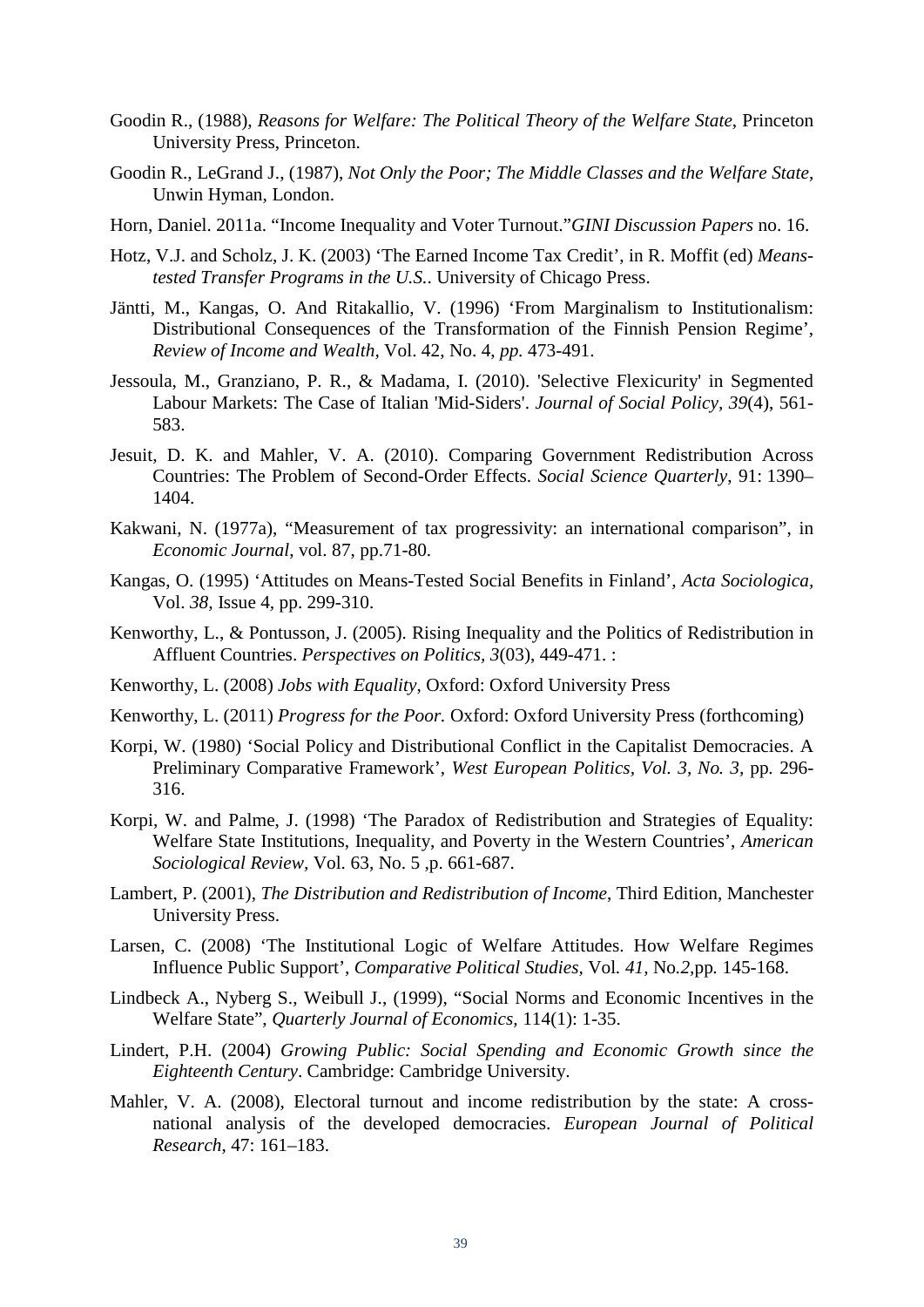- Marx, I., Nelson, K. eds. (2013), Minimum Income Protection in Flux, Basingstoke: Palgrave Macmillan
- Matsaganis, M., Ferrera, M., Capucha, L., & Moreno, L. (2003). Mending Nets in the South: Anti-poverty Policies in Greece, Italy, Portugal and Spain. *Social Policy and Administration*, 37(6), 639-655.
- McCarty, N. and Pontusson, J. (2009) 'The Political Economy of Inequality and Redistribution', in W. Salverda, B. Nolan and T. Smeeding (eds) *Oxford Handbook of Economic Inequality*. Oxford: Oxford University Press.
- Meltzer, A. and Richard, S. (1981) *A rational theory of the size of government. Journal of Political Economy*, Vol. 89, No. 5, pp. 914-927.
- Merton, R. (1968) 'The Matthew effect in science', *Science*, Vol. 159, No. 3810, pp. 56-63.
- Milanovic, B . (2000). "The Median-Voter Hypothesis, Income Inequality and Income Redistribution." *European Journal of Political Economy* 16(2-3): 367-410.
- Moene, K. and Wallerstein, M. (2001) 'Inequality, Social Insurance and Redistribution', *American Political Science Review,* Vol. 95, No. 4,pp. 859-874.
- Moene K., Wallerstein M., (2002), 'Income Inequality and Welfare Spending: A Disaggregated Analysis', Unpublished paper. North-western University, Evanston, IL, February.
- Moene, K. and Michael Wallerstein, M. (2003) 'Earnings Inequality and Welfare Spending', *World Politics* , Vol. 55, No. 4, pp485-516.
- Murray, C. (1984), Losing ground: American social policy, 1950-1980, New York: Basic Books.
- Nelson, K. (2004). Mechanisms of poverty alleviation. Journal of European Social Policy, 14, 371–390.
- Nelson, Kenneth (2007). "Universalism versus Targeting: The Vulnerability of Social Insurance and Means-Tested Minimum Income Protection in 18 Countries, *1990-2002." International Social Security Review* 60: 33-58.
- Nolan, B. and Marx, I. (2008) 'Poverty and Social Exclusion', in W. Salverda, B. Nolan and T. Smeeding (eds) *Oxford Handbook of Economic Inequality*. Oxford: Oxford University Press.
- OECD, (2004), *OECD Employment Outlook 2004*, OECD Publications, Paris.
- OECD (2008) *Growing Unequal: Income Distribution and Poverty in OECD Countries*. OECD Publications, Paris.
- OECD (2011) *Divided we Stand. Why Inequality Remains Rising*. OECD Publications Paris.
- Olivera, Javier 2012 Preferences for redistribution in Europe *Gini Discussion Paper No 67*
- Okun A.M., (1975), Equality vs Efficiency: The Big Trade-Off , Brookings Institution Press, Washington D.C.
- Pierson, P. (1994) *Dismantling the Welfare State? Reagan, Thatcher, and the Politics of Retrenchment*. Cambridge: Cambridge University Press.
- Ringen S., (1987), *The Possibility of Politics,* Clarendon Press, Oxford*.*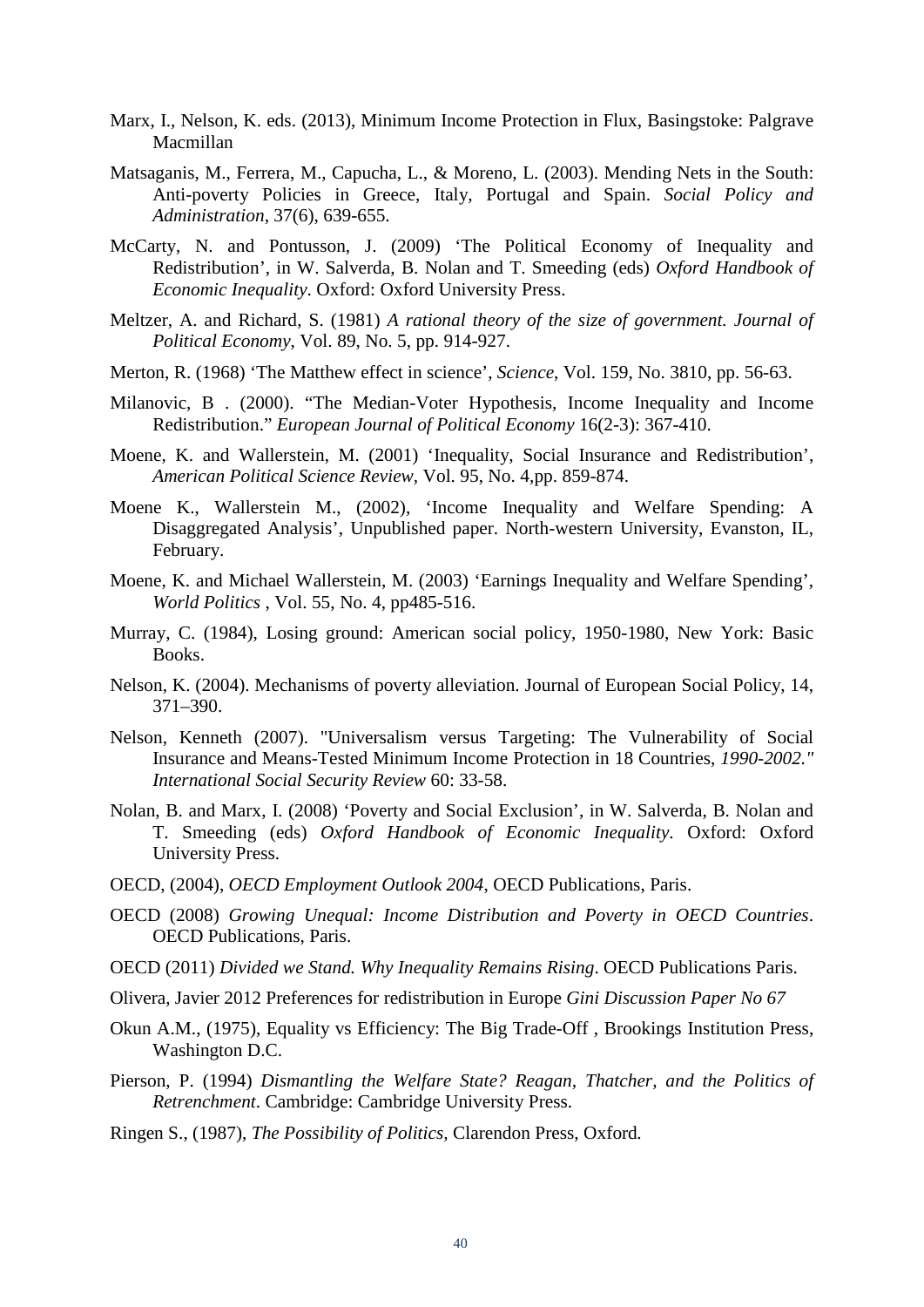- Skocpol, T. (1991). Targeting within universalism: Politically viable policies to combat poverty in the United States. In C. Jencks & P. E. Peterson (Eds.), The urban underclass (pp. 411–436). Washington, DC: The Brookings Institution.
- Scruggs L., (2004), Welfare State Entitlements Data Set: A Comparative Institutional<br>Analysis of Eighteen Welfare States, Version 1.1. Beschikbaar op: of Eighteen Welfare States, Version 1.1. Beschikbaar op: [http://www.sp.uconn.edu/~scruggs/wp.htm.](http://www.sp.uconn.edu/~scruggs/wp.htm)
- Titmuss, R. (1969), *Essays on the Welfare State*, second edition with a new chapter, London: Unwin University Books.
- Toth, I., Horn, D. and M. Medgyesi (2013), Rising inequalities: will electorates go for higher redistribution, forthcoming in Salverda et al. (eds), OUP.
- Vandenbroucke, F, Diris, R., Verbist, G. (2013), Excessive social imbalances and the performance of welfare states in the EU, mimeo
- Van Kerm, P. (2009), 'sgini: Generalized Gini and Concentration coefficients (with factor decomposition) in Stata', v1.0, CEPS/INSTEAD, Differdange, Luxembourg.
- Van Lancker Wim, [Ghysels Joris,](http://anet.ua.ac.be/acadbib/ua/05535) [Cantillon Bea.](http://anet.ua.ac.be/acadbib/ua/05950) *An international comparison of the impact of child benefits on poverty outcomes for single mothers* Antwerpen: , 2012.- 28 p. - (CSB working paper/University of Antwerp, Herman Deleeck Centre for Social Policy ; 12/03)
- Van Mechelen, N., and J. Bradshaw (2013), 'Child Poverty as a Government Priority: Child Benefit Packages for Working Families, 1992-2009', in I. Marx, and K. Nelson (2012), Minimum Income Protection in Flux. Basingstoke: Palgrave Macmillan.
- Van Mechelen, N., and S. Marshal (2013), 'Struggle for Life: Social Assistance Benefits, 1992-2009', In I. Marx, and K. Nelson (eds.), Minimum Income Protection in Flux. Basingstoke: Palgrave Macmillan. Macmillan.
- Van Oorschot, W. (2002) 'Targeting Welfare: on the Functions and Dysfunctions of Meanstesting in Social Policy' in P. Townsend and D. Gordon (Eds.), *World Poverty: New Policies to Defeat an Old Enemy*. Bristol: The Policy Press.
- Verbist, G. (2004) *Redistributive Effect and Progressivity of Income Taxes: An International Comparison across the EU using EUROMOD*, EUROMOD Working Paper EM5/04, The Microsimulation Unit, Cambridge University.
- Whiteford, Peter (2007) "Targeting, Redistribution, and Poverty Reduction in OECD Countries." Unpublished.
- Whiteford, Peter (2008) "How Much Redistribution Do Governments Achieve? The Role of Cash Transfers and Household Taxes." Chapter 4 in *Growing Unequal?* Paris: OECD
- Whiteford, Peter (2009) "Transfer Issues and Directions for Reform: Australian Transfer Policy in Comparative Perspective." Unpublished. Social Policy Research Center, University of New South Wales.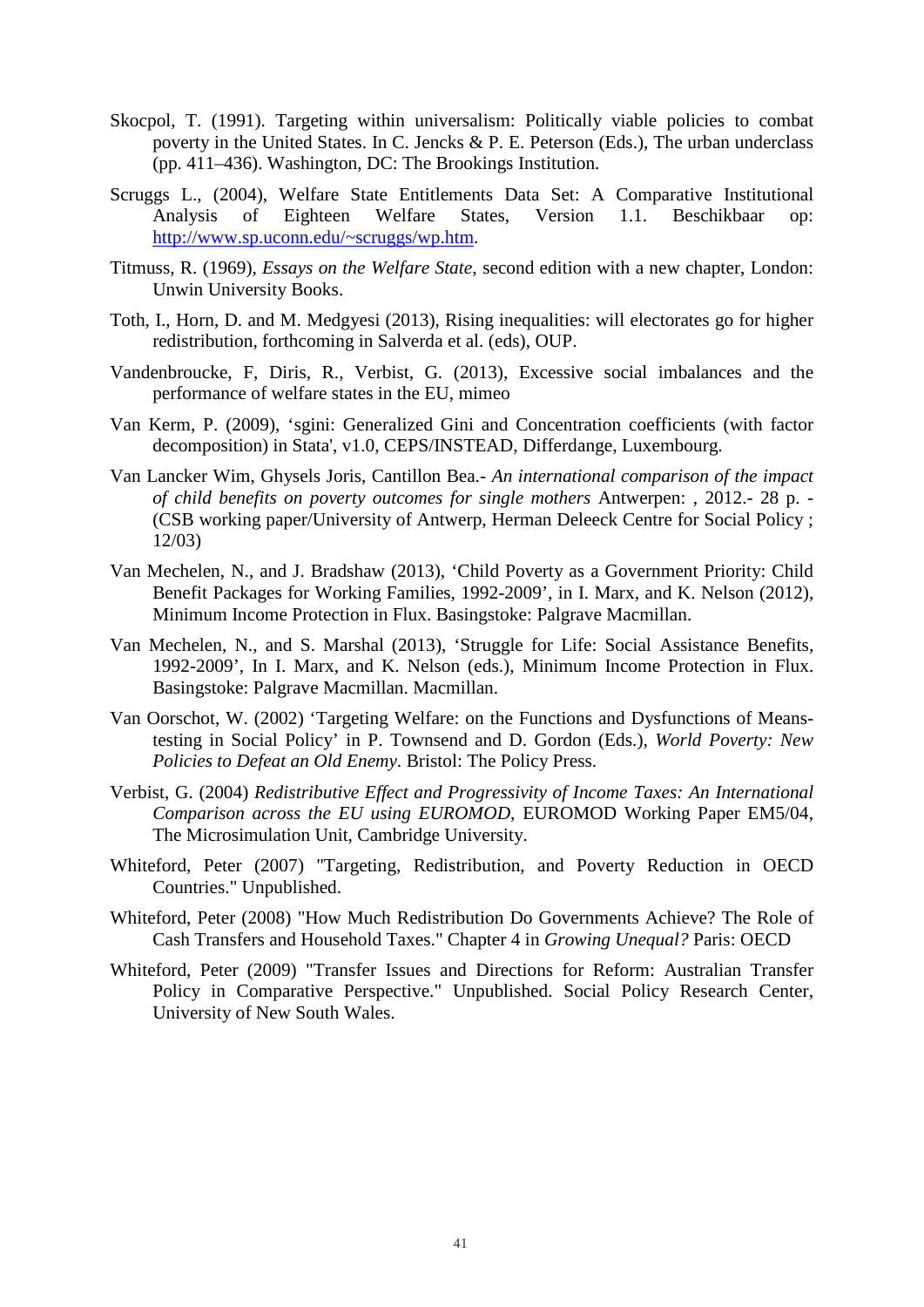## **Appendix 1- Comparing LIS and EU-SILC datasets**

The EU-SILC data is collected using a common framework across the participating European countries and therefore encompasses a high degree of survey (design) comparability. The LIS data (i.e. the Luxembourg Income Study Database) is a harmonised microdata with the underlying information sources variable across the participating countries. As shown in a table below, LIS data for a number of our countries (i.e. Austria, Estonia, Greece, Spain, Ireland, etc.) is derived from the national EU-SILC surveys – seemingly, the most common type of LIS information source for the European countries as of mid 2000's. The other frequent source of information is household budget surveys (e.g. France, Poland, Slovenia), as well as diverse income and expenditure surveys. LIS data for Denmark is derived from the income tax register data.

#### Table 1. Sources of information for LIS data

|           | EU-SILC<br>(2005)                          | <b>HBS</b><br>$(2004 - 2005)$ | Register data<br>(2004) | Other surveys<br>$(200-2005)$    |
|-----------|--------------------------------------------|-------------------------------|-------------------------|----------------------------------|
| Countries | AUT, EST, GRE, ESP,<br>CZE, IRL, LUX, NLD, | FRA. POL. SVN                 | <b>DNK</b>              | BEL, DEU, HUN.<br>ITA, SWE, GBR, |
|           | $FIN*$                                     |                               |                         | <b>NOR</b>                       |

\* Finnish SILC is included in the collection of the national survey "Income distribution survey (IDS)" Source:<http://www.lisdatacenter.org/>

Given that LIS and EU-SILC have the same information sources for some of their countries, any analysis based on one or the other dataset should essentially yield the same for the latter countries. Some differences are, however, likely to occur. For example, imputation policy is different across the two databases. LIS does not implement own imputations, whereas there is a requirement to "impute missing values in the income variables where that can be reasonably done" for the EU-SILC data (EUROSTAT, 2007). Furthermore, classification of incomes is somewhat different across the two datasets. The table below presents the structure of gross and disposable incomes in the LIS and EU-SILC data in more detail and highlights differences in individual income components.

In general, the broadest income categories are essentially the same in both datasets and concern employment, capital incomes or private transfers. Larger differences, though, lie in the classification of smaller income components, making comparisons of certain income types, as social transfers, between the two datasets cumbersome. We give an example using the old-age pension classification.

The EU-SILC refers to "old-age benefits" as all types of benefits (i.e. disability, survivor, retirement pensions) if paid to a person after a (country specific) standard retirement age. The original identification of the benefit payment (i.e. due to disability) is not kept when pooling information under old-age benefits. A different income typology is applied in LIS data. Here, transfers are classified by type (i.e. universal, assistance, insurance based) and need (i.e. oldage, disability, unemployment, education, etc.), but without a reference to a person's age. Hence, "old-age pensions", an EU-SILC term of social transfers, is not directly obtainable in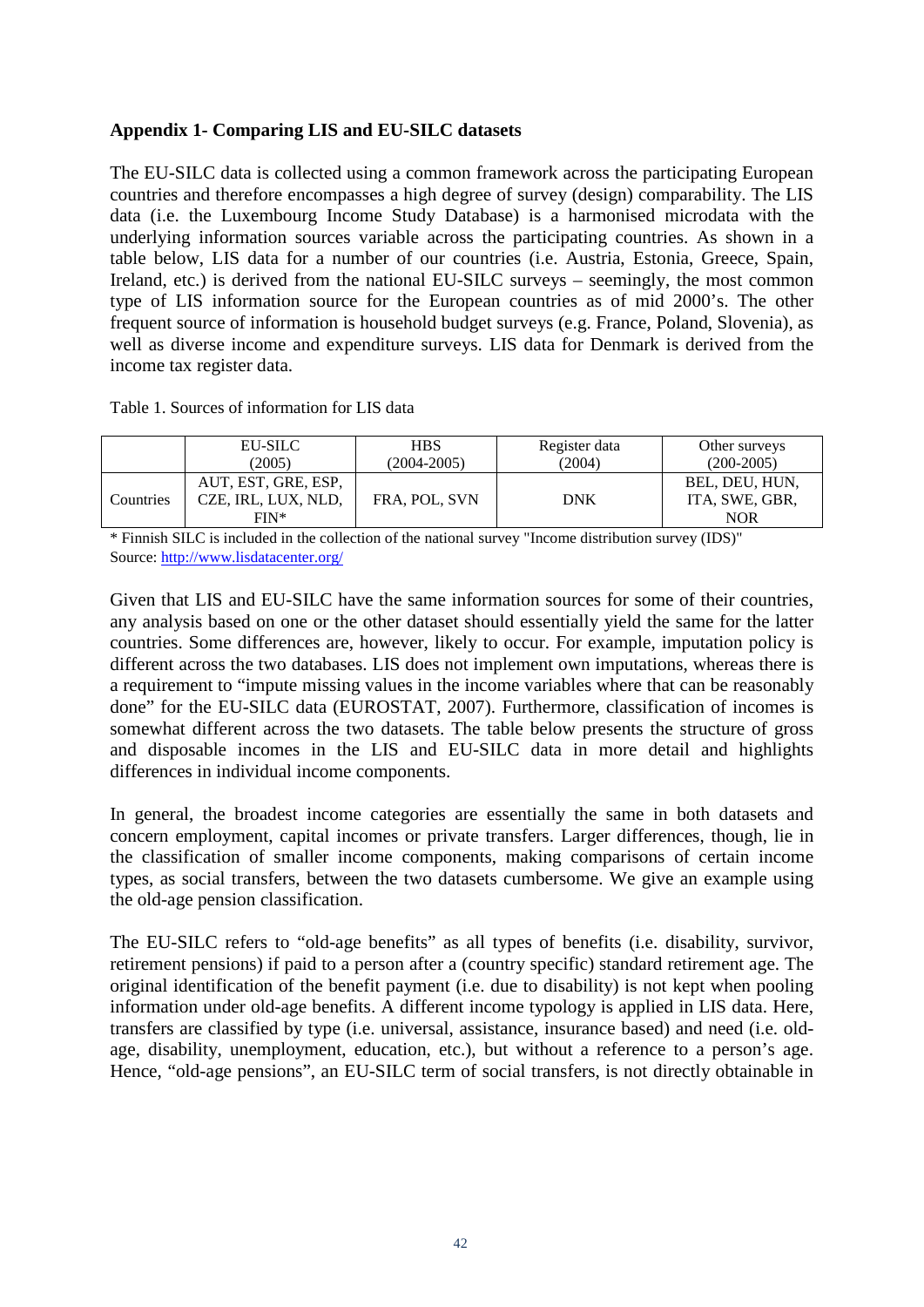the LIS data<sup>13</sup>. Similar classification divergences to the ones of "old-age pensions" are noted for the other types of social transfers, such as disability pensions, family allowances, or unemployment benefits.

|                                     |           | <b>EU-SILC</b>                                                                                                      |           | <b>LIS</b>                                                                                                                                    |  |  |  |  |
|-------------------------------------|-----------|---------------------------------------------------------------------------------------------------------------------|-----------|-----------------------------------------------------------------------------------------------------------------------------------------------|--|--|--|--|
|                                     | $\ddot{}$ | Gross employee cash or near cash income                                                                             | $\ddot{}$ | Regular and casual (monetary and non-monetary) paid employment                                                                                |  |  |  |  |
|                                     | $+$       | Company car (not in 2005)                                                                                           |           | income                                                                                                                                        |  |  |  |  |
|                                     | $+$       | Gross cash benefits or losses from self-employment,<br>including royalties                                          |           | Self-employment income (farm and non-farm: profit from business<br>& household production activities)                                         |  |  |  |  |
|                                     | $+$       | Interests, dividends, profit from capital investments<br>in unincorporated business (minus associated<br>expenses); |           | Capital income: interest and dividends, voluntary individual<br>pensions, rental income, royalties (minus interest paid).                     |  |  |  |  |
|                                     | $+$       | Income from rental of a property or land (minus<br>associated expenses);                                            |           |                                                                                                                                               |  |  |  |  |
|                                     | $+$       | Old-age benefits                                                                                                    |           | Assistance benefits: general social assistance; old-age                                                                                       |  |  |  |  |
|                                     | $+$       | Housing allowances                                                                                                  | $\ddot{}$ | /disability/survivors assistance pensions; unemployment assistance;                                                                           |  |  |  |  |
|                                     | $+$       | Social exclusion not elsewhere classified                                                                           |           | family/maternity/child assistance; education, housing, heating, food<br>and medical assistance.                                               |  |  |  |  |
| $\vert\vert$                        |           |                                                                                                                     |           |                                                                                                                                               |  |  |  |  |
| $\overline{5}$                      | $+$       | Unemployment benefits                                                                                               |           | Work-related insurance transfers: mandatory individual,<br>occupational, employment-related public and work-injury                            |  |  |  |  |
|                                     | $+$       | Disability benefits                                                                                                 | $\ddot{}$ | pensions; sickness wage, maternity/parental wage, work-injury                                                                                 |  |  |  |  |
|                                     | $+$       | Sickness benefits                                                                                                   |           | wage and unemployment wage replacement.                                                                                                       |  |  |  |  |
|                                     | $+$       | Family/children related allowances                                                                                  |           |                                                                                                                                               |  |  |  |  |
|                                     |           |                                                                                                                     |           | Universal benefits: old-age/disability/survivors universal pensions;<br>unemployment universal benefits; disability universal benefits;       |  |  |  |  |
|                                     | $^{+}$    | Survivor' benefits                                                                                                  |           | family/child universal benefits; education-related universal benefits                                                                         |  |  |  |  |
|                                     | $\ddot{}$ | Education-related allowances                                                                                        |           |                                                                                                                                               |  |  |  |  |
|                                     | $+$       | Regular inter-household cash transfers received                                                                     |           | Private transfers: merit-based education & regular cash and non-<br>cash inter-household transfers; transfers from non-profit<br>institutions |  |  |  |  |
|                                     | $\pm$     | Income received by people under age 16                                                                              |           |                                                                                                                                               |  |  |  |  |
| ÷<br>$\overline{G}$<br>$\vert\vert$ |           | Tax on income: at source plus tax-adjustments-<br>repayment/receipt on income & social insurance<br>contributions   |           | Income taxes and social security contributions: tax withholdings &<br>adjustments; social security contributions                              |  |  |  |  |
| DPI                                 |           | Regular taxes on wealth                                                                                             |           |                                                                                                                                               |  |  |  |  |
|                                     |           | Regular inter-household cash transfers paid                                                                         |           |                                                                                                                                               |  |  |  |  |

Source: LIS and EU-SILC datasets

-

The two datasets also have a different treatment/reference of/to certain income components. For example, in EU-SILC gross incomes include monetary receipts by people under the age of 16. This income type does not exist in LIS. In the latter dataset, on the other hand, income from household production activities is viewed as self-employment income and included in household gross incomes. EU-SILC excludes this income type in the derivation of gross and disposable income types. The same applies to voluntary private pensions, which is not (yet) included in the calculation of total household gross and disposable incomes in EU-SILC. The LIS data refers to voluntary individual pensions as a type of capital income and includes it in the concepts of both gross and disposable incomes. Finally, disposable income in both datasets is calculated by subtracting withholding income taxes and tax adjustments, as well as social contributions. In the EU-SILC, however, further subtractions are also made: regular taxes on wealth and regular inter-household cash transfers paid. Though observed in the LIS

<sup>&</sup>lt;sup>13</sup> The EU-SILC equivalent category of old-age pensions has been created in the LIS data for some of the countries that derive their LIS information from the EU-SILC survey.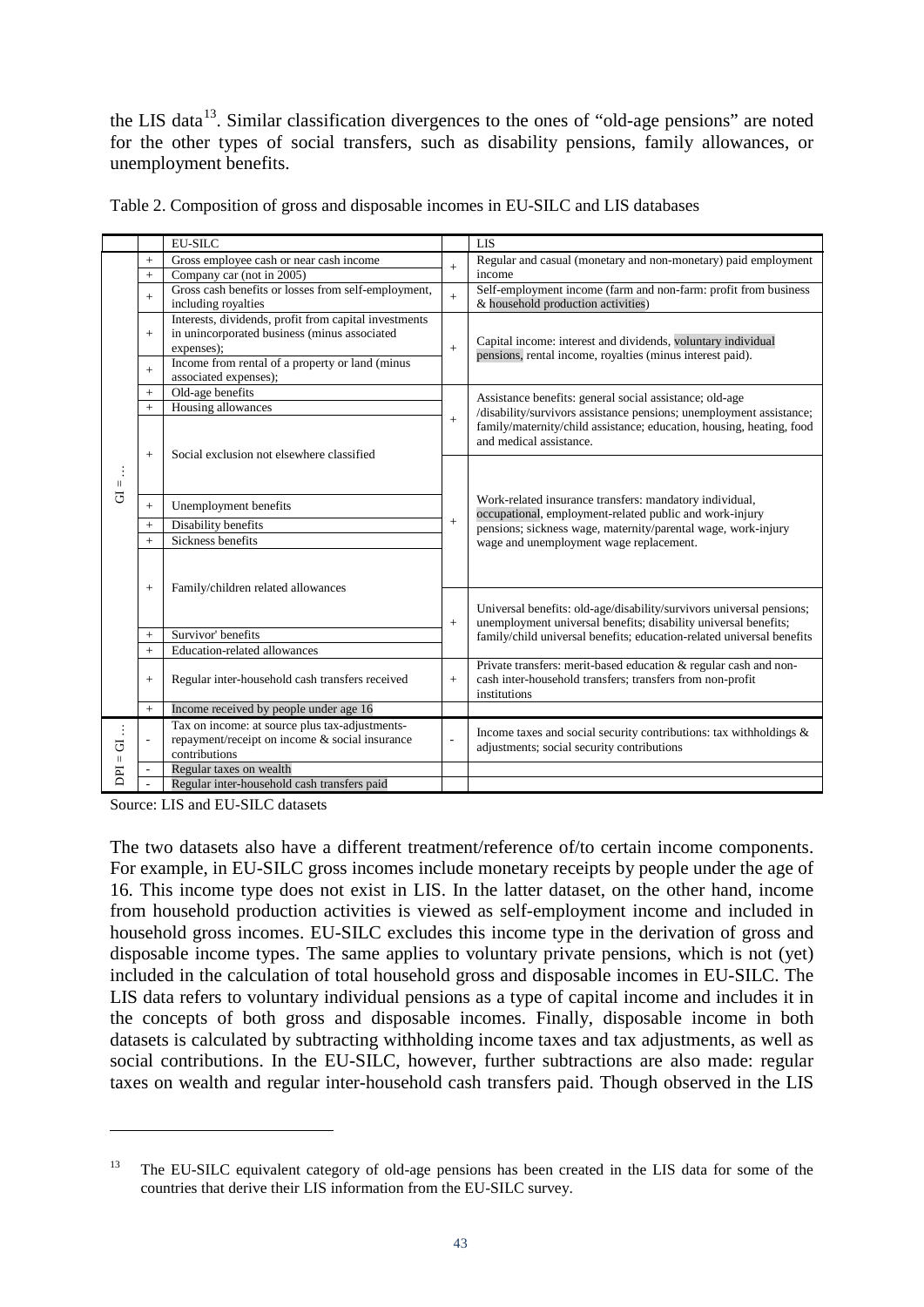data (e.g. such income types as property/municipality taxes, other direct taxes, interhousehold transfers paid), these expenditure types are not used in deriving disposable income.

To what extent these differences in gross and disposable income structures influence their monetary values? Below, we provide a quick comparison of average household incomes (nonequivalised and unweighted) across the countries that derive their information from the EU-SILC survey and across the countries with diverging data information sources. For the first group of countries, any observed differences should be mainly due to differences in terminology and data provider's imputations. For the second group of countries, an information source can add an additional explanatory power in the observed differences.

|                                                            |             | Obs., $#$  |               | GI (mean), EUR |                 | DPI (mean), EUR |       |                 |  |  |
|------------------------------------------------------------|-------------|------------|---------------|----------------|-----------------|-----------------|-------|-----------------|--|--|
|                                                            | <b>SILC</b> | <b>LIS</b> | <b>SILC</b>   | LIS            | <b>SILC/LIS</b> | <b>SILC</b>     | LIS   | <b>SILC/LIS</b> |  |  |
| Countries with the EU-SILC as a common information source: |             |            |               |                |                 |                 |       |                 |  |  |
| <b>AUT</b>                                                 | 5148        | 5147       | 45186         | 45220          | 1.00            | 33606           | 33946 | 0.99            |  |  |
| <b>EST</b>                                                 | 4169        | 4155       | 7315          | 7465           | 0.98            | 6060            | 6284  | 0.96            |  |  |
| $GRE*$                                                     | 5568        | 5568       | n.a.          | 19519          |                 | 18329           | 19026 | 0.96            |  |  |
| <b>ESP</b>                                                 | 12937       | 12996      | 21720<br>n.a. |                | n.a.            | 21405           | 21977 | 0.97            |  |  |
| <b>CZE</b>                                                 | 4351        | 4351       | 9200<br>9204  |                | 1.00            | 7643            | 7686  | 0.99            |  |  |
| <b>FIN</b>                                                 | 11229       | 11229      | 49442         | 49258          | 1.00            | 35501           | 36127 | 0.98            |  |  |
| <b>IRL</b>                                                 | 6085        | 6085       | 42239         | 41957          | 1.01            | 35234           | 35293 | 1.00            |  |  |
| <b>LUX</b>                                                 | 3622        | 3622       | 69332         | 70619          | 0.98            | 54861           | 56750 | 0.97            |  |  |
| <b>NLD</b>                                                 | 9356        | 9356       | 48513         | 48199          | 1.01            | 32378           | 32540 | 1.00            |  |  |
| Other countries:                                           |             |            |               |                |                 |                 |       |                 |  |  |
| <b>DEU</b>                                                 | 13106       | 11294      | 41853         | 47927          | 0.87            | 31433           | 35229 | 0.89            |  |  |
| <b>DNK</b>                                                 | 5957        | 83349      | 66793         | 54521          | 1.23            | 43035           | 37015 | 1.16            |  |  |
| $FRA**$                                                    | 9754        | 10240      | n.a.          | 32394          | n.a.            | 30273           | 30674 | 0.99            |  |  |
| $ITA**$                                                    | 22032       | 8012       | n.a.          | 32271          | n.a.            | 28520           | 24500 | 1.16            |  |  |
| HUN*                                                       | 6927        | 2035       | 8407          | 7335           | 1.15            | 6666            | 7335  | 0.91            |  |  |
| <b>SWE</b>                                                 | 6133        | 16268      | 46740         | 57355          | 0.81            | 31853           | 40809 | 0.78            |  |  |
| $SVN*$                                                     | 8287        | 3725       | 27269         | 16554          | 1.65            | 20543           | 16554 | 1.24            |  |  |
| <b>GBR</b>                                                 | 10826       | 27753      | 48583         | 43061          | 1.13            | 36267           | 34441 | 1.05            |  |  |
| <b>NOR</b>                                                 | 5991        | 13131      | 70310         | 68609          | 1.02            | 52385           | 51914 | 1.01            |  |  |

Notes:  $* =$  "net" datasets in LIS;  $** =$  "mixed" dataset in LIS; GI = gross income; DPI = disposable income; mean = mean income; SILC/LIS = ratio of EU-SILC mean estimate over a LIS mean estimate. obs., # = number of households; n.a. = data is not available, as information on gross incomes is missing.

We, actually, find no major differences in the two income estimates - average gross and disposable household incomes – between the LIS and EU-SILC datasets for the countries that rely on the SILC survey to draw their data. This implies that methodological differences between the datasets do not cause any significant deviations in income estimates. One should note, though, that this observation is made for the major aggregate income types as gross and disposable incomes, while larger deviations can be possible for the other income types or estimates.

The picture is very different for the remaining countries: a divergent data information source implies that highly varying income levels are observed between the EU-SILC and LIS datasets. Actually, only two countries, namely France and Norway, have income estimates, which are very close in their values. In Germany and Sweden, EU-SILC records both higher gross and disposable incomes than LIS, with an extreme gap (more than 20 percentage points) for Swedish disposable incomes. For Denmark, Slovenia and UK, EU-SILC provides higher mean values both for gross and disposable incomes. This difference is extremely large in the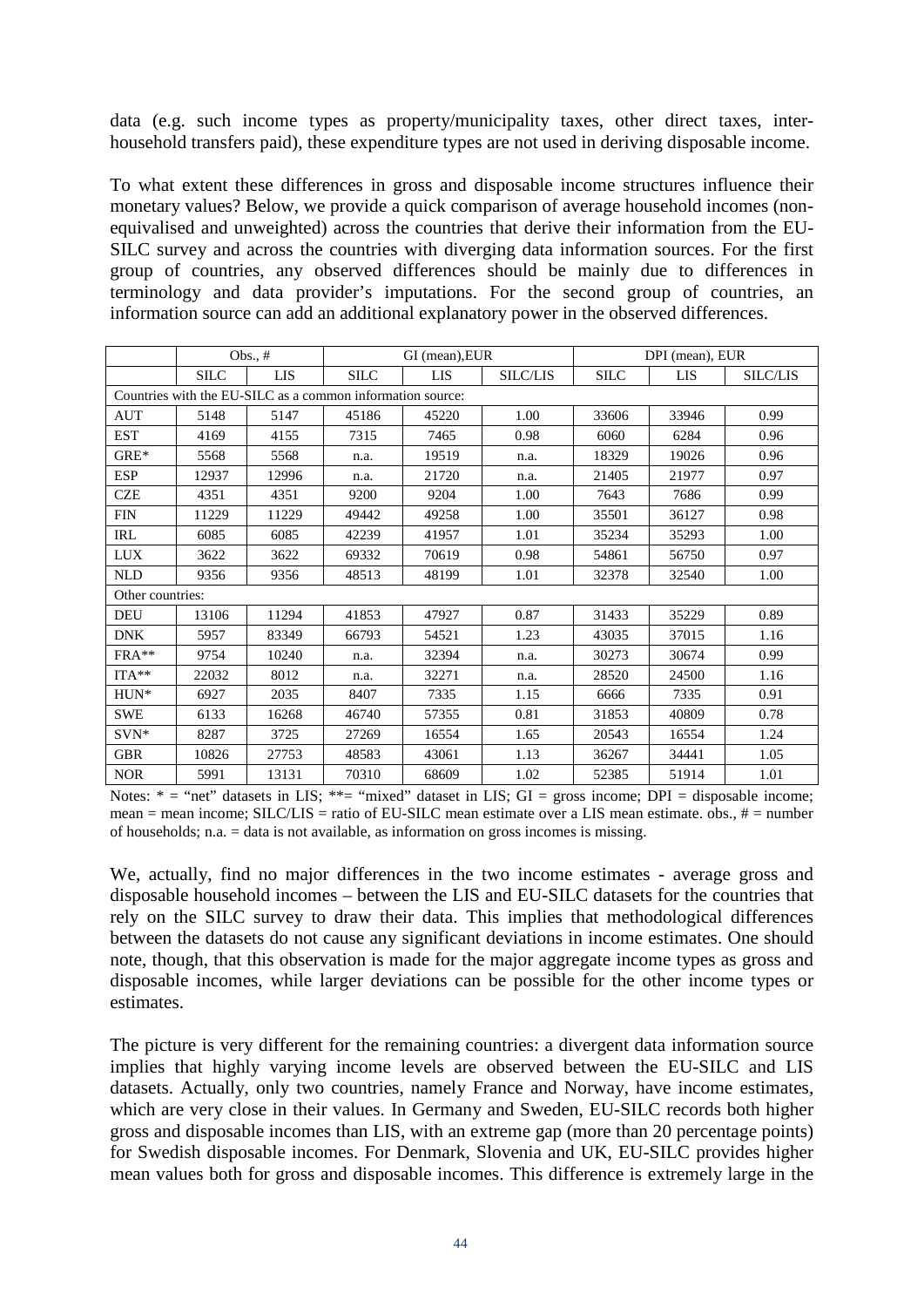Slovenian case. This is partially explained by the fact that LIS collects only net incomes for Slovenia, whereas EU-SILC provides with the "true" gross information. Nonetheless, aside the issue of taxation, the difference in Slovenian disposable income is very high across the two datasets. Hungarian data is also reported "net" in LIS dataset, making it difficult to compare to gross incomes of the EU-SILC. Hungarian disposable incomes are higher in LIS dataset. Overall, this comparison of gross and disposable income shows that divergent income estimates when obtained from the two datasets are mainly due the diverging underlying information sources rather than to somewhat different classification of gross and disposable incomes.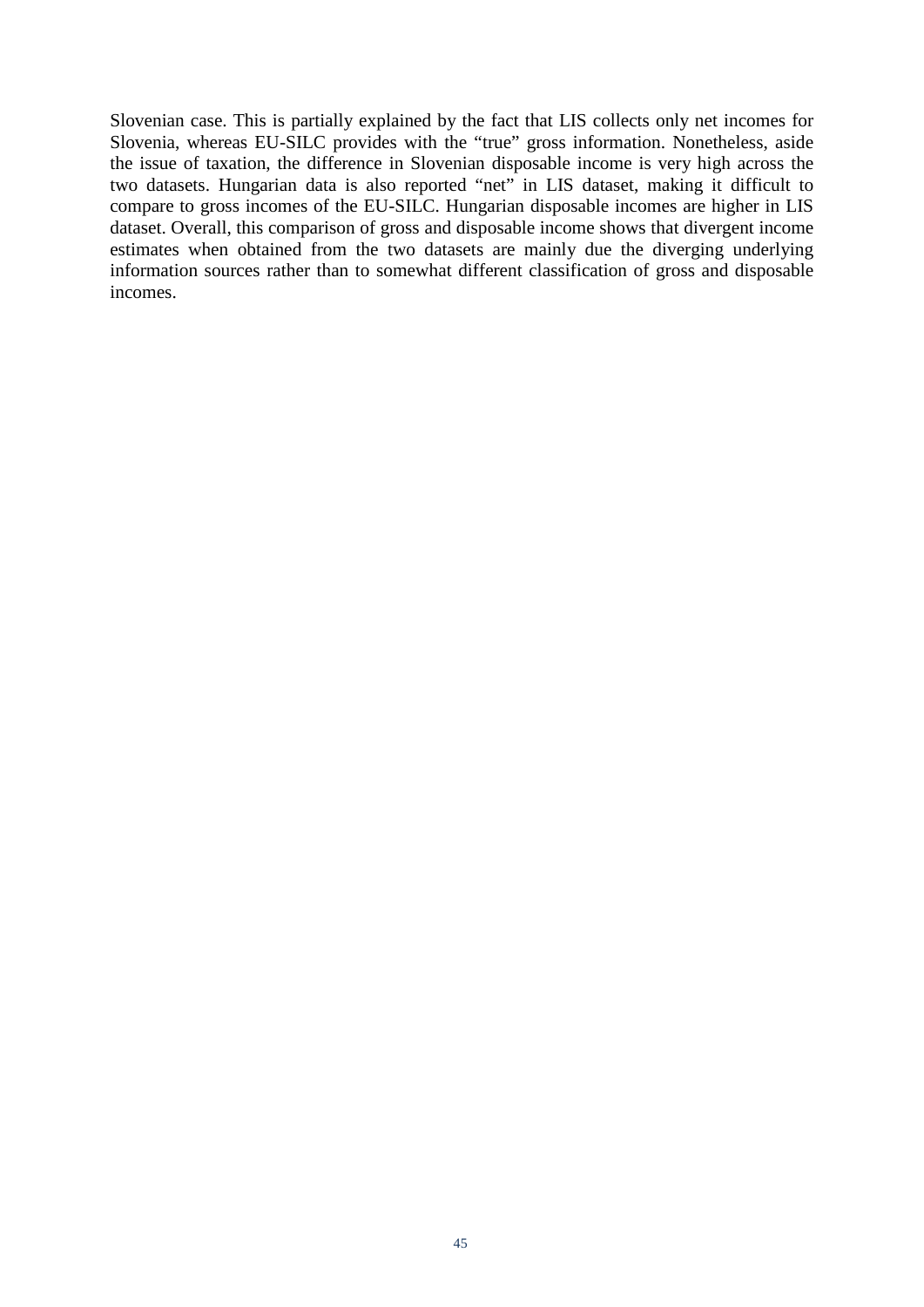## **Appendix 2 – "Original" studies**

![](_page_46_Figure_1.jpeg)

![](_page_46_Figure_2.jpeg)

Source: Korpi and Palme, 1998.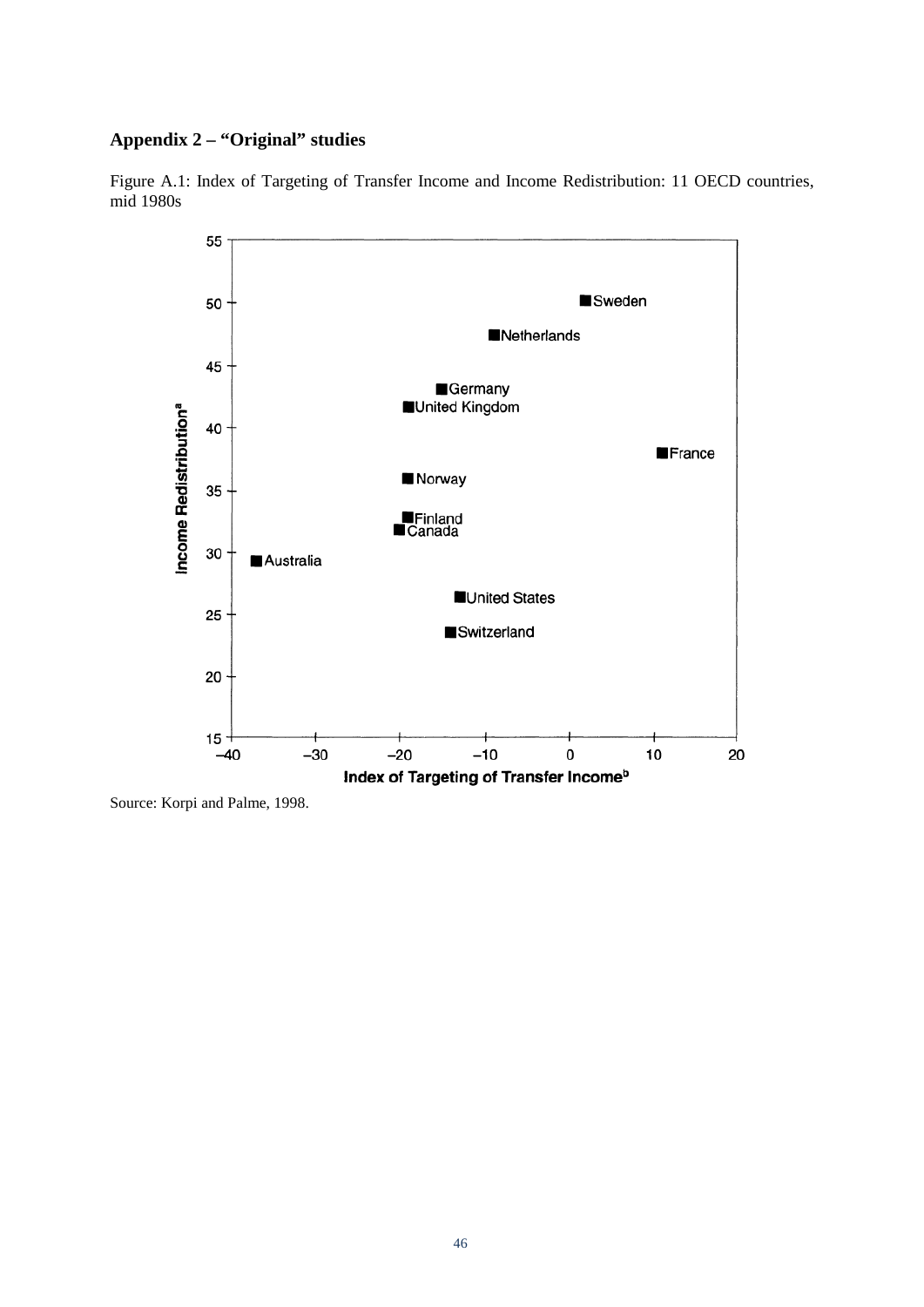![](_page_47_Figure_0.jpeg)

Figure A.2: Redistribution by targeting-universalism: across countries at common points in time

Source: Kenworthy, 2011.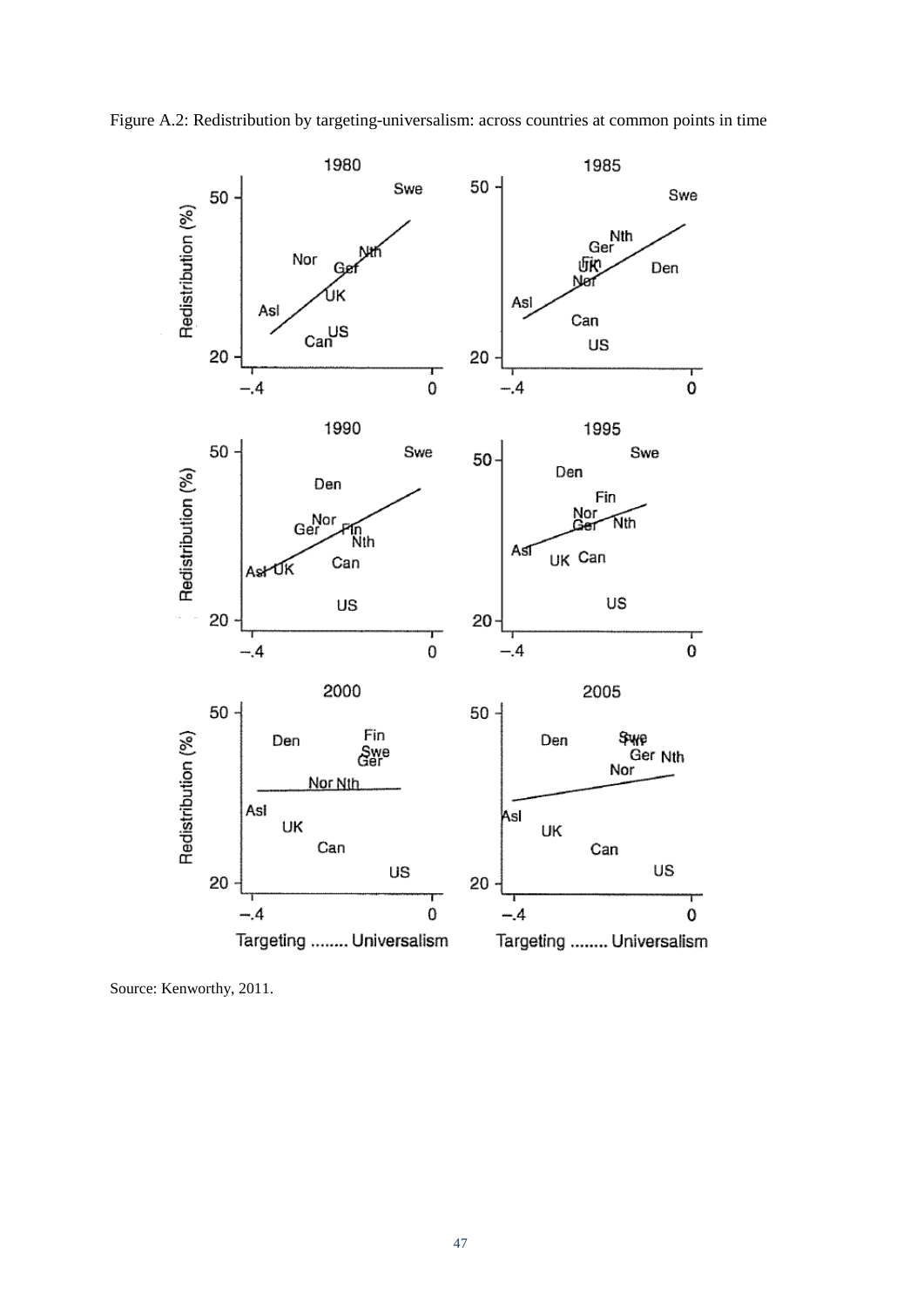## **Appendix 3 – Other sensitivity checks**

Figure A.3. Reduction in inequality due to taxes and transfers compared with size of social transfers (cash social spending expressed as a share of GDP), mid 2000s.

![](_page_48_Figure_2.jpeg)

Source: OECD SOCX 2005 for cash social spending as a share of GDP.

Figure A.4. Targeting and generosity (cash social spending as % of GDP), mid 2000s.

![](_page_48_Figure_5.jpeg)

Source: OECD SOCX 2005 for cash social spending as a share of GDP.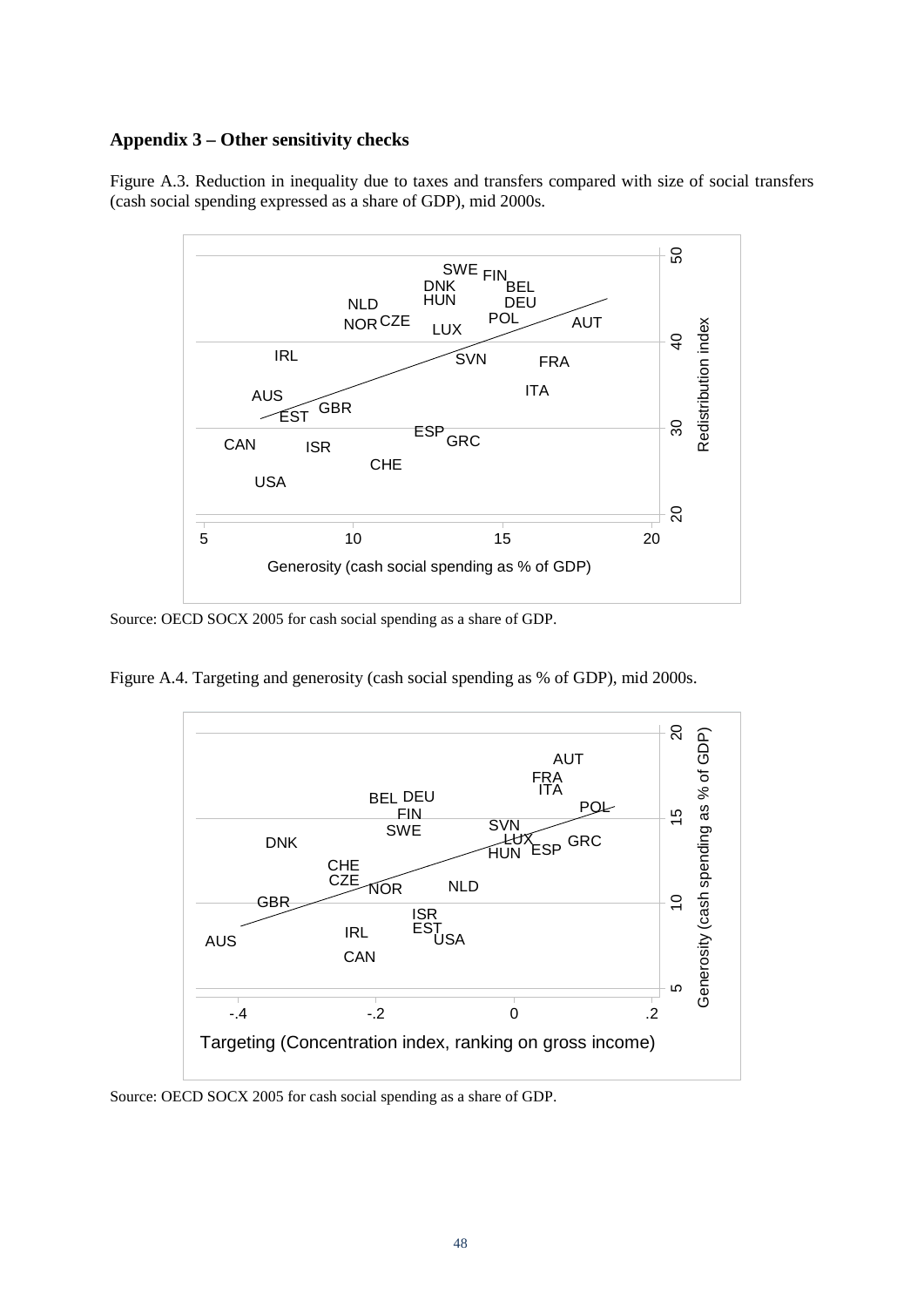![](_page_49_Figure_0.jpeg)

Figure A.5. Concentration coefficients versus bottom quintile transfers share

Source: own calculations using LIS data

Figure A.6. Concentration indices when ranked by gross and market income

![](_page_49_Figure_4.jpeg)

Source: own calculations using LIS data